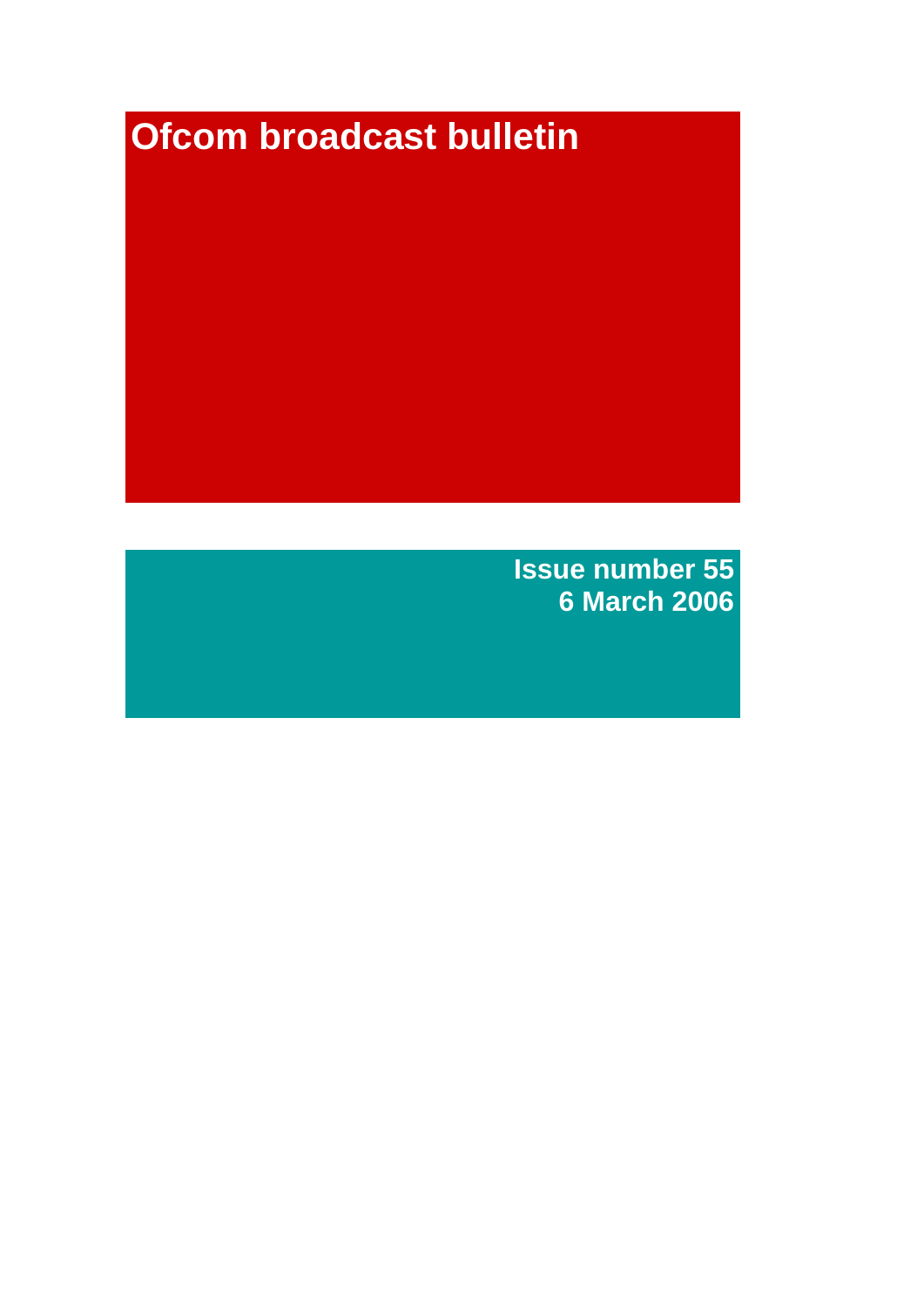Ofcom broadcast bulletin 55 6 March 2006

# **Contents**

| Introduction           | 3 |
|------------------------|---|
| <b>Standards cases</b> |   |
| In Breach              | 4 |
| Resolved               | 5 |
| Not Upheld             | 6 |

# **Fairness and Privacy cases**

| Upheld/Upheld in Part | 9  |
|-----------------------|----|
| Not Upheld            | 25 |

| Other programmes not in breach/outside remit |  |
|----------------------------------------------|--|
|----------------------------------------------|--|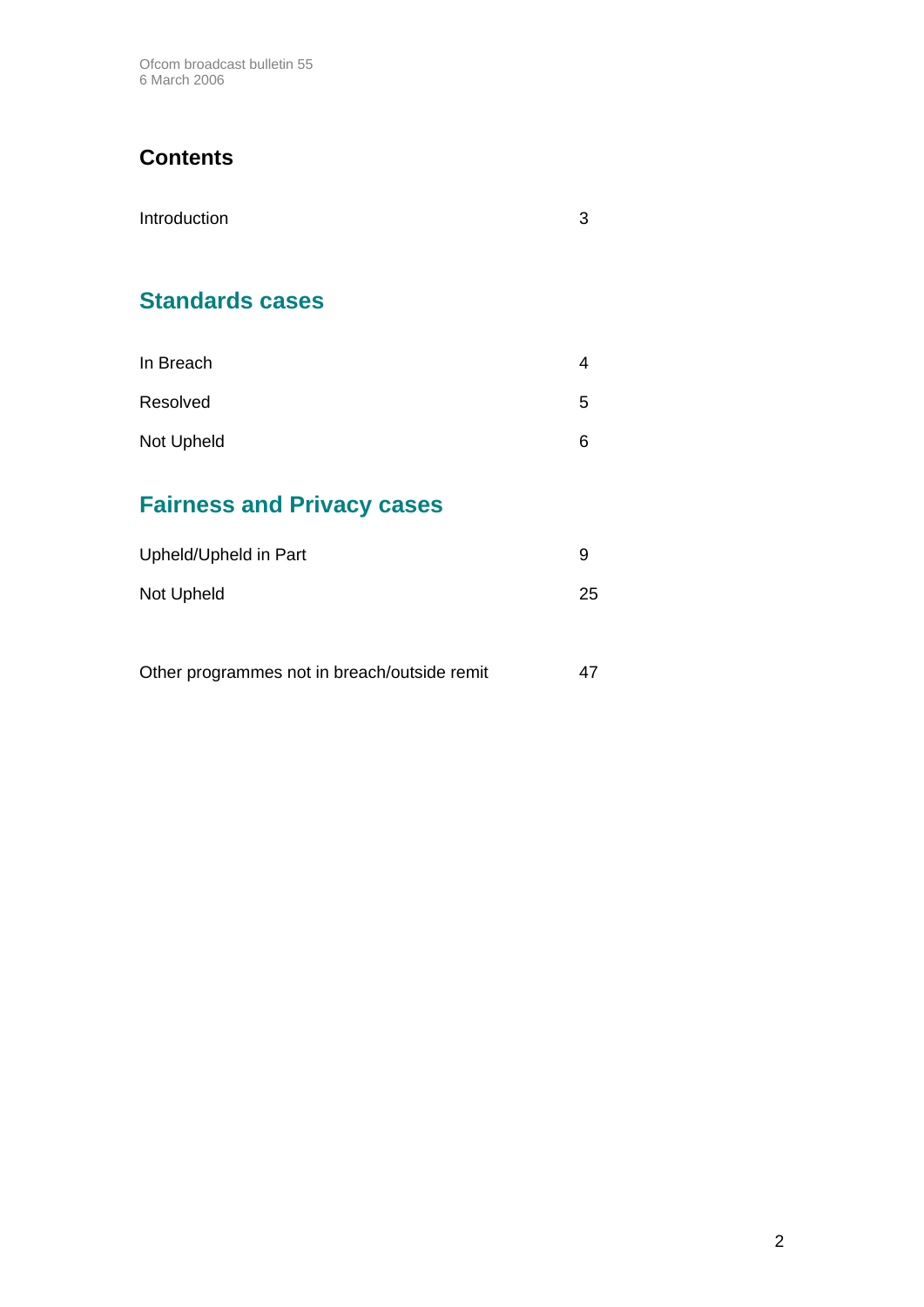## **Introduction**

Ofcom's Broadcasting Code took effect on 25 July 2005 (with the exception of Rule 10.17 which came into effect on 1 July 2005). This Code is used to assess the compliance of all programmes broadcast on or after 25 July 2005. The Broadcasting Code can be found at http://www.ofcom.org.uk/tv/ifi/codes/bcode/

The Rules on the Amount and Distribution of Advertising (RADA) apply to advertising issues within Ofcom's remit from 25 July 2005. The Rules can be found at http://www.ofcom.org.uk/tv/ifi/codes/advertising/#content

The Communications Act 2003 allowed for the codes of the legacy regulators to remain in force until such time as Ofcom developed its own Code. While Ofcom has now published its Broadcasting Code, the following legacy Codes apply to content broadcast before 25 July 2005.

- Advertising and Sponsorship Code (Radio Authority)
- News & Current Affairs Code and Programme Code (Radio Authority)
- Code on Standards (Broadcasting Standards Commission)
- Code on Fairness and Privacy (Broadcasting Standards Commission)
- Programme Code (Independent Television Commission)
- Programme Sponsorship Code (Independent Television Commission)
- Rules on the Amount and Distribution of Advertising

From time to time adjudications relating to advertising content may appear in the bulletin in relation to areas of advertising regulation which remain with Ofcom (including the application of statutory sanctions by Ofcom).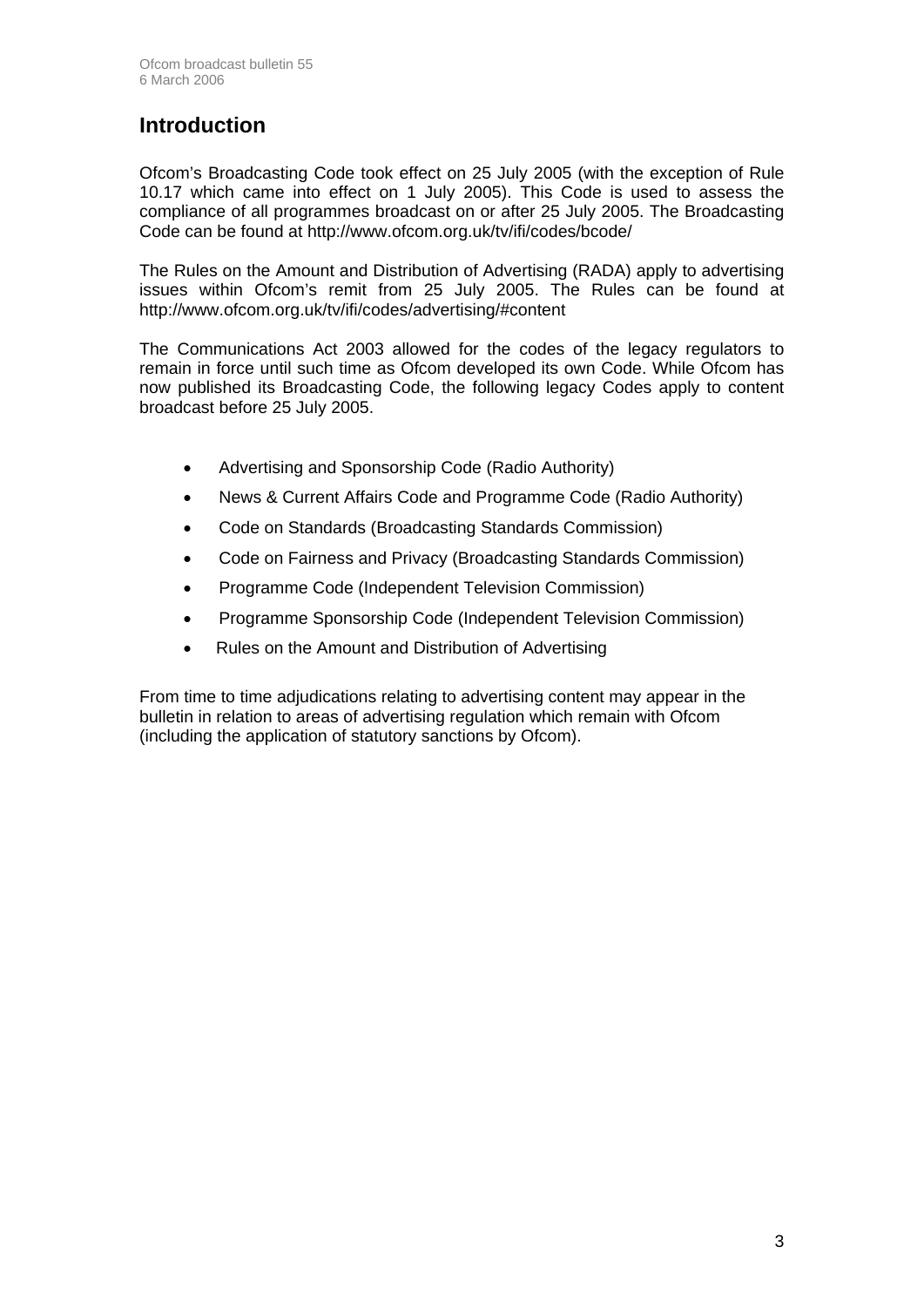# **Standards cases**

# **In Breach**

### **Planet Rock Profiles**

*Performance Channel, 8 January 2006, 12:00*

#### **Introduction**

This programme profiled the New Orleans musician Dr John. We received a complaint from a viewer who had watched the programme with his young son, and objected to the inclusion of swearing ("shit", "fuck" and derivatives).

#### **Response**

Eicom, which owns the Performance Channel, apologised and acknowledged that the language was unacceptable for broadcast at this time of day. The licensee had already apologised to the complainant.

Eicom explained that the programme had been provided only 24 hours before transmission by the distributor and had to be immediately entered into the playout system. Therefore it had not been checked before transmission. However, it had since conducted a complete review of its systems in order to avoid a recurrence.

Eicom also said that its sales agents and suppliers had a standing instruction to advise it of any potentially problematic issues within a programme. It had therefore decided not to take any more programming from this particular distributor.

#### **Decision**

Rule 1.14 of the Broadcasting Code requires that "the most offensive language must not be broadcast before the watershed or when children are particularly likely to be listening". This programme featured repeated use of very strong language ("fuck" and derivatives) and was unsuitable for broadcasting at that time.

We welcome the steps that the broadcaster has taken to prevent recurrence. However it remains the responsibility of the broadcaster, not of any third party, to ensure compliance with the Broadcasting Code. It is of particular concern that a broadcaster would transmit pre-recorded material without viewing it first.

This is the second time that the channel has experienced a failure in its compliance procedures in five months (see also bulletin 46). Any recurrence of similar breaches may lead to the consideration of further regulatory action.

#### **Breach of Rule 1.14**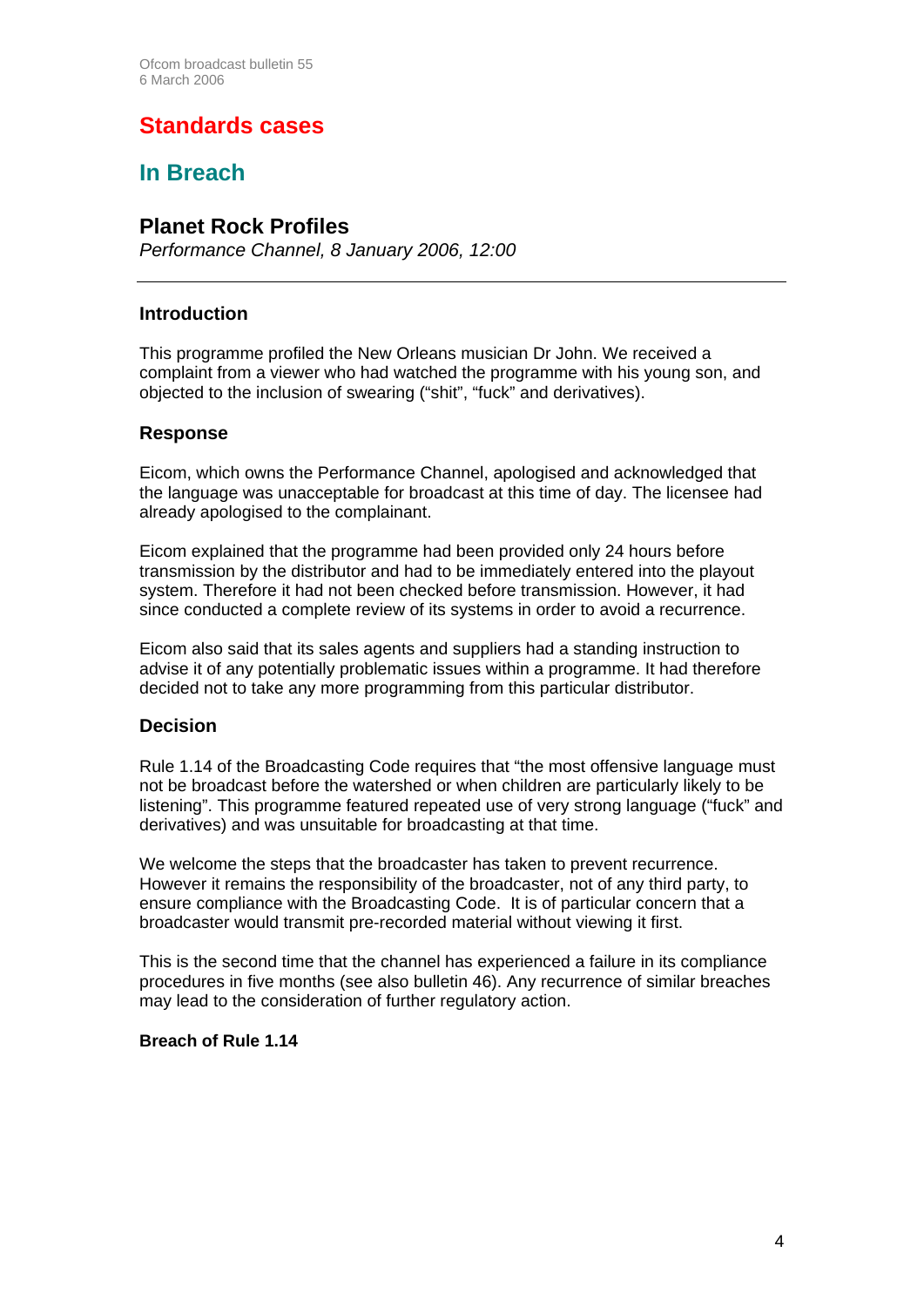# **Resolved**

### **Cash Lounge**

*Men & Motors, 8 December 2005, 16:30* 

#### **Introduction**

*Cash Lounge* is an interactive quiz programme. A viewer complained that a song used as background music featured offensive language *("nigga", "shit", "fuck").*

#### **Response**

Men & Motors is owned by ITV plc. ITV accepted that the song featured was inappropriate and apologised for its inclusion in the programme. The track was played as a result of an error by the producers. Although music was routinely edited to make it suitable for a given time slot, on this occasion an unedited version of the song was played live by mistake. As a result of the complaint, ITV had reinforced its guidance to the producers to prevent recurrence.

#### **Decision**

This appears to be an isolated error on a programme and channel that are unlikely to appeal to children. In view of the action taken by ITV to prevent a recurrence of the mistake, we consider the matter resolved.

#### **Complaint resolved**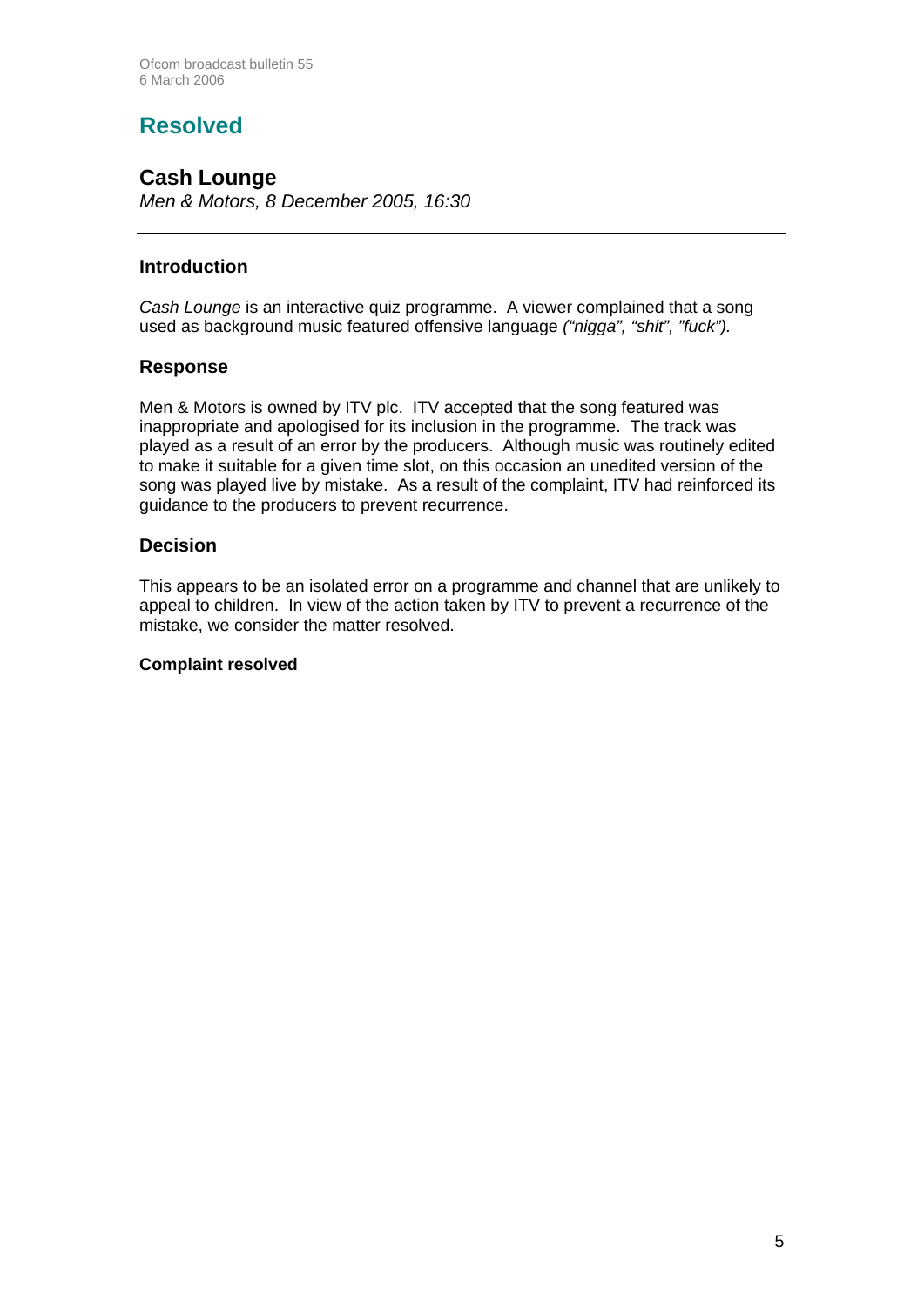# **Not in Breach**

### **Derren Brown: The Heist**

*Channel 4, 4 January 2006, 21:00*

#### **Introduction**

This latest programme from 'psychological illusionist' Derren Brown involved selecting a group of people to see if he could influence one or more of them to make an apparently 'voluntary' attempt to steal from a security guard. The guard was transferring what appeared to be £100,000 in cash to a security van in a London street. The programme's audience witnessed the process of selection, including psychological techniques which might guide their 'voluntary' decision, and their subsequent attempts, or otherwise, to rob the security guard, involving a plastic replica pistol.

One of the techniques used in the selection process to assess suggestibility of possible participants was the Milgram experiment. Designed in the 1960s, it attempts to explore how willing a subject was to inflict pain on others, simply because they had been told to do so by a person in authority.

Seventeen viewers complained about one or more of the following - that this programme:

- was harmful to the participants, especially in the use of the Milgram experiment;
- trivialised armed robbery and either glamorised it or made it seem relatively simple to do;
- condoned shoplifting.

#### **Decision**

Derren Brown describes himself as a 'psychological illusionist'. This programme featured a group of professional people, of varying ages, who had applied to attend a motivational workshop, led by Derren Brown and which would be televised. However the hidden intention was to see whether certain participants could be influenced, by various psychological methods, to carry out an act which would be alien to their normal behaviour. This act was to steal cases of cash from a security guard on his way to a security van. Derren Brown made clear that he had chosen the selected people on the grounds of their potential to respond to the influences they would encounter. The programme showed the group undertaking various tasks, including testing their ability to resist an instruction from an authoritarian figure. These tests included their willingness to apparently administer an electric shock to another person (in the style of the Milgram experiment) and to undertake a crime like shoplifting. This led some into a frame of mind where they were more likely to undertake the final act of stealing cash from the security guard.

It was made clear to the participants immediately after the Milgram experiment exactly what they had been involved in and we do not believe that this would have had long-term negative effects.

The selected people had been chosen on the basis that they were, apparently,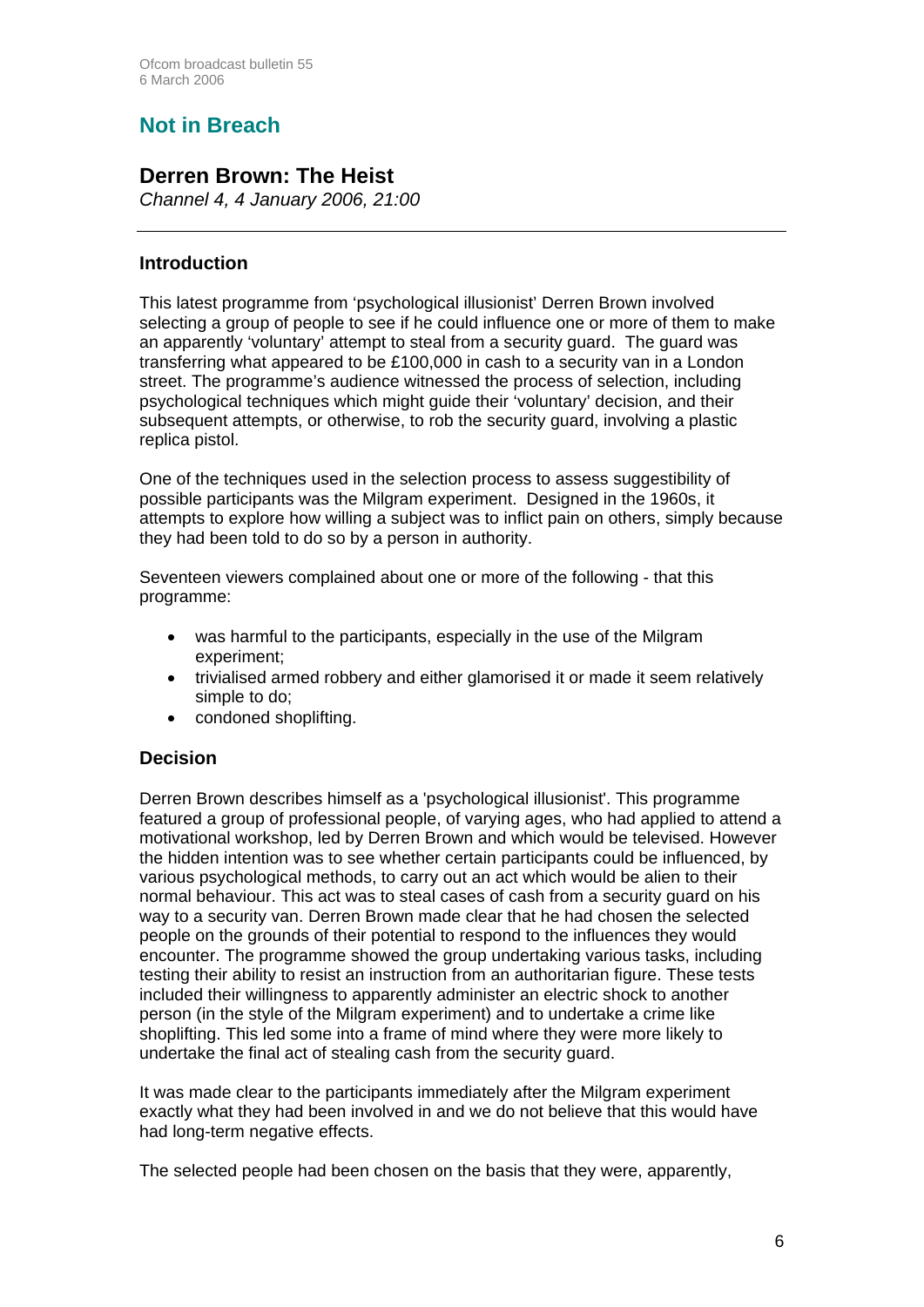suggestible, and most were undoubtedly influenced in their decision-making. Whether they ultimately made an attempt to steal from the security guard was a matter for them alone. The participants were adults who had chosen to become part of the programme, and gave their further consent to its broadcast. The majority of adults can make informed judgements about participating in such programmes and it is not for Ofcom (or the general public) to make that decision for them.

The broadcaster had been responsible in terms of the protective measures it had put in place, for example, the use of independent psychologists and the evident monitoring and concern for the contestants' physical and psychological well-being.

Turning to the more general question of incitement to crime, the Broadcasting Code requires that:

*2.4 Programmes must not include material (whether in individual programmes or in programmes taken together) which, taking into account the context, condones or glamorises violent, dangerous or seriously antisocial behaviour and is likely to encourage others to copy such behaviour.* 

*3.1 Material likely to encourage or incite the commission of crime or to lead to disorder must not be included in television or radio services.* 

In our view, the events portrayed in the programme did not involve an actual criminal act as the shop owners were complicit with the experiment and the security van was a complete fiction. In terms of whether the participants might go on to commit further acts after the programme, we considered the following:

- Whilst there was no doubt that the participants had been subjected to a form of 'programming', which ultimately led three of them to perform what was, as far as they understood it at the time, a criminal act, the effects were clearly artificially induced.
- It was plain that at no time in the future was it likely that the exact same sequence of events would come together at precisely the same time to produce anything approaching a similar effect.
- It was also pointed out at the end of the programme that, in any case, the participants had been 'de-programmed' of those influences, and that they had been cleared of any long-term effects by an independent psychologist.

In terms of the viewers, we considered that:

- The sequence of some of the participants shoplifting in the store made it clear that this is not an acceptable form of behaviour. There were no criminal techniques portrayed that are not common knowledge. It was clear that people did not "get away with it" and the programme also made clear that one person refused to participate because of the illegality of the act he had been asked to perform.
- The scenes featuring the "security van" were sufficiently artificial; for example, the van was parked in a completely empty street and there was only one security guard carrying two boxes, which is never the case in reality.
- It was also clear that the programme did not condone or encourage this behaviour, in fact its whole premise was to see if normally law-abiding people would act outside what is understood to be acceptable behaviour. Two participants on two separate occasions pointed out that they believed any such law-breaking was absolutely wrong.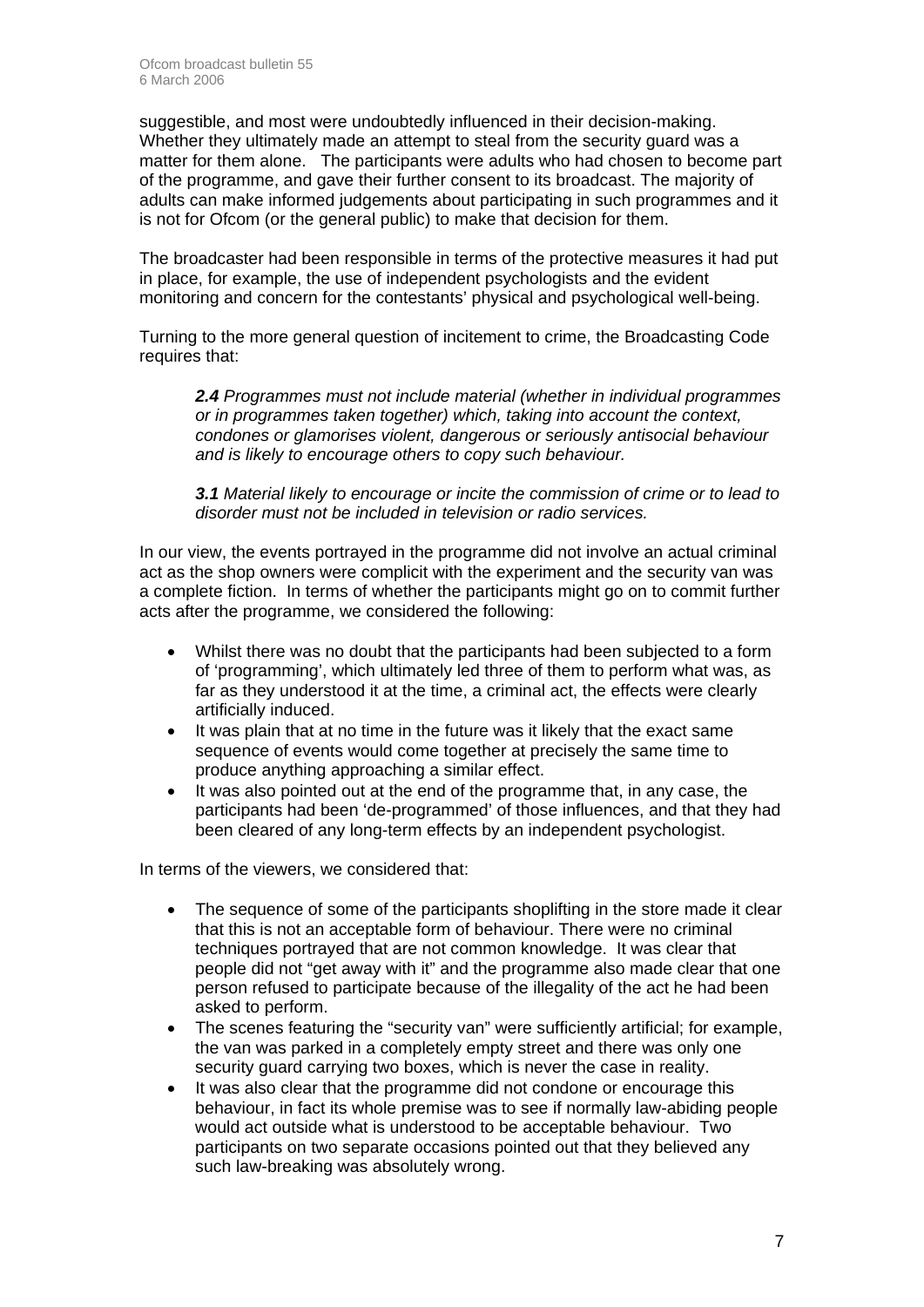It should also be noted that the police had clearly been involved in this experiment throughout - to the extent of cordoning off an area of a London street so that the programme could conduct its experiment.

We therefore feel that this programme did not condone or glamorise this behaviour and was unlikely to have encouraged anyone to copy such behaviour in the belief that attempts of this nature were either easy or somehow worth attempting because, for example, they might be exhilarating. There was a significant shock factor, both for viewers and the participants, when some participants actually chose to steal the money. These participants were immediately surrounded and subdued and it was their incredulity at their own actions which formed the abiding effect of the final sequences.

For these reasons, we consider that the programme was not in breach of the Code.

#### **Not in breach**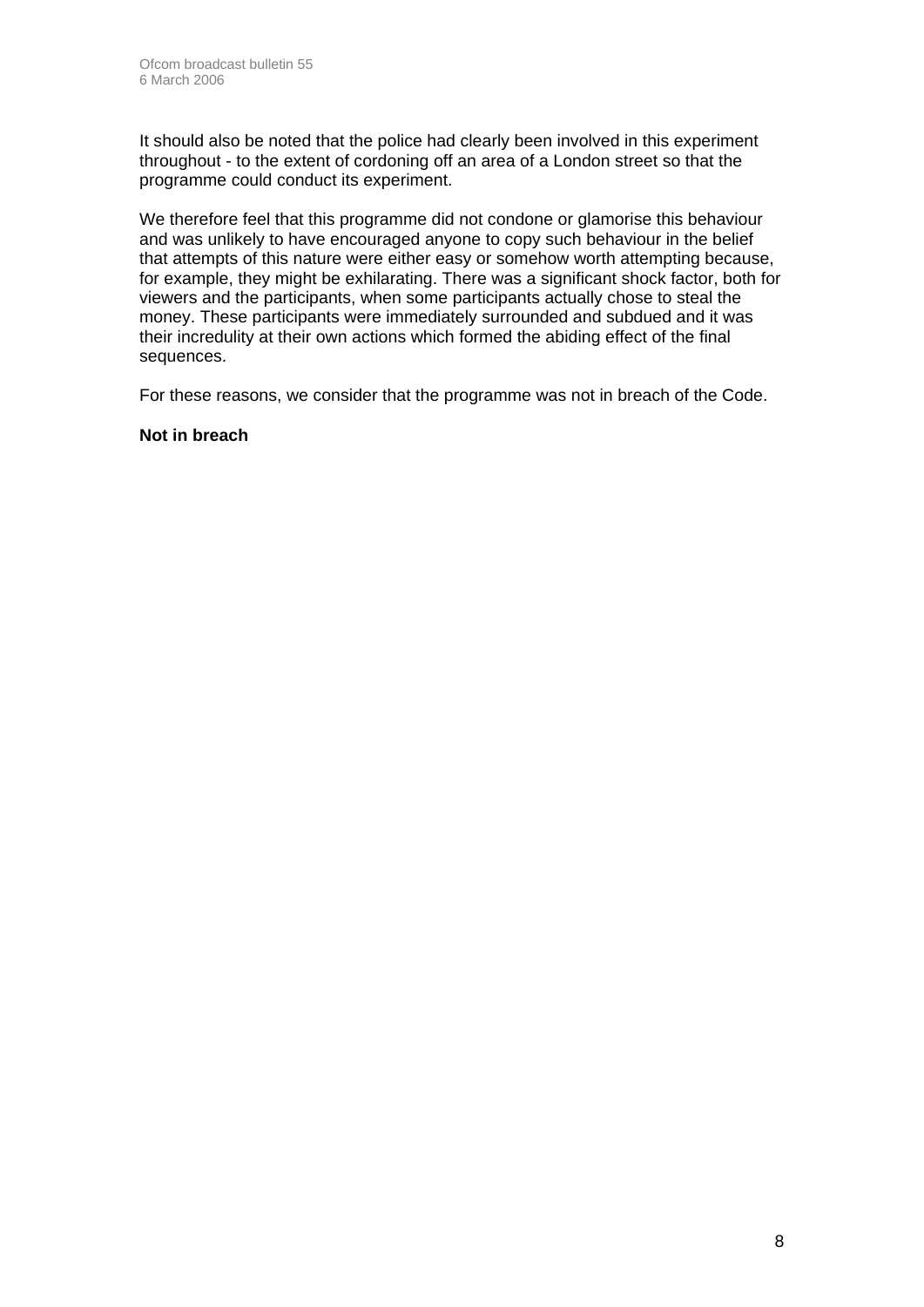# **Fairness and Privacy Cases**

# **Upheld/Upheld in Part**

### **Complaint by Mr Erich Reich of Classic Tours**

*Watchdog, BBC1, 7 December 2004* 

**Summary**: Ofcom has upheld this complaint of unfair treatment. Mr Erich Reich complained that both he and his company, Classic Tours, were treated unfairly in this edition of BBC1's consumer affairs programme Watchdog. The programme featured three women who were dissatisfied with aspects of Classic Tours trips they went on.

Ofcom took the view that, given the programme's reassurance that Mr Reich would only be interrupted if he lied, Mr Reich had a legitimate expectation that the interview would be conducted in a certain manner, which it was not. This led to unfairness to Mr Reich because he was unable to respond in his own way and it was unlikely that he would have agreed to have taken part in the programme if he had not been given such an assurance.

Although Mr Reich was aware that Ms Charlotte Stretton, a trainer for expedition leaders, had been interviewed by the programme makers, he was unaware of exactly what she had said because she did not appear in the pre-recorded report. He had been led to believe that only issues raised in the pre-recorded film would be put to him in his live interview. Mr Reich was therefore taken by surprise when Ms Stretton's views (which were paraphrased) were put to him in the live interview. Ofcom considered that Mr Reich was unable to respond in the way he might have done had she appeared in the report and therefore had he known what she had actually said in full. This resulted in unfairness to him in the programme.

Ofcom also concluded that the programme failed to reflect relevant comments from the doctor who accompanied the cycle trip along the Nile, which contradicted some of the criticisms raised, and this failure was unfair to Classic Tours and was compounded by the fact that some of these issues were not put to Mr Reich in interview.

Ofcom also found unfairness to Classic Tours in the programme's failure to put to Mr Reich in interview criticisms about the provision of food and water on the Nile trip and the failure to mention the availability of a coach for struggling cyclists.

Finally, Ofcom considered that the item gave the impression that Classic Tours was unregulated. This was inaccurate and compounded the other elements of unfairness.

#### **Introduction**

The programme featured an item that included pre-recorded interviews with three women who were dissatisfied with aspects of Classic Tours trips they went on. One tour mentioned was a cycling trip on the banks of the Nile and the other was a camel trek in Outer Mongolia. Two of the women said that there was not enough food and water provided at times during the cycling trip along the Nile and that the medical cover for the trip was inadequate. Mr Reich, the managing director of Classic Tours, was interviewed live in the studio for the item. He was questioned about the adequacy of the medical cover on the cycling trip and comments by a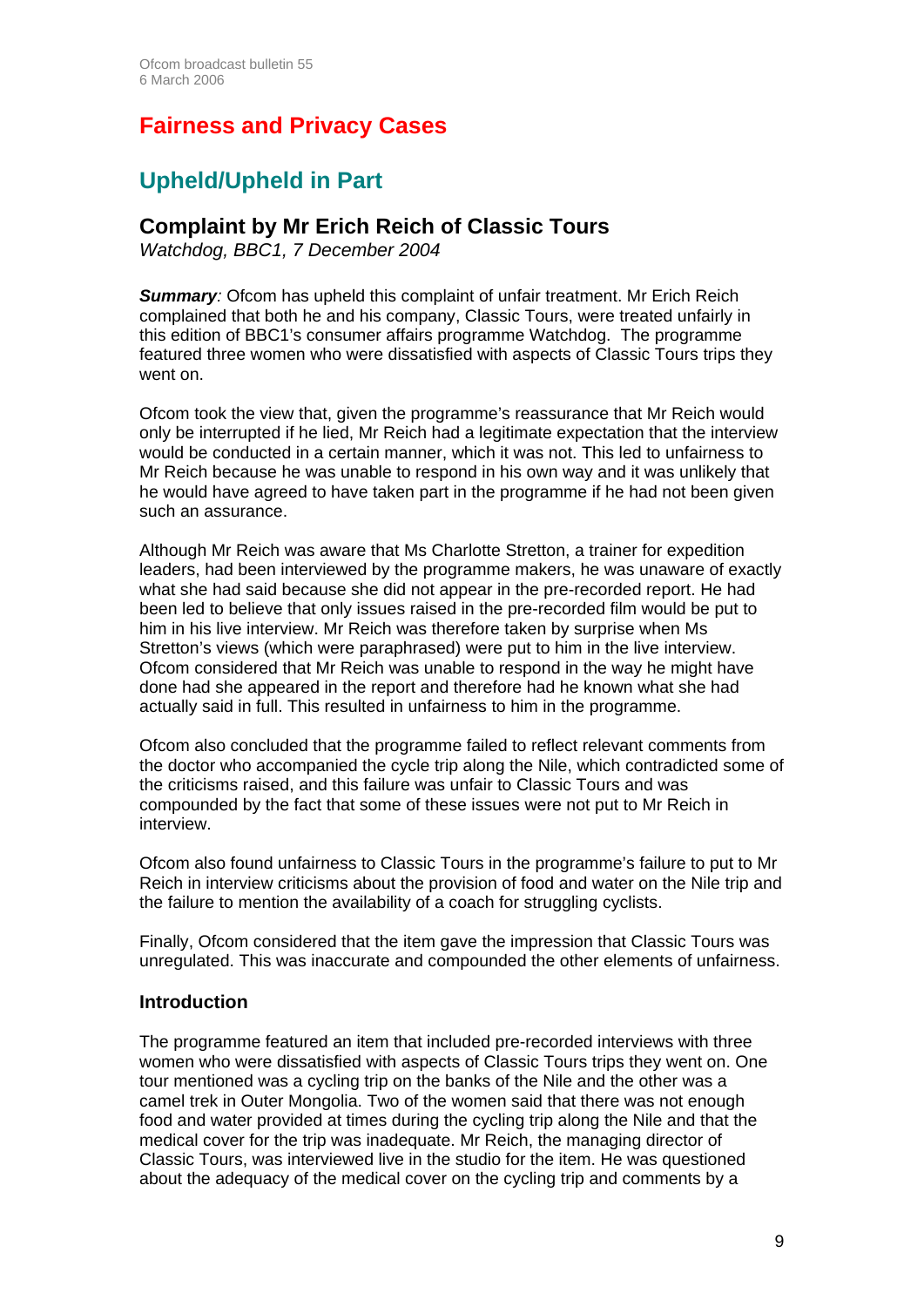trainer of expedition leaders, of which he was not aware in advance, were put to him. The programme described the cycling trip as a "holiday". However, before answering any questions in the interview, Mr Reich explained that the trips operated by the company were "challenges" and not "holidays".

Mr Reich complained that he and Classic Tours were treated unfairly in the programme.

Ofcom's Executive Fairness Group originally considered and provisionally adjudicated on this complaint finding that parts of the programme had been unfair to Mr Reich.

Mr Reich requested a review of the provisional finding in respect of heads a) and b) the complaint of unfair treatment, which had not been originally upheld.

Ofcom's Fairness Committee (its most senior decision making body with regard to fairness and privacy complaints) met to consider afresh heads (a) and (b) of Mr Reich's complaint of unfair treatment in the programme. It did not reconsider the remainder of Mr Reich's complaint.

#### **Complaint**

#### **Mr Reich's case**

In summary Mr Reich complained that:

a) He was assured a minimum of three minutes uninterrupted air time to respond to a five or six minute pre-recorded, uninterrupted complaint about the two trips, but was only given 90 seconds and was constantly interrupted and not allowed to finish his sentences. He was assured prior to his interview that he would only be interrupted if the programme-makers thought he was lying. Mr Reich had felt it necessary to clarify at the outset of the interview that the programme's use of the word "holiday" was misleading since the trips his company organised were "challenges". This took time from the interview that Mr Reich would have used to answer the questions that were put to him.

b) A pre-broadcast agreement that only matters covered in the pre-recorded film would be addressed in the interview was not honoured. A statement made by Ms Charlotte Stretton, who trains leaders for a number of organisations, including the Royal Geographic Society, regarding the appropriate number of medically trained staff for a trip such as the Nile Cycle challenge, was raised in Mr Reich's interview. However, the interview in which she made this statement was not included in the prerecorded film that Mr Reich saw before his live interview, her comments were paraphrased, and it was not until he complained about the programme that he found out what she had actually said.

c) Although the programme-makers had received emails from other participants on the same challenges indicating that the complaints were untrue, these were not mentioned. These had come from members of the public who wished to express their views and had not been generated by Classic Tours.

d) Many of the complaints included in the programme were not true, in particular complaints relating to the lack of availability of food and water. It was also alleged that participants were forced to continue cycling even though they were unable to do so. The programme should have mentioned that a coach was available for cyclists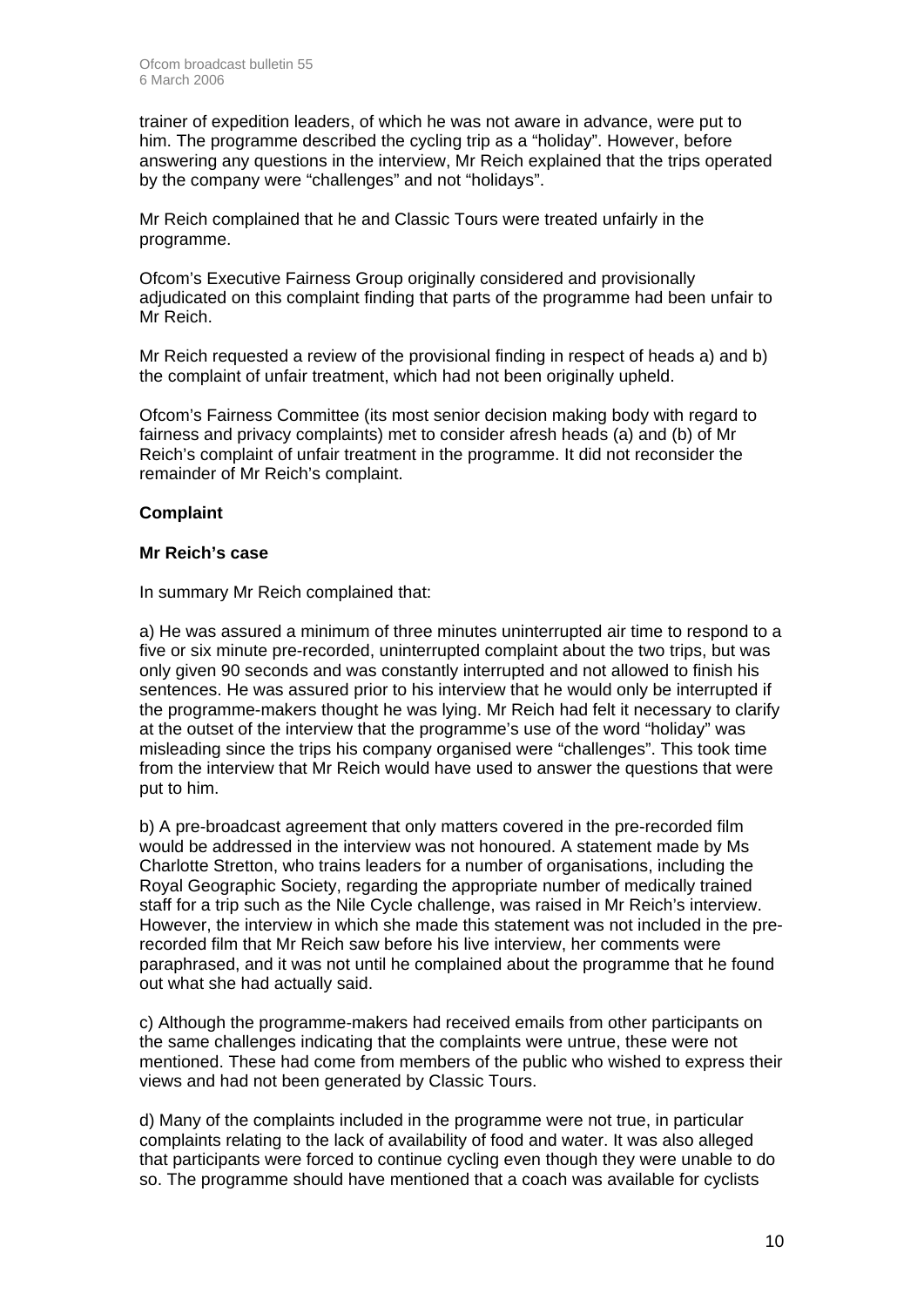who were struggling.

e) A statement in the programme that Classic Tours was unregulated was untrue. The regulations that apply to the challenges require Classic Tours to give prospective client full details of the package.

#### **The BBC's case**

In summary, the BBC responded to Mr Reich's complaint as follows:

- (a) Mr Reich was promised and was given a three minute interview. The presenter did interrupt him several times, to ensure that the relevant and agreed issues were addressed. Mr Reich had used the beginning of the interview to question the use of the word "holiday" in relation to the trips. The programme team assumed that Mr Reich would acknowledge failings in Classic Tours organisation and mention the changes planned for future trips, as he had in previous correspondence with the complainants, which the BBC had seen. They believed it was essential to press him on these matters and not let statements that contradicted his own accounts of his company's mistakes go unchallenged. When issues regarding medical support for the Nile trip were raised in the interview, Mr Reich changed his position. He did not accept responsibility for what had happened to some members of the trip and acknowledge that changes would be made for future trips, as he had in correspondence prior to the broadcast. Instead, he suggested that the complainants were in the minority. Mr Reich should not have been surprised therefore when the presenter did not let his comments pass unchallenged.
- (b) Mr Reich was informed in advance of everything the contributors wished to raise and that the pre-recorded report would form the basis of the interview. Nothing was raised that was not in the pre-recorded report. Although Mr Reich was not aware that Ms Stretton's contribution would be referred to in the interview, he did know that she had been interviewed and was aware that the question of whether one doctor was sufficient for the Nile trip had been raised and should have been prepared to be questioned on it.
- (c) Emails in support of Classic Tours were in fact generated by the company itself and did not provide an answer to the genuine and well-founded complaints that the programme was addressing.
- (d) The complaint that there was insufficient water was raised by one of the women who went on the Nile trip. Two participants complained about lack of food on arrival at the beginning of the Nile trip. As far as the coach was concerned, the women had signed up for a bike ride, not to travel by coach.
- (e) The only regulations that apply to Classic Tours are those that apply to ordinary holiday companies and relate to matters such as flight and transfer arrangements, not the actual challenges themselves. The item did not imply that Classic Tours was operating beyond the scope of standard regulation, but that guidelines for this type of adult activity are non-existent.

Mr Reich's additional comments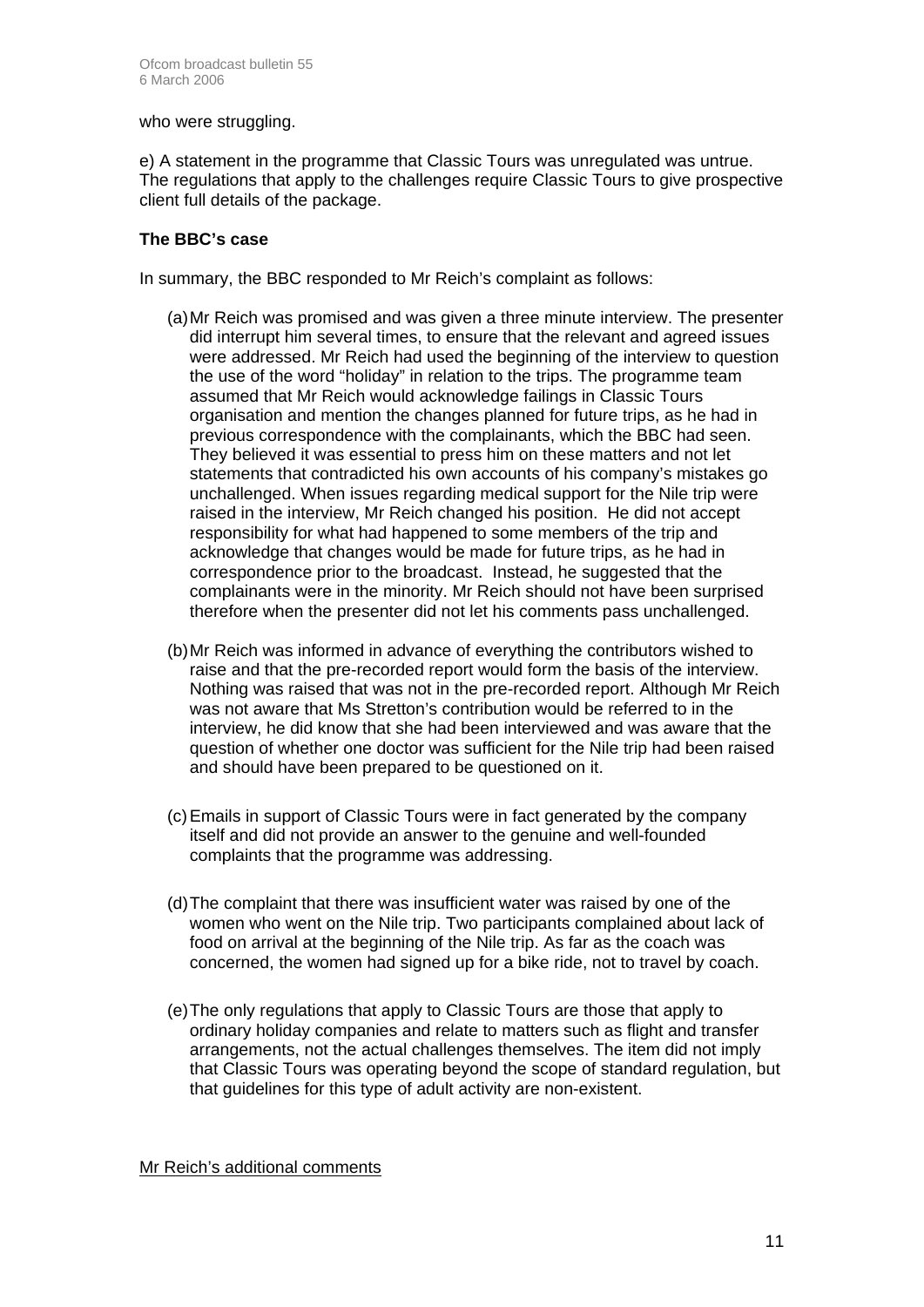In summary, Mr Reich said that:

- (a) *Watchdog* had promised him that he would not be interrupted unless it was felt that he was lying. He said that it was unlikely that he would have agreed to the interview had this promise not been made; and,
- (b) He was unable to respond as fully as he would have done because he was unaware of specific comments made by Ms Stretton who, although interviewed, did not appear in the pre-recorded film.

#### BBC's comments in response

In summary, the BBC responded that:

- (a) Mr Reich had interpreted the assurance about interruption in a literal sense without paying sufficient regard to context. Before the broadcast, Mr Reich had raised a number of queries about the practical sides of programmemaking that demonstrated that he did not approach his participation in the programme on the basis of naïve and ill-informed assumptions; and,
- (b) The assurance given to Mr Reich was not an assurance that his interview would be confined to issues contained in the report. It was an assurance that it would be confined to issues raised by the contributors to the report. Mr Reich was aware that the issue about the adequacy of medical provision was referred to by one of the contributors and that it was a topic that the programme-makers had informed him would be at issue. The BBC said that Mr Reich could readily have given a reasonable answer, whether or not he was surprised by Ms Stretton's assessment.

#### **Decision**

Ofcom's statutory duties include the application, in the case of all television and radio services, of standards which provide adequate protection to members of the public and all other persons from unfair treatment in programmes included in such services.

In carrying out its duties, Ofcom has regard to the need to secure that the application of these standards is in the manner that best guarantees an appropriate level of freedom of expression. Ofcom is also obliged to have regard in all cases, to the principles under which regulatory activities should be transparent, accountable, proportionate, consistent and targeted only at cases in which action is needed.

In the circumstances of this case, Ofcom accepted that the programme aired legitimate concerns raised by some people who had been on two Classic Tours trips. The programme also made reference to the large sums of money raised by Classic Tours for charity.

In particular, Ofcom found that:

(a) The interview with Mr Reich did last three minutes. While it was reasonable for him to challenge the use of the word "holiday" to describe the trips organised by Classic Tours, this took up over half a minute of the interview. This was because it appeared that the interviewer was not immediately prepared to accept Mr Reich's correction that these trips were in fact "challenges" and not holidays. The question of the medical cover for the Nile trip also took up around three quarters of a minute of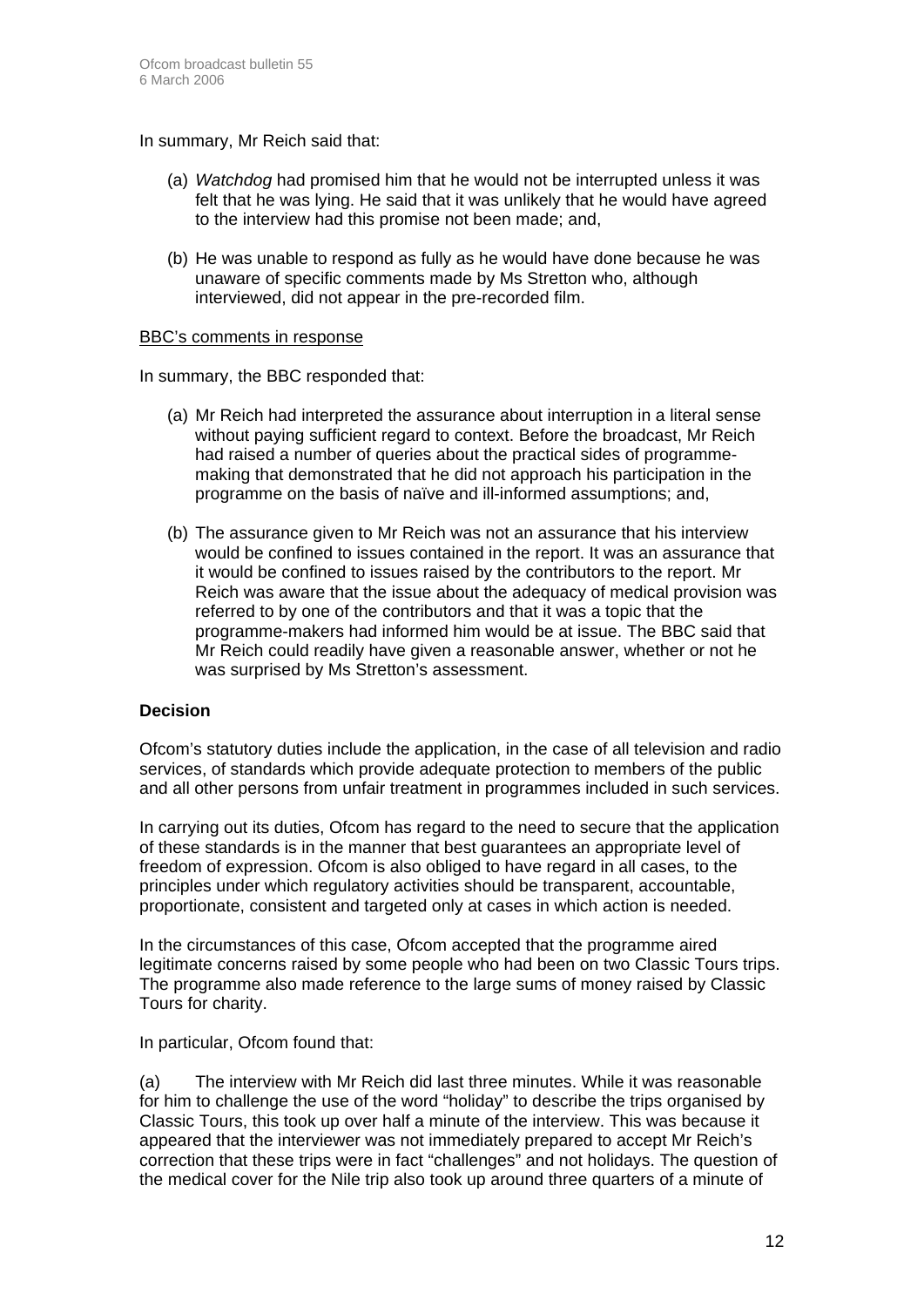the interview time. As a result, some of the other concerns raised by the programme were not put to Mr Reich and so he was unable to answer them.

From the material supplied to Ofcom, it considered that Mr Reich was given extensive information before his interview and saw the pre-recorded report earlier in the day, so he was aware of the matters that were likely to come up. However, he was also told in writing before he agreed to the interview that *"Watchdog does tend to interrupt people, but only when they are the kind of people who lie, which we have to pick up on"*. Mr Reich was interrupted around 10 times in a 3 minute interview, as *Watchdog* wanted him to address and acknowledge the problems that had occurred and the changes that the company had made. Mr Reich approached the interview by defending Classic Tours. Ofcom noted that he accepted in his correspondence with the people who were not happy with the trips that, as result, some changes would be made for future Nile trips. For instance, more staff, both medical and other, would be provided as well as a longer acclimatisation period at the beginning of the trips. Mr Reich did not refer to these changes in the interview. However, Ofcom have been provided with nothing to suggest that he was aware that *Watchdog* expected him to make such acknowledgments and no direct questions asking him if any changes were going to occur as a result of these criticisms were put to him.

Ofcom took the view that interruption is likely to occur in a live consumer programme particularly where the interviewee is responding to criticism. However, it considered that the programme's assurance that Mr Reich would only be interrupted if he lied created an expectation that the interview would be conducted in a certain manner, which it was not. In reaching this view, Ofcom noted that, following the assurance he was given, Mr Reich had agreed *"despite grave misgivings"* to appear on the programme and also noted that in doing so he made his apprehensions very clear, prior to the interview, saying *"I sincerely hope you will keep your promise and allow me to respond to the issues raised in my own way and without undue harassment or interruptions".* Ofcom considered it was clear from this and from Mr Reich's submissions that it was unlikely he would have agreed to have taken part in the programme if he had not been given such an assurance, which, in the circumstances, should not have been made. This level of cajoling was not fair treatment and lead to unfairness to Mr Reich in the programme as broadcast because he was unable to respond in his own way and without harassment or interruption.

(b) It was clear from the material provided to Mr Reich in advance and from the pre-recorded interviews that the question of the adequacy of the medical cover on the Nile cycle trip was an issue that was likely to be raised. Mr Reich was also aware that the programme-makers had interviewed Ms Stretton in her capacity as a trainer for expedition leaders. However, he was told that the interview *"acts as an opportunity to respond to the issues raised by the contributors to the report"* and also that it would be his chance *"to respond to what the women in the film have to say"*. Rightly or wrongly, he was therefore led to believe that only issues raised in the prerecorded report itself would be put to him in his live interview. Mr Reich was therefore taken by surprise in the interview when it was suggested that Ms Stretton felt that, specifically "four" medics was the appropriate number for such a trip. The interview in which Ms Stretton had made the statement was not included in the report. He was therefore unaware of exactly what she had said. Also, the programme's presenter had paraphrased Ms Stretton as having said *"if you've got a challenge like this, with a hundred or so people going on it, minimum you need four medics"*. Notably it was not explained what Ms Stretton had meant by the word "medics" and what she had actually said was that she would *"probably recommend that there be at least four medically qualified or trained people. Not necessarily doctors but certainly people*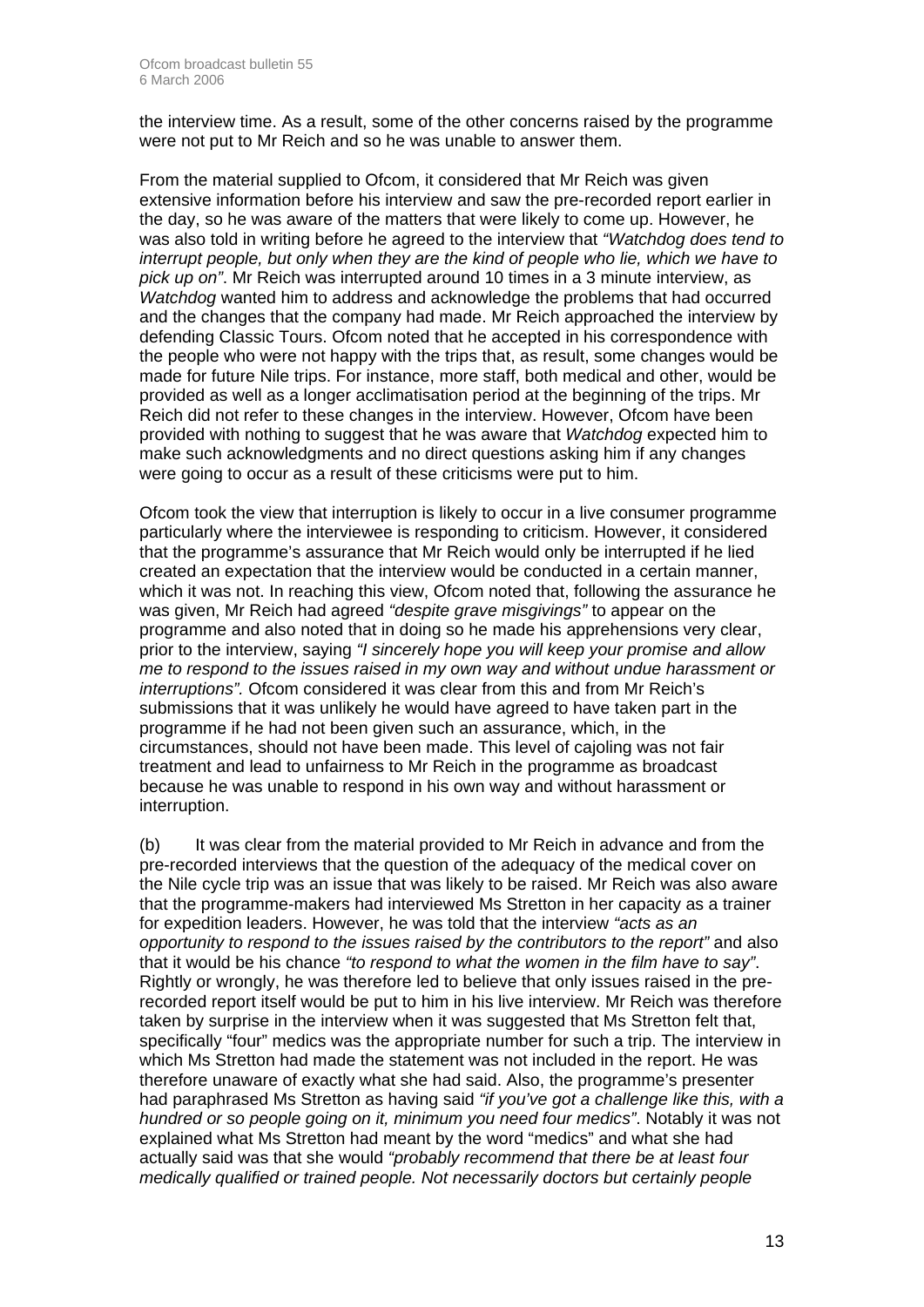*who have got a very good knowledge of first aid…"* would be acceptable. In these circumstances, Ofcom considered that Mr Reich was unable to respond in the way he might have done (by explaining that there were others who had full first aid training) had she appeared in the report and therefore had he known what Ms Stretton had actually said in full. This resulted in unfairness to Mr Reich in the programme.

(c) While the programme-makers were under no obligation to refer to positive emails about Classic Tours generally, Ofcom noted that the actual doctor who was on the Nile trip had emailed the programme in advance with comments about the medical cover and the availability of food and water. Since these comments were directly relevant and contradictory to the criticisms raised by the women who appeared in the item and were made by a professional who was on the trip, they should, in Ofcom's view, have been reflected within the programme. The failure to do so was compounded by the fact that, the complaints in the programme about the food and water provision were not put to Mr Reich in his live interview. Mr Reich was therefore not able to put his version of events. This was unfair to Mr Reich and Classic Tours.

(d) Since the two women who were not satisfied with the Nile trip raised the question of the availability of food and water, it was reasonable to refer to this in the item. The email from the doctor cast some doubt on their version of events, in that it suggested that they might not have been aware of the full situation. This should either have been dealt with within the pre-recorded item or been put to Mr Reich. As far as the availability of the coach is concerned, given that Classic Tours was criticised for not providing sufficient help for struggling cyclists, the fact that a coach was available should have been mentioned. There was therefore some unfairness to the company in the programme's handling of these complaints by participants on the Nile trip.

(e) It was inaccurate to suggest that Classic Tours was subject to no regulation. There are regulations, with which Classic Tours has to comply. While it was true to say that the regulations are not as extensive as those that would apply to a school trip, the impression given that Classic Tours was unregulated compounded the other elements of unfairness in the programme. This was unfair to Classic Tours.

#### **Accordingly, Ofcom upheld the complaint of unfair treatment.**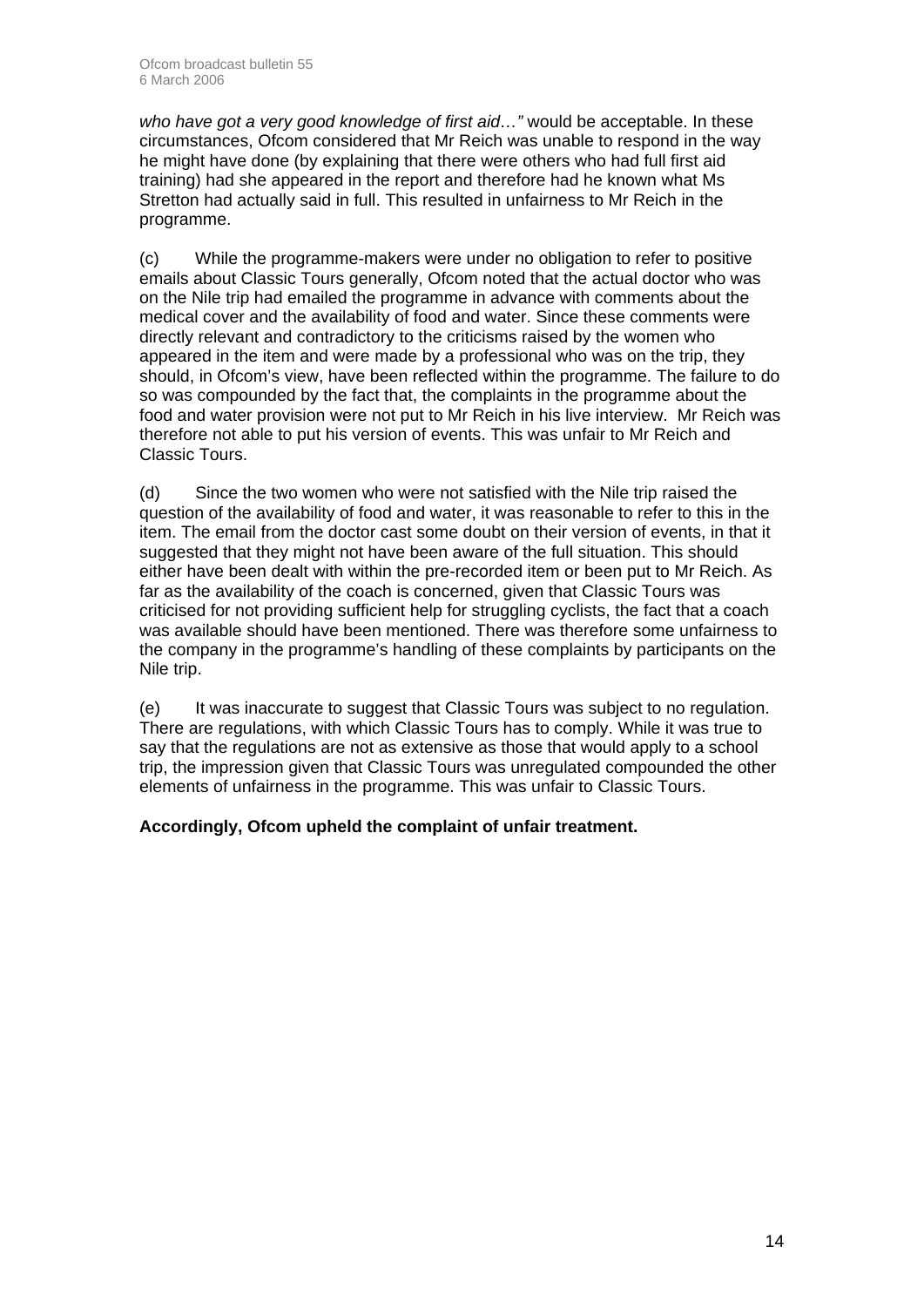### **Complaint by Mr Murdo Maclean**

*Isles FM News, Isles FM, 14 March 2005* 

**Summary:** Ofcom has upheld part of this complaint of unfair treatment. Mr Maclean complained that he was unfairly treated in the programmes as broadcast. The complaint concerned a retraction broadcast on several occasions by Isles FM. Mr Maclean complained that the retraction, which apologised for an earlier news piece written by him, resulted in unfairness to him. He complained that the retraction: was inaccurate; caused his personal and professional reputation to suffer; was issued without consultation with him; was not withdrawn during the evening of the day of broadcast; and, was not followed by a broadcast correction, explanation or apology nor any justification. He further complained that the Chairman of Isles FM removed the news item in spite of a number of conflicts of interest. Isles FM was unable to provide a recording of either the original news item nor the subsequent retraction due to a failure to record output.

Ofcom concluded that Isles FM was fully entitled to discontinue a news story and that this did not cause unfairness to Mr Maclean. However the broadcast of the retraction did result in unfairness to him. Mr Maclean was not consulted about the retraction and was identifiable as the author of the original news story, which could have resulted in adverse consequences for his personal and professional reputation. The failure to withdraw the retraction during the evening of the day of broadcast; the failure to justify the retraction; and, the failure to broadcast an apology all resulted in unfairness to Mr Maclean in the programmes as broadcast.

Ofcom will separately investigate Isles FM's failure to record output and the elements of the complaint relating to the actions of the Chairman of Isles FM.

#### **Introduction**

Isles FM is a commercial radio station providing news and information for the Western Isles of Scotland. On 14 March 2005 Isles FM broadcast a news item at 0730, 0800, 0830 and 0900. This item concerned the employment tribunal of Mr Donald John MacSween, former chief executive of a Gaelic development agency An Comunn Gaidhealach ("An Comunn"). The item announced the further postponement of the employment tribunal, stating that the hearing was likely to be "highly critical" of An Comunn's president Angus MacDonald. Angus MacDonald is also the Chairman of Isles FM. The item also stated that the legal action would focus on An Comunn's "massive cash deficit" caused by the chartering of a cruise liner needed for extra accommodation during the Royal National Mod (Gaelic festival). The item was written by the complainant Mr Murdo Maclean.

No recordings of the news items were made and this failure to record output will be dealt with separately after publication of this adjudication. Transcripts of the news broadcasts provided by Isles FM, were agreed by Mr Maclean.

On the afternoon of 14 March 2005, at 1630, 1700, 1730 and 1800, Isles FM broadcast a retraction of and an apology for the news item. According to the Isles FM transcript, the retraction stated: that the information contained in the earlier news item was "incorrect"; and, neither An Comunn Gaidhealach nor its president Angus MacDonald, who is also the Chairman of Isles FM, were given an opportunity to respond to the item. Isles FM apologised to them unreservedly.

No recordings of the retractions were made and this failure to record output will be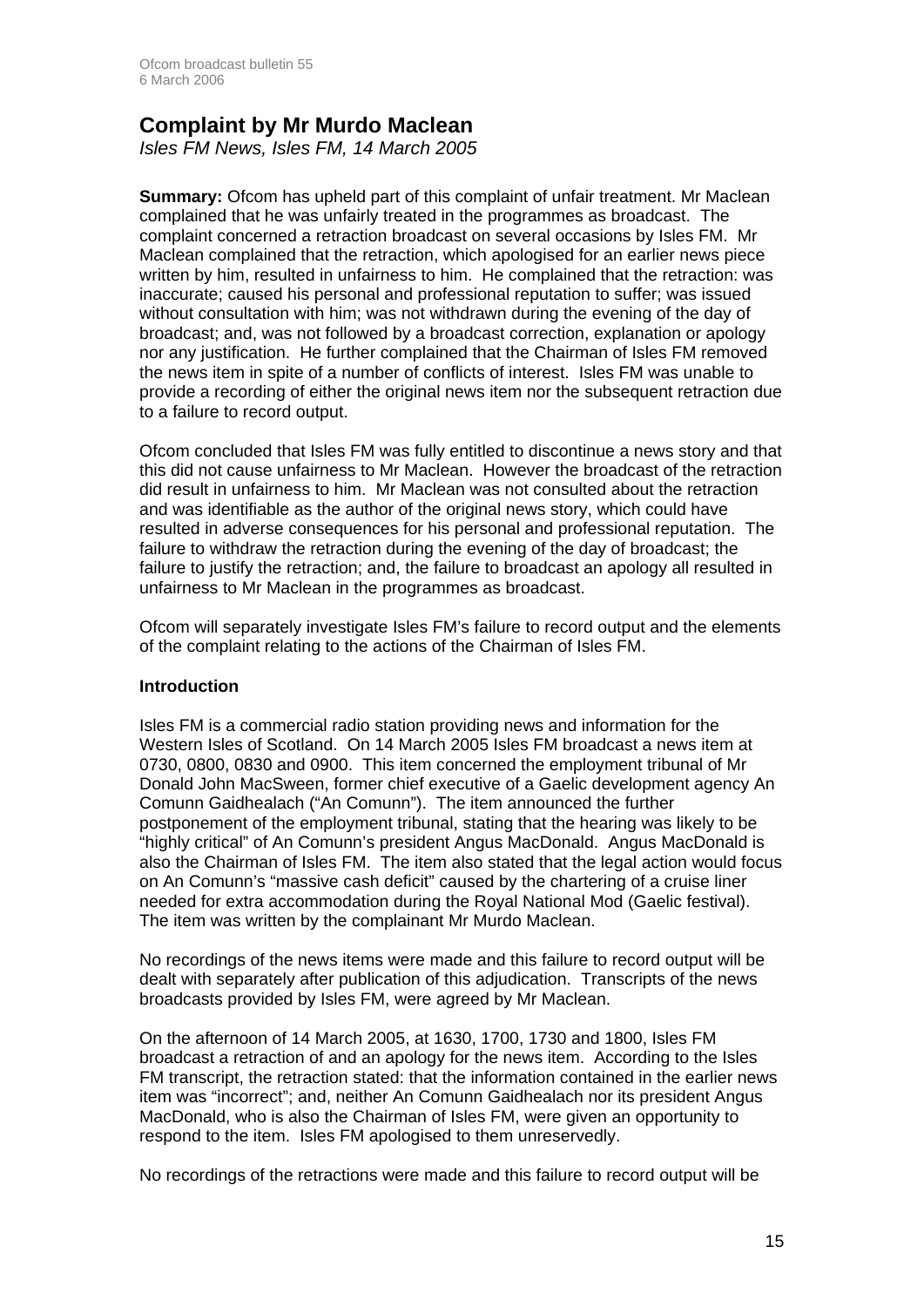dealt with separately. The transcripts of the retractions, of 14 March 2005, were accepted as correct by Mr Maclean with one exception. Mr Maclean disputed the 1630 transcript provided by Isles FM, stating that the broadcast did not include the words "who is also the Chairman of Isles FM".

#### **The Complaint**

#### **Mr Maclean's case**

In summary, Mr Maclean complained that he was treated unfairly in that:

- a) Isles FM broadcast an inaccurate, unsubstantiated and not impartial retraction to the original news item he wrote. This was unfair to him.
- b) Isles FM's statement of retraction referred to inaccuracy in the original news item and thereby claimed that the original item was a lie. Because the original news item also appeared in a regional newspaper with similar wording and a by-line, Mr Maclean could be linked to the retracted story and his personal and professional reputation and integrity had suffered as a consequence.
- c) Isles FM failed to consult him before broadcasting this retraction, which claimed his original news item was untrue, despite Mr Maclean voicing his concerns.
- d) Isles FM failed to withdraw the retraction during the evening of 14th March 2005.
- e) After withdrawing the retraction, Isles FM: failed to broadcast a prompt correction, explanation and apology to Mr Maclean, in spite of his request to do so; and, have failed to do so since or to offer Mr Maclean a right of reply as an alternative.
- f) Isles FM failed to justify their decision to broadcast the retraction of his original news item.
- g) Isles FM Chairman, Mr Angus MacDonald, pulled the news item, thereby causing unfairness to Mr Maclean, in spite of a number of conflicts of interest, namely that:
	- he was the complainant in the original news item;
	- his company sponsors the breakfast programme in which this item was broadcast;
	- he is Chairman of Isles FM board and the radio licence holder; and
	- he was present at the board meeting which discussed his complaint about the news item and the subsequent retraction.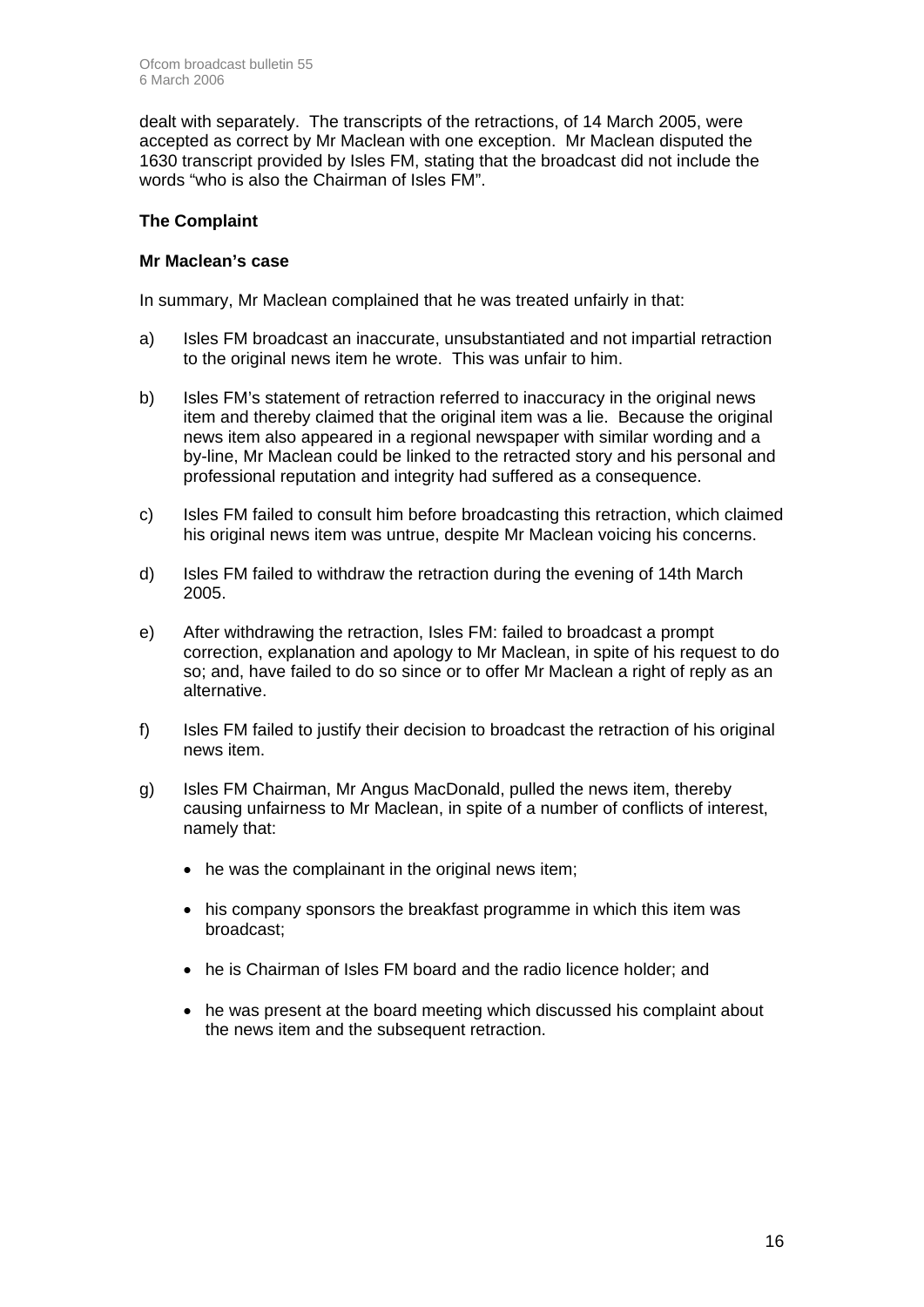#### **Isles FM's case**

In summary Isles FM responded as follows:

- a) Mr Maclean's original news item was not correct or accurate:
	- correspondence from An Comunn Gaidhealach and its solicitors (McGrigor's) confirms that the tribunal was to be restricted to events after June 2002 and it was therefore misleading for the item to state that "some of the legal action will focus on the massive cash deficit caused…when the Mod was last on Lewis" (which was in 2001) and,
	- the item also stated that the tribunal had been postponed again when this was the first postponement of the actual hearing.
- b) The Isles FM Managing Director accepted she may have acted hastily and incorrectly in the wording of the broadcast retraction and that a right of reply should have been offered to An Comunn when the original news item was broadcast. A letter of apology was sent also to Mr Maclean (a copy was supplied Ofcom).

Isles FM further clarified:

- the letter to Mr Maclean dated 22 March 2005 makes it clear that Isles FM was sorry for its misjudgement and lack of foresight when it retracted the news item and broadcast the on-air apology without consulting the parties concerned, especially Mr Maclean;
- the letter did however make clear that at the time the directors had reason to believe that the news item he had contributed was inaccurate and made the following points:
	- o the news item stated "Some of the legal action will focus on the massive cash deficit caused by the chartering of a cruise liner to stave off an accommodation crisis when the Mod was last on Lewis";
	- o Isles FM has established that the Mod was last on Lewis in October 2001;
	- o correspondence from McGrigors (Solicitors) "confirmed: 'Any allegations...which relate to events pre-dating June 2002 will not be relevant to the hearing'";
	- o the Isles FM Managing Director was therefore of the view that the news item contained a gross, and possibly deliberate inaccuracy, for which responsibility lay with the complainant and/or his source and this merited the item's immediate withdrawal;
	- $\circ$  the Directors of Isles FM were still unaware of any information which would not support the decision immediately to withdraw the item; and,
	- o Isles FM apologised only for not consulting the parties for their views; it was not apologising for halting the further broadcast of a grossly untrue news item.
- c) The complainant's concerns (regarding the retraction) were noted and Isles FM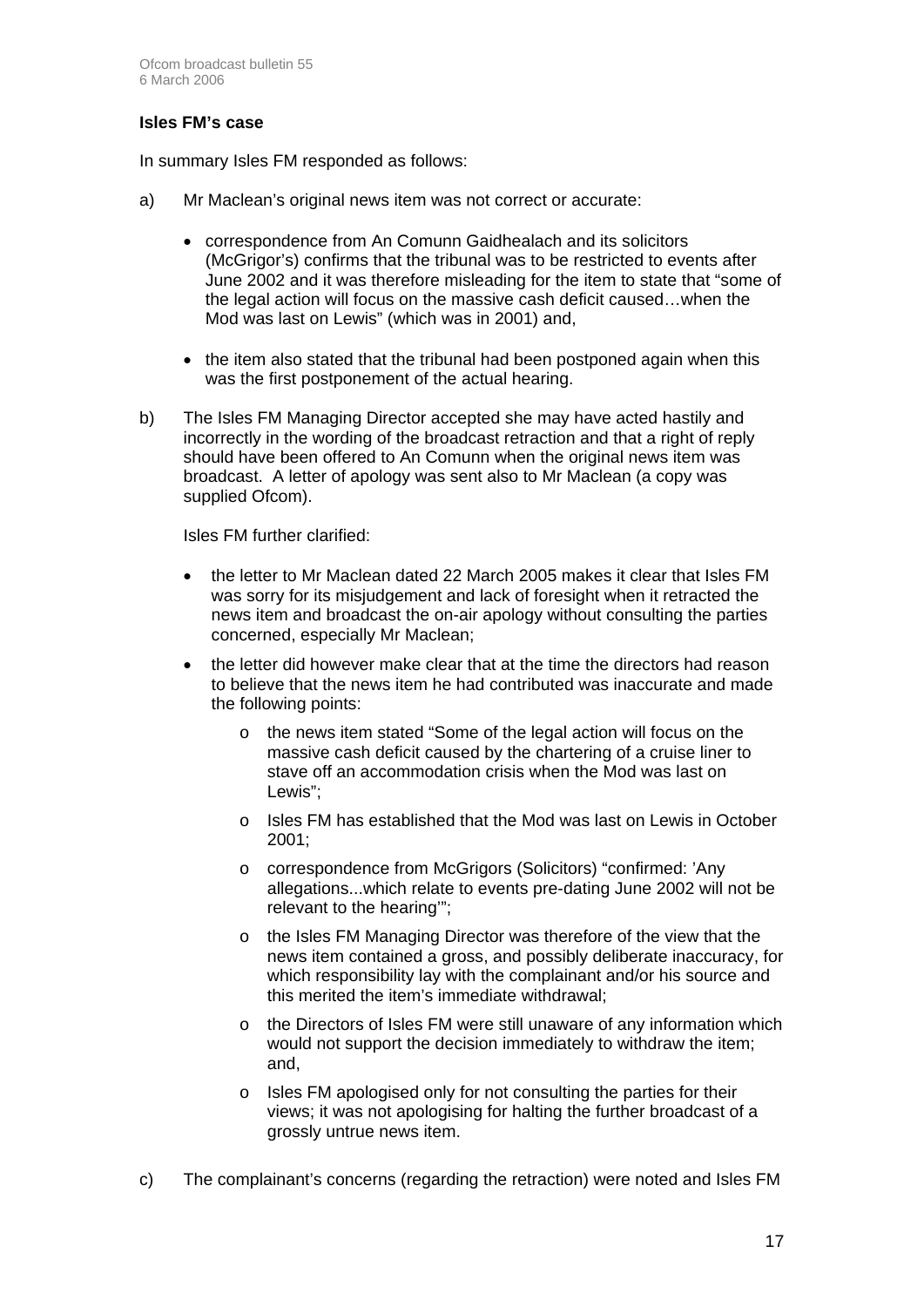knew of no reason why it should take any such further action. See also responses at heads (a) and (b) above.

- d) Isles FM knew of no reason why it should take any such further action (in answer to Mr Maclean's complaint that Isles FM failed to withdraw the retraction during the evening of 14 March).
- e) Isles FM knews of no reason why it should take any such further action (in answer to Mr Maclean's complaint that Isles FM failed to broadcast a prompt correction, explanation, apology or right-of-reply to Mr Maclean).
- f) The retraction was justified by the correspondence from McGrigors (Solicitors) referred to above. This evidence would have been presented to the complainant at a planned hearing with the Directors, had he not lodged a complaint with Ofcom.
- g) The Chairman of Isles FM had no authority to pull a news item nor has he ever done so as this is the responsibility of the Managing Director:
	- sponsors of programmes have no editorial control or influence; there is no conflict of interest regarding sponsorship; and
	- the only meeting which took place was not a formal Board meeting but an informal gathering of the Directors; the Board was faced with a contributor who had: filed an inaccurate news story, which failed to seek the views of the organisation referred to; failed to clear the item with the News Editor; and, denied any responsibility.

#### **Mr Maclean's comments on Isles FM's response**

In summary Mr Maclean commented that:

- a) Isles FM unfairly suggested that the whole news story was wrong when it only disputes two out of five points made in the story. It was therefore unjustified in retracting the whole story. It was reasonable to run the story for reasons which include evidence from Mr MacSween, knowledge of his forthcoming tribunal being in the public domain, the lack of availability of Mr MacDonald and Mr Maclean's intention to balance his response in subsequent bulletins:
	- the retraction broadcast at 1630 did not indicate that Mr MacDonald was also the Chairman of Isles FM. The news editor confirmed that the wording of the retraction was phoned in by the Managing Director of Isles FM. The news editor reminded the Managing Director that the retraction must indicate that Mr MacDonald was also the director of Isles FM, and that the Managing Director agreed, re-wrote the retraction and faxed it. The fax was sent to Isles FM from her employer's office (timed at 16.33) three to four minutes after the broadcast of the bulletin, and after the original had been read out. Mr MacSween and his wife also confirmed that the 16.30 retraction did not include the disputed wording. Isles FM did not supply this true copy of the actual retraction;
	- the cruise liner required for the Royal National Mod and its financial situation was not the direct remit of the tribunal but Mr MacSween planned to focus a lot of the attention onto the issue. It was therefore reasonable to include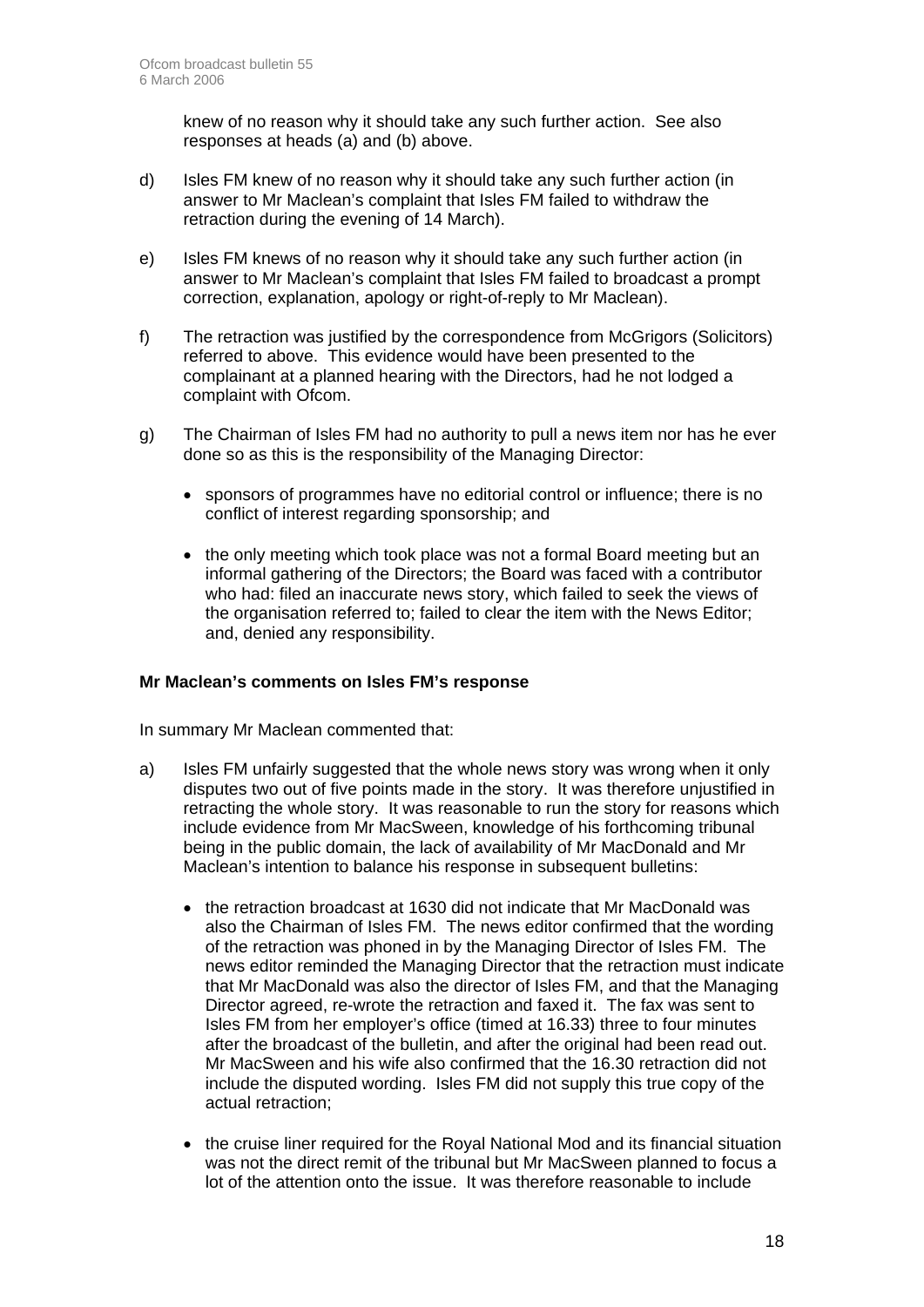that "some of the legal action will focus" on the ship and its financial situation. Isles FM states that correspondence from McGrigors, An Comunn's solicitors, confirms that "Any allegations...which relate to events pre-dating June 2002 will not be relevant to the hearing". However Mr MacSween has consistently stated that he fully intended to pursue issues surrounding the cruise liner and the resultant financial situation at his tribunal. Isles FM could only have discovered the true position by seeking the views of Mr MacSween or Mr Maclean which they did not do. Isles FM took no action to balance Mr MacDonald's complaint, but allowed him exclusively to advise on and supervise the progress of his own complaint in spite of mutual loathing between Mr MacSween and Mr MacDonald; and,

- Mr MacSween confirmed that his tribunal was delayed and postponed on several occasions between August 2003 and May 2005. He stated that on at least three occasions he was given dates for the hearing and to notify witnesses. This was also confirmed by a DTI spokesman and BBC radio coverage of the expected hearings.
- b) Isles FM offered an apology only after it became aware Mr Maclean had lodged a complaint to Ofcom. A news item regarding the Ofcom complaint was read out on Isles FM bulletins on the morning to Tuesday 22 March 2005, the day after the BBC carried the story. The apology from Isles FM seemed to be an attempt to pre-empt any recommendation from Ofcom. A memo from Isles FM indicates the directors readily accepted their error and considered changing the station's guidelines.

The original apology has altered following Ofcom's involvement. The original accepts that Isles FM made an unqualified error of judgement in broadcasting the retraction, now Isles FM states that the letter of apology was only in terms of incorrect wording, right of reply and lack of consultation. This is misleading and inaccurate. The original letter of apology and the memo are evidence that the directors realised they had erred in broadcasting the retraction.

- c) Isles FM fully admitted that it did not consult Mr Maclean or Mr MacSween after receiving the complaint from An Comunn. An exclusive liaison with Mr MacDonald is unfair. Isles FM argues that the letter sent by An Comunn Gaidhealach's solicitors (McGrigor) gave reasonable grounds to pull the news story and broadcast the retraction. However, reasonable grounds could only have been achieved by consulting Mr Maclean or Mr MacSween and the retraction was therefore unfair.
- d) No further comment was made regarding withdrawing the retraction.
- e) No further comment was made regarding the broadcast of a prompt correction, explanation, apology or right-of-reply.
- f) Isles FM suggested that its intention to set up a hearing was pre-empted by the complaint to Ofcom. Mr Maclean does not believe Isles FM ever intended to do so. It had never before held such a hearing and makes no reference to it in its letter of apology.
- g) Isles FM accepted that Mr MacDonald does not have any authority to pull a news item; however: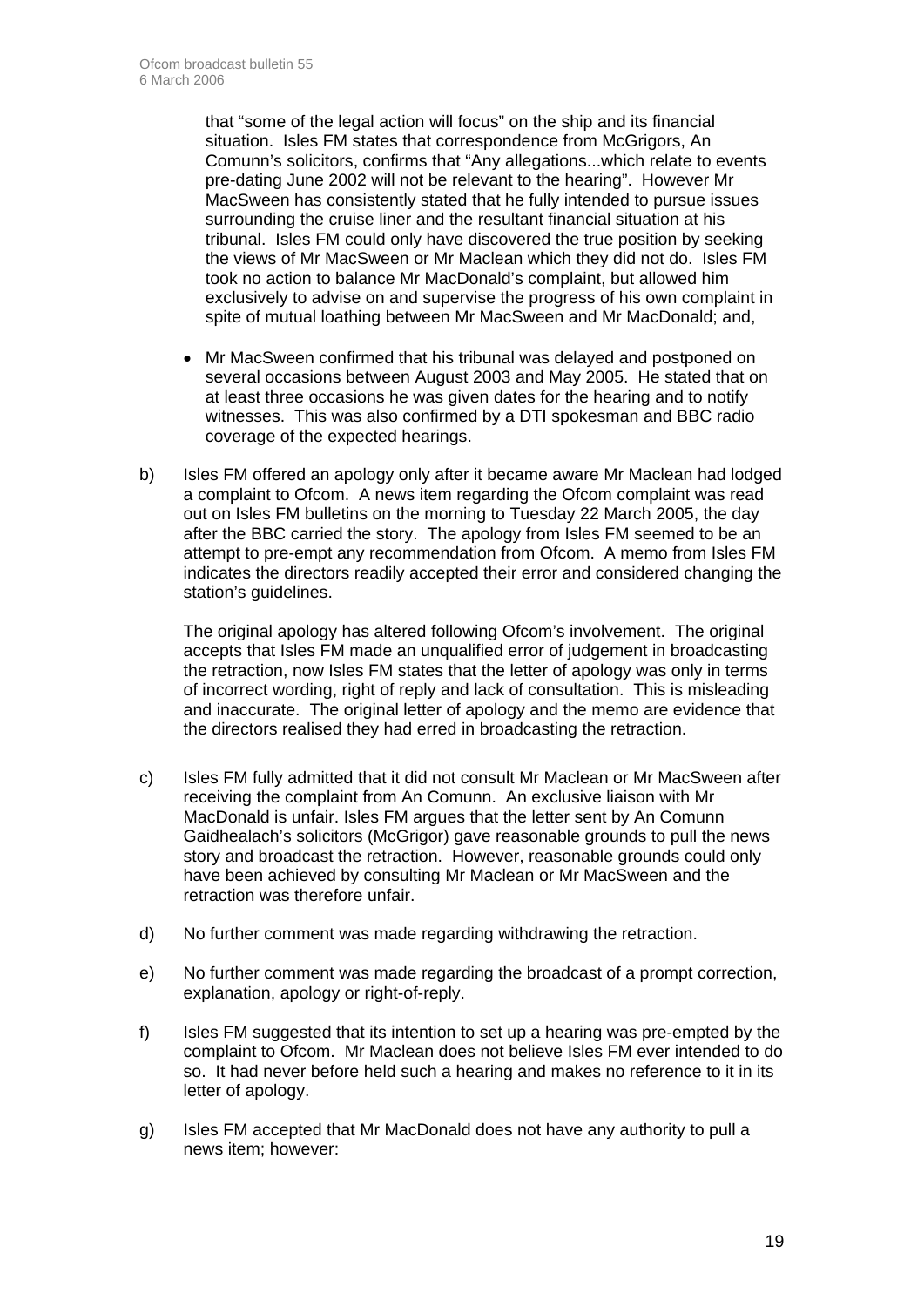- news items are usually repeated on Isles FM over a number of hours or even days. However this news item was not re-broadcast after 0900 and this has not been explained;
- a volunteer at Isles FM confirmed that they had received a phone call from Mr MacDonald ordering that the story be pulled, and had therefore done so;
- Isles FM did not explain why the story was not re-broadcast after this phone call and the lack of any recording of output is to their advantage;
- the recording of output would have shown that Mr MacDonald's firm's sponsor jingle was positioned immediately adjacent to the news bulletin. It would also have been evidence of the tone of the verbal reading of the retraction. It was disappointing that Isles FM will not provide recordings when it had promised the Radio Authority that it would maintain its equipment in light of an earlier malfunction; and,
- Isles FM did not deny that Mr MacDonald was present at the board meeting which dealt with his own complaint and which enacted actions he demanded, resulting in difficulties over impartiality, fairness and transparency.

#### **Isles FM's second statement in response**

In summary Isles FM responded that:

- a) The complainant proved that his news report was inaccurate when he confirmed that "the Mod ship and its financial position" was not in the remit of the tribunal. This proves Isles FM acted correctly in withdrawing the inaccurate item. He conceded that Mr MacSween "repeatedly insisted" that events concerning the ship were evidence to be led at the tribunal while ignoring the fact that Mr MacSween's own legal representatives had confirmed that they were not. The complainant was responsible for an inaccuracy which warranted the item's withdrawal:
	- the complainant, Mr Maclean, scolds Isles FM for not considering what the fax from An Comunn Gaidhealach's solicitors did not say, however Isles FM base and report news mainly on items actually contained in documents rather than wild speculation; and,
	- the Managing Director of Isles FM was shown documentary evidence that the item complained about was inaccurate and took proper steps to stop its re-broadcast.

A letter to the complainant shows that as a result of complaints from a local politician all reports should go to the news editor for his consideration.

No further comments were made to heads (b) to (g).

#### **Mr Maclean's comments on the transcripts supplied by Isles FM**

In summary Mr Maclean commented that: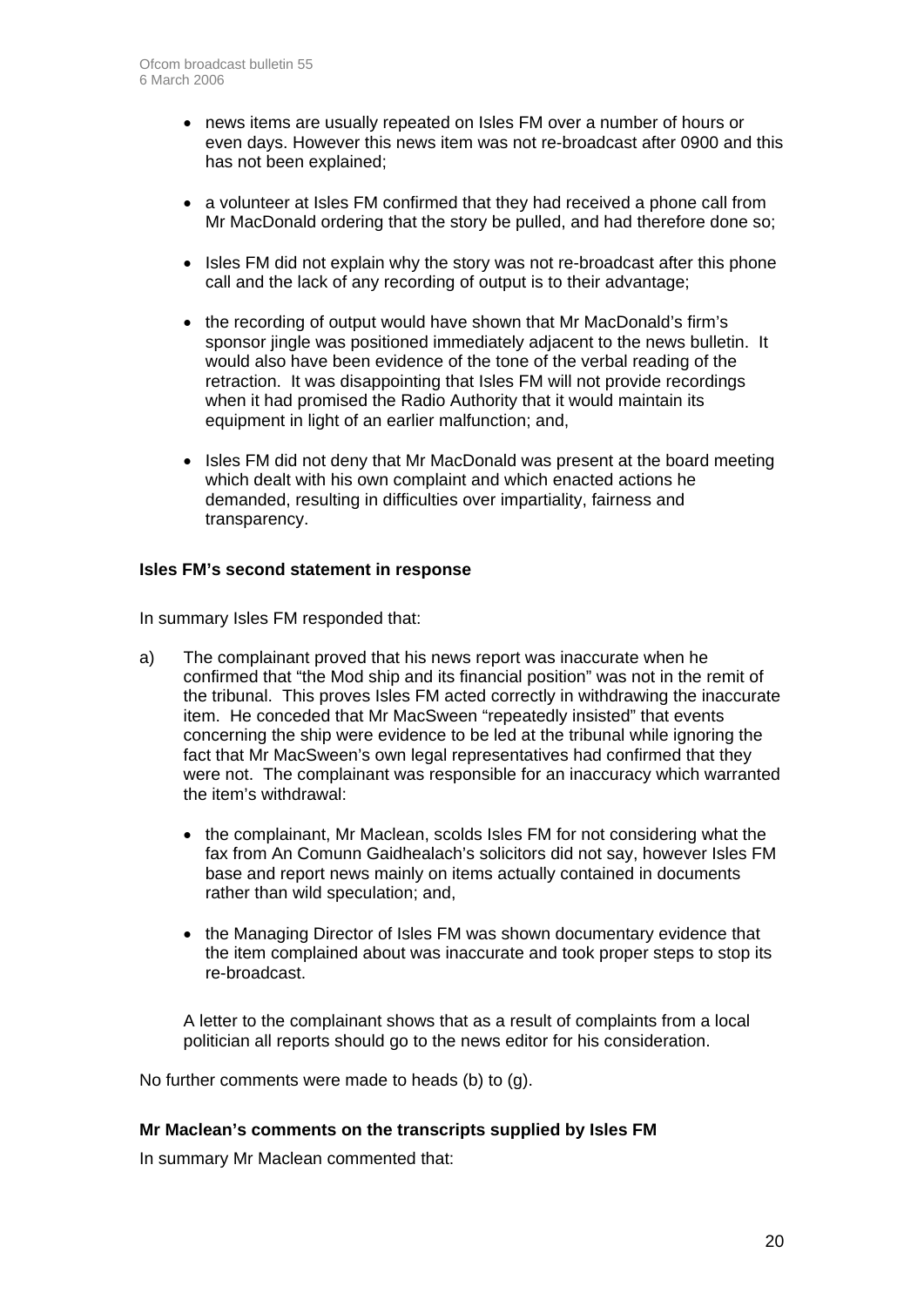- a) He did not agree that the transcript of the 1630 retraction supplied by Isles FM was correct. The actual output did not say that Mr Angus MacDonald was "also the Chairman of Isles FM" as stated in the transcript.
- b) This omission meant that Isles FM's first broadcast retraction did not disclose to listeners that Mr MacDonald had a conflict of interest, in that he is head of both Isles FM and the organisation referred to in the news item.
- c) He agreed the transcript of the original news item and the other retractions was correct, however noted that Isles FM did not have at least one properly functioning ROT machine.

#### **Isles FM's response to Mr Maclean's comments on the transcripts**

In summary Isles FM responded that:

- a)& b) The Directors and Managing Director had nothing further to add to their responses and stood by every word already stated.
- c) The complainant is aware that Isles FM is unable to provide a recording of the broadcast and is engaged in an orchestrated attack on a senior member of Isles FM.

#### **Decision**

Ofcom's statutory duties include the application, in the case of all television and radio services, of standards which provide adequate protection to members of the public and all other persons from unfair treatment in programmes included in such services.

In carrying out its duties, Ofcom has regard to the need to secure that the application of these standards is in the manner that best guarantees an appropriate level of freedom of expression. Ofcom is also obliged to have regard in all cases, to the principles under which regulatory activities should be transparent, accountable, proportionate, consistent and targeted only at cases in which action is needed.

As a preliminary matter, the Fairness Committee was extremely concerned that Isles FM was unable to provide a recording of the output to which this complaint relates. This was especially serious given that in this case the transcript of one of the broadcasts was disputed by the complainant and the tone of a broadcast can sometimes be particularly significant in considering a complaint. Having said this, the Fairness Committee considered that the lack of a recording did not prevent it from being able to fairly adjudicate this case on the basis of the agreed transcripts and other material provided by the parties. However, Isle FM's failure to record output will be separately investigated by Ofcom following publication of this adjudication.

In the circumstances of this case Ofcom's Fairness Committee found the following:

a) In its consideration of whether the broadcast of the retraction was unfair to Mr Maclean, the Fairness Committee first considered, as background to the complaint, the withdrawal of the original news story. This was entirely a matter for Isles FM as no broadcaster is obliged to broadcast or re-broadcast a news story. However broadcasters are obliged to take special care when their programmes are capable of adversely affecting the reputation of individuals, companies or other organisations.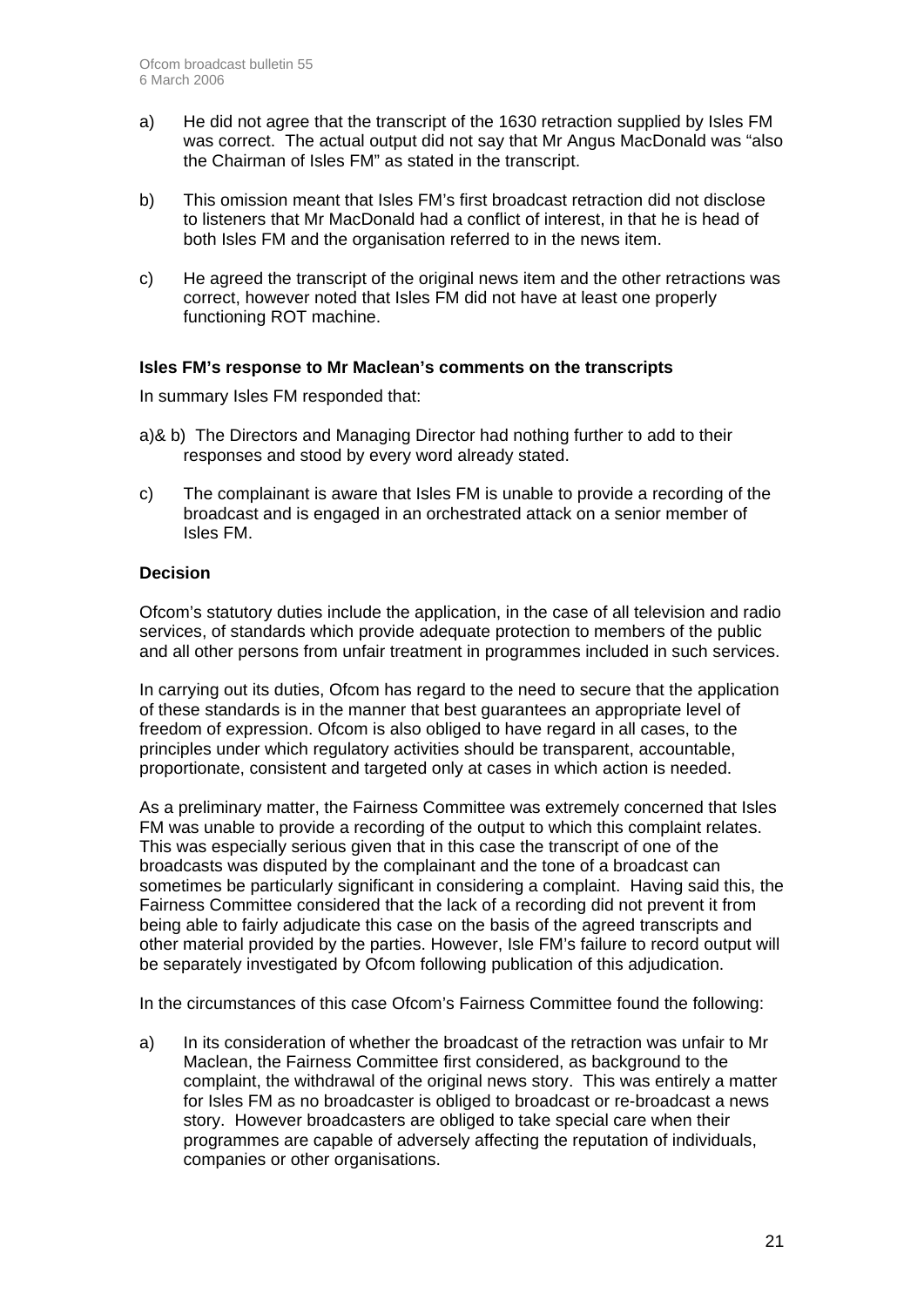The Fairness Committee considered that the subsequent retraction was capable of adversely affecting the reputation of Mr Maclean, for reasons outlined below at head (b). Isles FM were, therefore, obliged to take reasonable steps to satisfy themselves that all material facts had been considered before transmitting any retraction and, so far as possible, ensure that such a retraction would be fairly presented. In the event, the retraction was broadcast without any consultation with Mr Maclean and it referred to the whole news piece as being incorrect. In failing to consult Mr Maclean, Isles FM failed to take the necessary steps required by a broadcaster to ensure that unfairness was not caused. The Fairness Committee therefore found that the broadcast of the retraction resulted in unfairness to Mr Maclean in the programmes as broadcast.

In relation to Mr Maclean's subsequent complaint that the 1630 retraction failed to identify Mr MacDonald as the Chairman of Isles FM, the Fairness Committee is unable to form a judgement due to Isles FM's failure to record the output as broadcast. This failure to record output will be separately investigated by Ofcom.

- b) In considering whether the item could adversely affect Mr Maclean's personal and professional reputation and integrity, the Fairness Committee considered the particular context of this complaint. Isles FM broadcasts to a small community in which Mr Maclean could be identified as the author of the news piece by a 'jigsaw effect' - although the news story was not attributed to him, the substance of it had appeared in print locally, together with his by-line. Therefore, taking together these two pieces of the 'jigsaw' (the news piece and the printed article) it would have been possible for listeners to be able to identify Mr Maclean as the author of the news piece. The broadcast retraction's reference to the news story as "incorrect" could have caused his personal and professional reputation and integrity to suffer as a consequence. As a result, the Fairness Committee found that the broadcast retraction caused unfairness to Mr Maclean in the programmes as broadcast.
- c) For the reasons given above at head (a), the Fairness Committee found that Isles FM's failure to consult Mr Maclean before broadcasting the retraction meant that they failed to take the special care required of them and consequently resulted in unfairness to Mr Maclean in the programmes as broadcast.
- d) In its consideration of Mr Maclean's complaint that Isles FM's failure to withdraw the retraction during the evening of 14 March 2005 resulted in unfairness to him, the Fairness Committee examined the transmission of the retraction. Isles FM first broadcast the retraction at 1630 on 14 March 2005 and then re-broadcast it at 1700, 1730 and 1800. The Fairness Committee found that the further broadcasts of the retraction compounded the unfairness to Mr Maclean and consequently resulted in unfairness to him in the programmes as broadcast.
- e) In considering Mr Maclean's complaint that Isles FM's failure to broadcast a correction, explanation and apology to him resulted in unfairness, the Fairness Committee examined the background correspondence between Mr Maclean and Isles FM. The Fairness Committee noted that in a letter dated 21 March 2005, Isles FM referred to their "error of judgement" regarding the retraction. The Managing Director stated: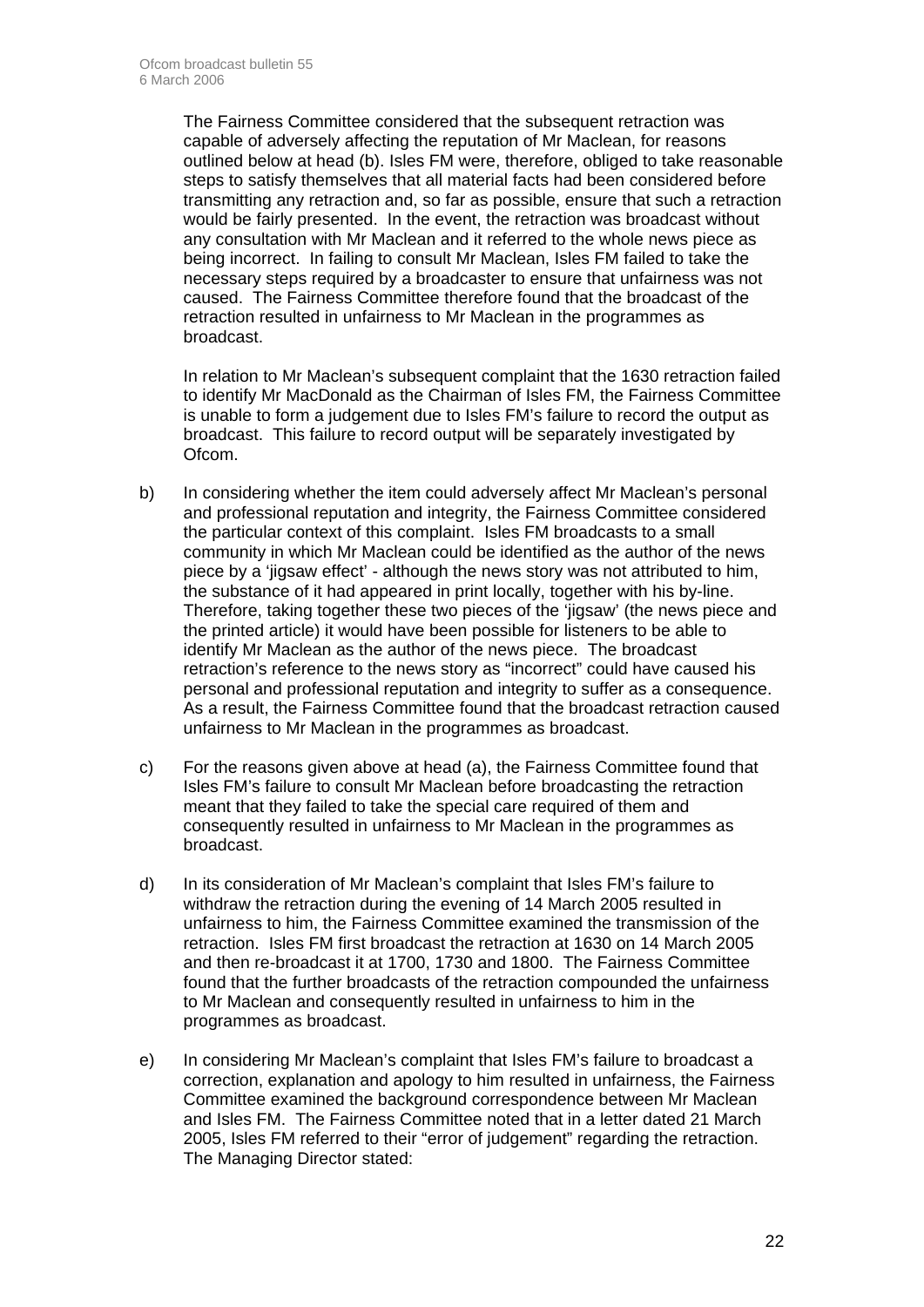"While it is true that we take all complaints very seriously, we made an error of judgement when we responded in the afternoon by retracting your news story and making an on-air apology for what we thought must have been an inaccuracy. I now accept that was quite the wrong thing to do without even consulting the parties  $$ especially yourself".

 The Fairness Committee notes that Isles FM now argues that its letter was only an apology to Mr Maclean for not consulting him before the retraction. However, in the Committee's view, it appears that at the time of writing the letter Isles FM recognised that it had "made an error of judgement…for what we thought must have been an inaccuracy" i.e. it was likely that there may not have been an inaccuracy in the original news item. As discussed above at head (a) Isles FM was fully entitled to withdraw the original news story, however in addition to writing a letter of apology to Mr Maclean, a broadcast apology regarding the retraction would have mitigated the unfairness to him and his reputation.

 The ex-BSC Code on Fairness and Privacy (which was the Code in force at the time of broadcast) states that where a broadcaster recognises that a broadcast has been unfair then a correction and apology where appropriate should be broadcast. In Ofcom's view, Isles FM letter admits that some unfairness had been caused to Mr Maclean. Isles FM's failure to broadcast a correction and apology to Mr Maclean regarding the broadcast retraction meant that listeners' impressions would have remained unaltered. This therefore resulted in further unfairness to him in the subsequent programmes as broadcast.

- f) In considering whether Isles FM has failed to justify broadcasting the retraction of the news story, the Fairness Committee noted that whilst Isles FM initially apologised to Mr Maclean for issuing the retraction (see above at head (e)), in its submissions to Ofcom it sought to justify the retraction by virtue of inaccuracy in the original news story. As previously stated at head a), the decision to discontinue a news story is entirely a matter for the broadcaster, however Isles FM has not provided justification for broadcasting a retraction of the news story without consulting Mr Maclean. In Ofcom's view, Isles FM's failure to justify broadcasting the retraction compounded the unfairness to Mr Maclean discussed in the above heads of Decision. However such a justification does not form part of the content of a programme, and Isles FM's failure to provide one did not therefore result in specific unfairness to Mr Maclean in the programme as broadcast.
- g) Mr Maclean complained that the Chairman of Isles FM, Mr Angus MacDonald, was responsible for withdrawing the news piece and that this resulted in unfairness to Mr Maclean.

Ofcom's Fairness and Privacy remit does not provide for it to consider issues of impartiality or abuse of position. In these circumstances the Fairness Committee considered this element of the complaint in so far as the withdrawal of the item may have resulted in unfairness to Mr Maclean. The Fairness Committee found, as discussed in detail above at Decision head (a), that the withdrawal of the news piece did not result in unfairness to Mr Maclean.

The elements of the complaint concerning the actions of the Chairman of Isles FM will be separately investigated by Ofcom.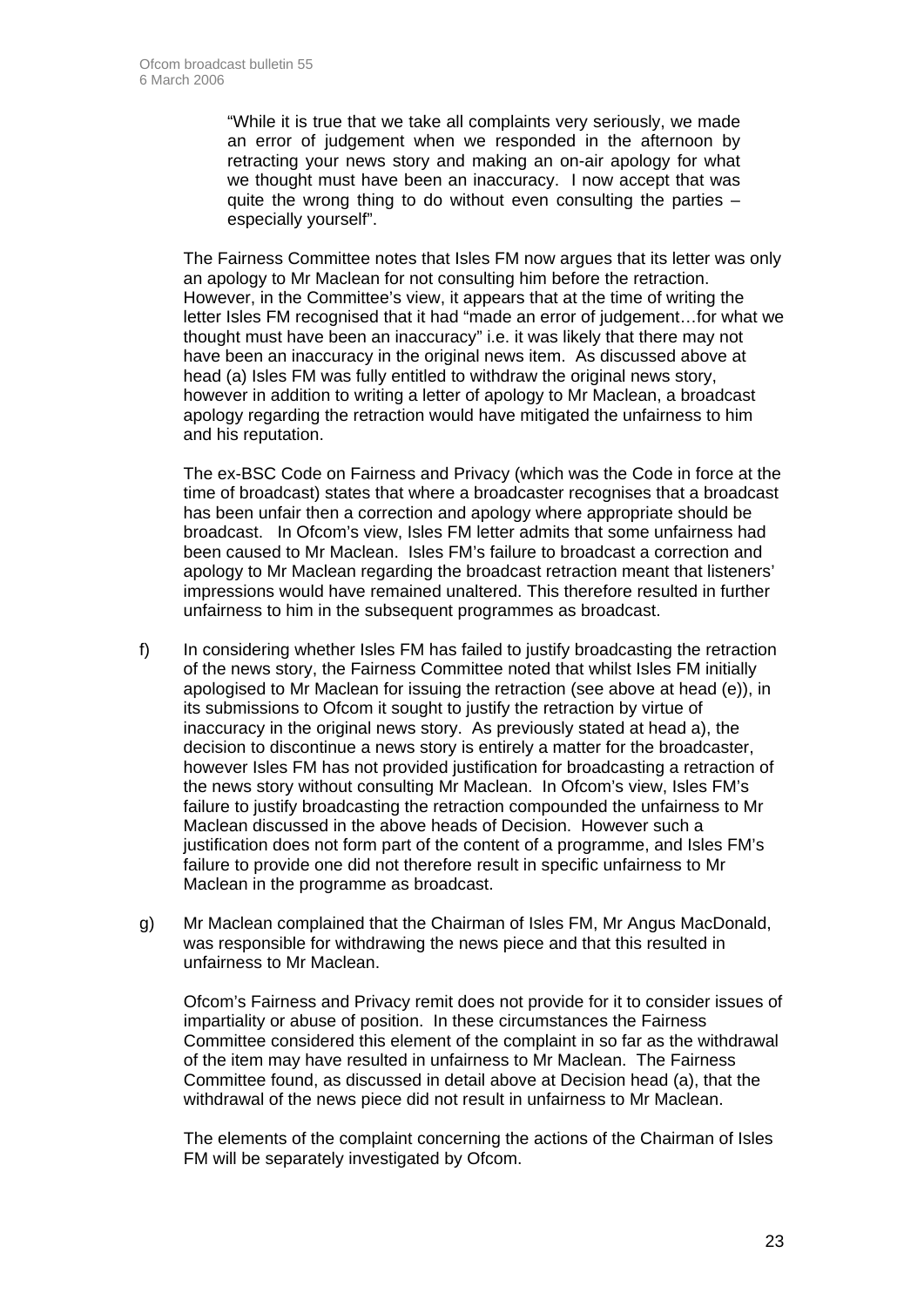**Ofcom upheld parts of the complaint of unfair treatment.**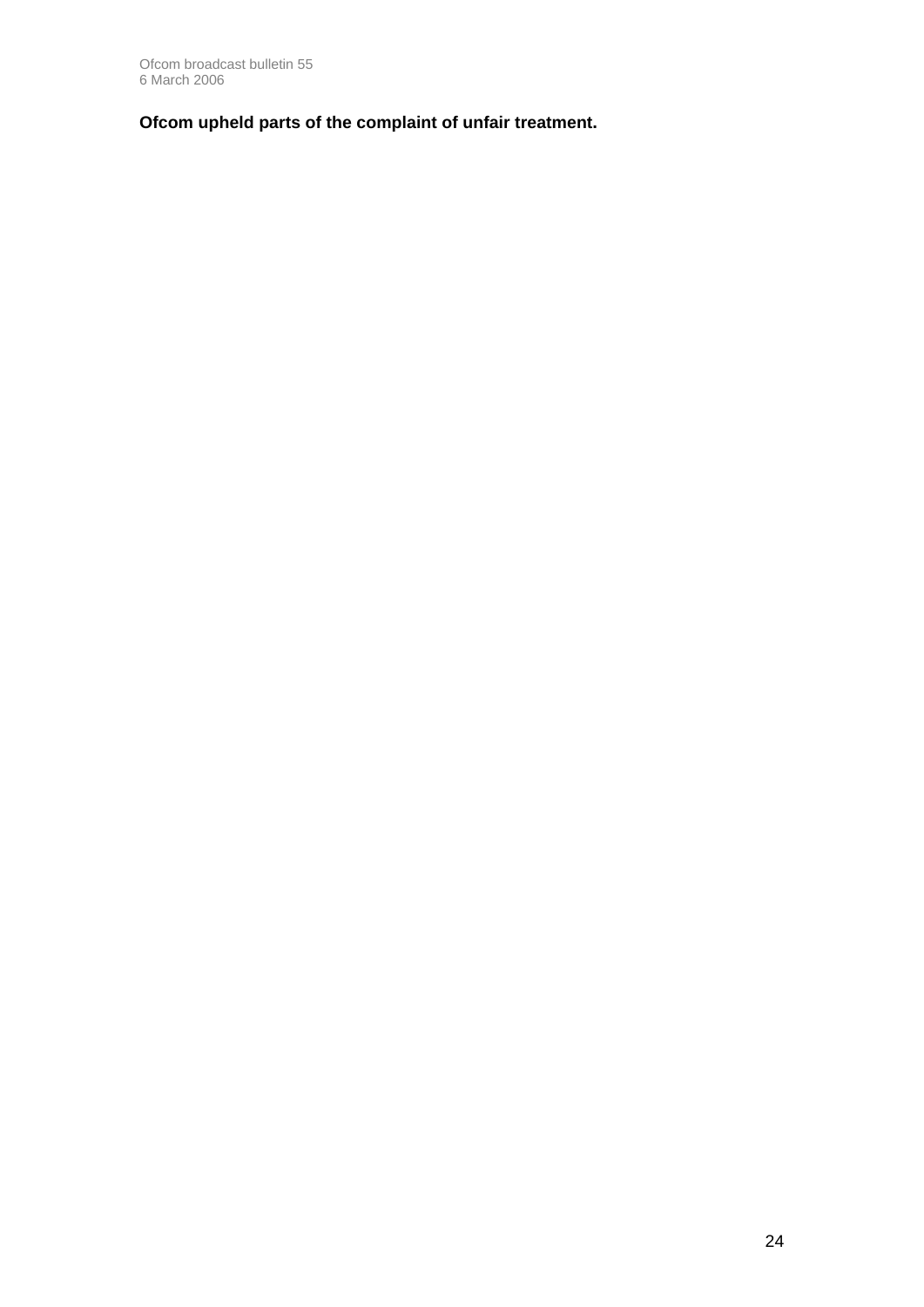# **Not Upheld**

### **Complaint by Mr Donald John MacSween**

*Isles FM News, Isles FM, 14 March 2005* 

**Summary:** Ofcom has not upheld this complaint of unfair treatment. Mr MacSween complained that he was unfairly treated in the programmes as broadcast. The item was a retraction broadcast on several occasions by Isles FM. Mr MacSween complained that the retraction, which apologised for an earlier news piece featuring him, resulted in unfairness to him. He complained that the retraction, which referred to the original news piece as incorrect, implied he was a liar. He also complained that Isles FM has failed to justify its retraction, resulting in unfairness to him in the programmes as broadcast. Mr MacSween further complained that the Chairman of Isles FM, Angus MacDonald, acted in a manner which abused his position at Isles FM by removing a news story and replacing it with an apology to himself. Isles FM was unable to provide a recording of either the original news item, or the subsequent retraction, due to a failure to record output.

Ofcom concluded that aIthough Mr MacSween was the subject of the news piece, and was thus associated with the retracted item, he was not featured as the source of the news story. The subsequent retraction did not therefore cast doubt on his integrity. Isles FM was entitled to discontinue the news piece and although it would have been good practice for Isles FM to have consulted Mr MacSween before broadcasting a retraction, the broadcast did not result in unfairness to him. In light of this, Ofcom found that Isles FM was not obliged to provide further justification for the broadcast of the retraction.

Ofcom will separately investigate Isles FM's failure to record output and the elements of the complaint relating to the actions of the Chairman of Isles FM.

#### **Introduction**

Isles FM is a commercial radio station providing news and information for the Western Isles of Scotland. On 14 March 2005 Isles FM broadcast a news item at 0730, 0800, 0830 and 0900. This item concerned the employment tribunal of the complainant, Mr Donald John MacSween, former chief executive of An Comunn Gaidhealach (a Gaelic development agency). The item announced the further postponement of the employment tribunal, stating that the hearing was likely to be highly critical of An Comunn's president Angus MacDonald. Angus MacDonald is also the Chairman of Isles FM. The item also stated that the legal action would focus on An Comunn's "massive cash deficit" caused by the chartering of a cruise liner needed for extra accommodation during the Royal National Mod (Gaelic Festival). The item was written Mr Murdo Maclean.

No recordings of the news items were made and this failure to record output will be dealt with separately after publication of this adjudication. Transcripts of the news broadcasts, provided by Isles FM, were agreed by Mr MacSween.

On the afternoon of 14 March 2005, at 1630, 1700, 1730 and 1800, Isles FM broadcast a retraction of, and apology for, the news item. According to the Isles FM transcript the retraction stated that: the information contained in the earlier news item was incorrect; and, that neither An Comunn Gaidhealach nor its president Angus MacDonald, who is also the Chairman of Isles FM, were given an opportunity to respond to the item. Isles FM apologised to them unreservedly.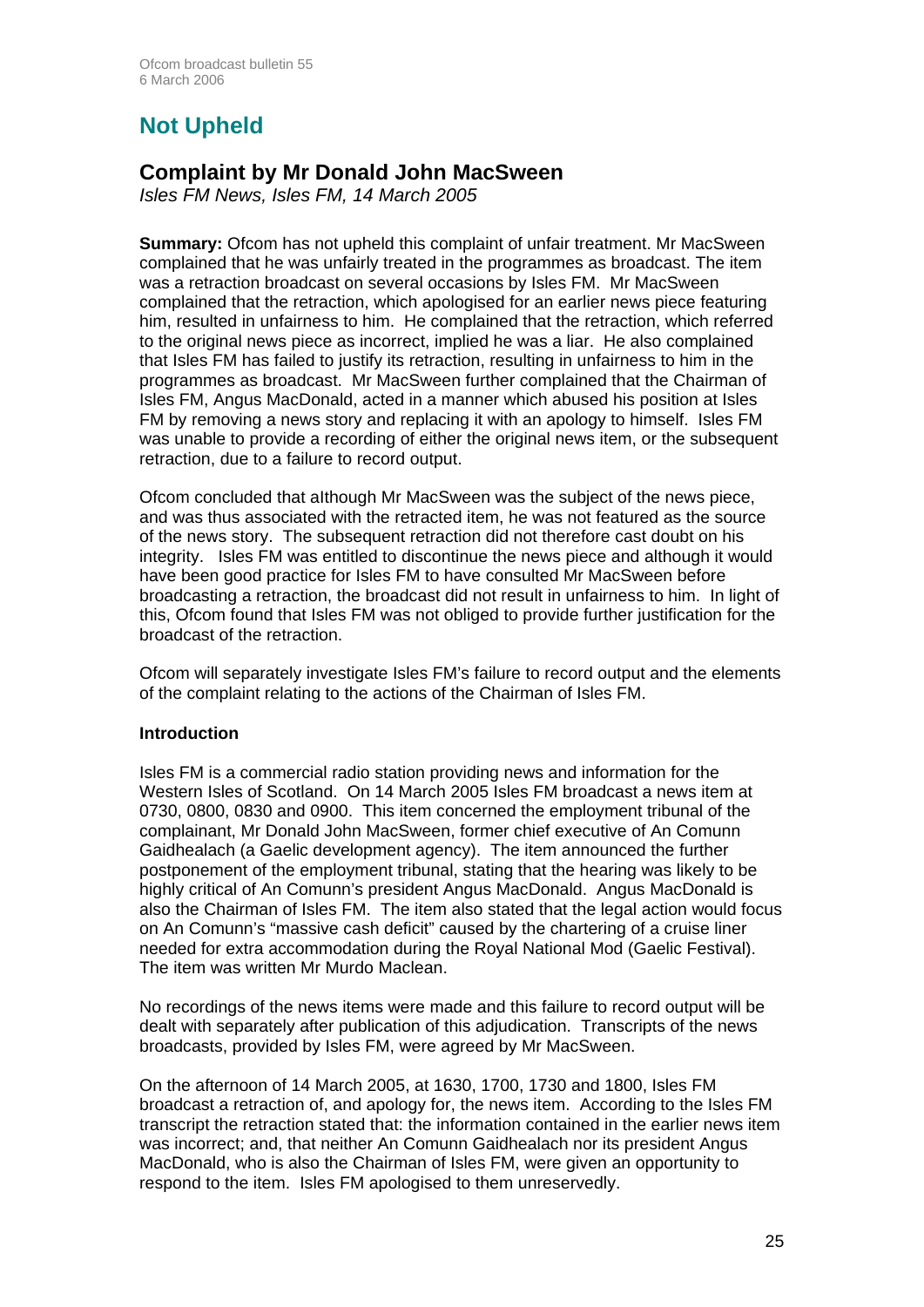No recordings of the retractions were made and this failure to record output will be dealt with separately. The transcripts of the retractions, of 14 March 2005, were accepted as correct by Mr MacSween with one exception. Mr MacSween disputed the 1630 transcript provided by Isles FM, stating that the broadcast did not include the words "who is also the Chairman of Isles FM".

#### **The Complaint**

#### **Mr MacSween's case**

In summary, Mr MacSween complained that the he was treated unfairly in that:

- a) Isles FM retracted the original, correct news piece concerning his employment tribunal (news of which had also appeared in newspapers and BBC broadcasts), and, referring to the news piece as incorrect, issued an apology to his former boss Mr Angus MacDonald thereby implying that the complainant was, by association, a liar.
- b) Isles FM Chairman, Mr Angus MacDonald, acted in a manner that was not impartial and abused his position at Isles FM, in order to pull a valid news item and replace it with an apology to himself and his organisation An Comunn, thereby causing unfairness to the complainant.
- c) Isles FM apologised to the complainant for the retraction but failed to provide details of, or justification for, the inaccuracies referred to in its retraction.

#### **Isles FM's case**

In summary Isles FM responded as follows:

- a) The original news item was not correct or accurate. Correspondence from McGrigor's solicitors and An Comunn Gaidhealach confirm that the tribunal was to be restricted to events after June 2002 and it was therefore misleading for the item to state that "some of the legal action will focus on the massive cash deficit caused…when the Mod was last on Lewis" (which was in 2001). The correspondence confirms that this must have been known by Mr MacSween's representatives. The item also stated that the tribunal had been postponed again when this was the first postponement of the actual hearing. However the Isles FM Managing Director accepted she may have acted hastily and incorrectly in the wording of the broadcast apology/retraction and that a right of reply should have been offered to An Comunn. A letter of apology was sent to Mr MacSween.
- b) As President of An Comunn, Mr Macdonald had the authority to lodge a complaint on its behalf. The immediate withdrawal of an item complained of was in line with current procedure. In the absence of the news editor, the Directors met informally and the Managing Director informed them she had ordered the withdrawal of the item on being satisfied of serious inaccuracy. The Directors were fully aware of Mr Macdonald's dual role but it was not a formal meeting. Mr Macdonald explained why An Comunn believed it was unfairly treated and that the reporter had not contacted him in the interests of balance. The MD then said she would deal with the request for a retraction and apology. The suggestion that Mr Macdonald did anything other than take the complaint from An Comunn to the responsible director is wrong and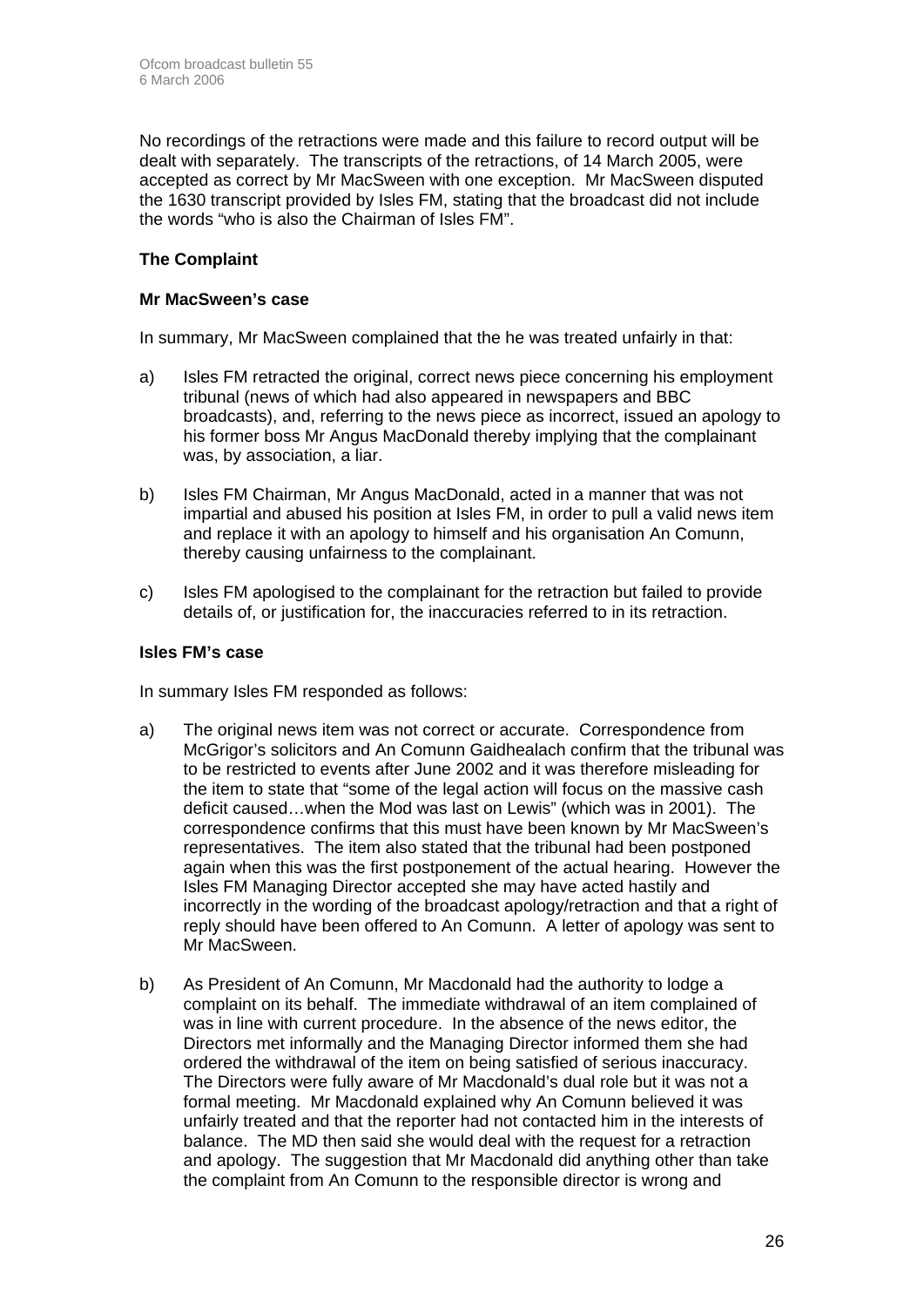scurrilous. The MD was solely responsible for the execution of a remedy to the conflict. She listened to the views of Mr MacDonald as she would to any other complainant and took what she believed to be the appropriate response.

c) The letter from McGrigors justified the decision for deciding the news item was inaccurate. The MD fully accepted that the retraction and apology were inappropriate as the accepted practice of the station was to offer a right of reply to a complainant in the first instance. The News Editor was absent and it was inappropriate to consult Mr Macdonald who was also a complainer. The other board members and News Editor believe she acted in good faith.

#### **Mr MacSween's comments on Isles FM's response**

In summary Mr MacSween commented that:

- a) The broadcaster's response appeared to be factually incorrect and inconsistent with previous correspondence it issued. The letter from McGrigors solicitors did not support the view that the news item was inaccurate for the following reasons:
	- the news item accurately referred to the tribunal as "high profile" and the tribunal was high profile in the local context
	- the news item accurately stated that the tribunal "has been postponed again". It was originally scheduled for May 2004, postponed to November 2004 and adjourned to March 2005;
	- the news item's statement that the delay was "unfortunate" for An Comunn as the new hearing date was closer to the staging of the Royal National Mod, was true;
	- the news item expressed the view that the hearing would be "embarrassing" for An Comunn, which was the opinion of the reporter and now impossible to establish as An Comunn decided to settle Mr MacSween's claim out of court. This opinion was in accordance with accepted journalistic practice;
	- the news item advised that "it", presumably the tribunal, would be highly critical of An Comunn president Mr Angus Macdonald; this was certainly the intention of Mr MacSween's solicitors. This is supported by An Comunn's decision to settle and the opinion of the reporter could not justify the broadcaster's subsequent actions;
	- the news item stated that some of the legal action would "focus on the massive cash deficit caused by chartering a cruise liner to stave off an accommodation crisis when the Mod was last on Lewis". In doing so the reporter correctly reported Mr MacSween's opinion; and,
	- the news item mentioned that there "is a similar lack of bed-space for the visiting crowds but proposals to get hold of another ship are still unconfirmed". This is a matter of fact and the report simply advised of unconfirmed reports.
- b) Mr MacDonald did not act impartially and abused his position at Isles FM in order to have the news item withdrawn and replaced with an apology to himself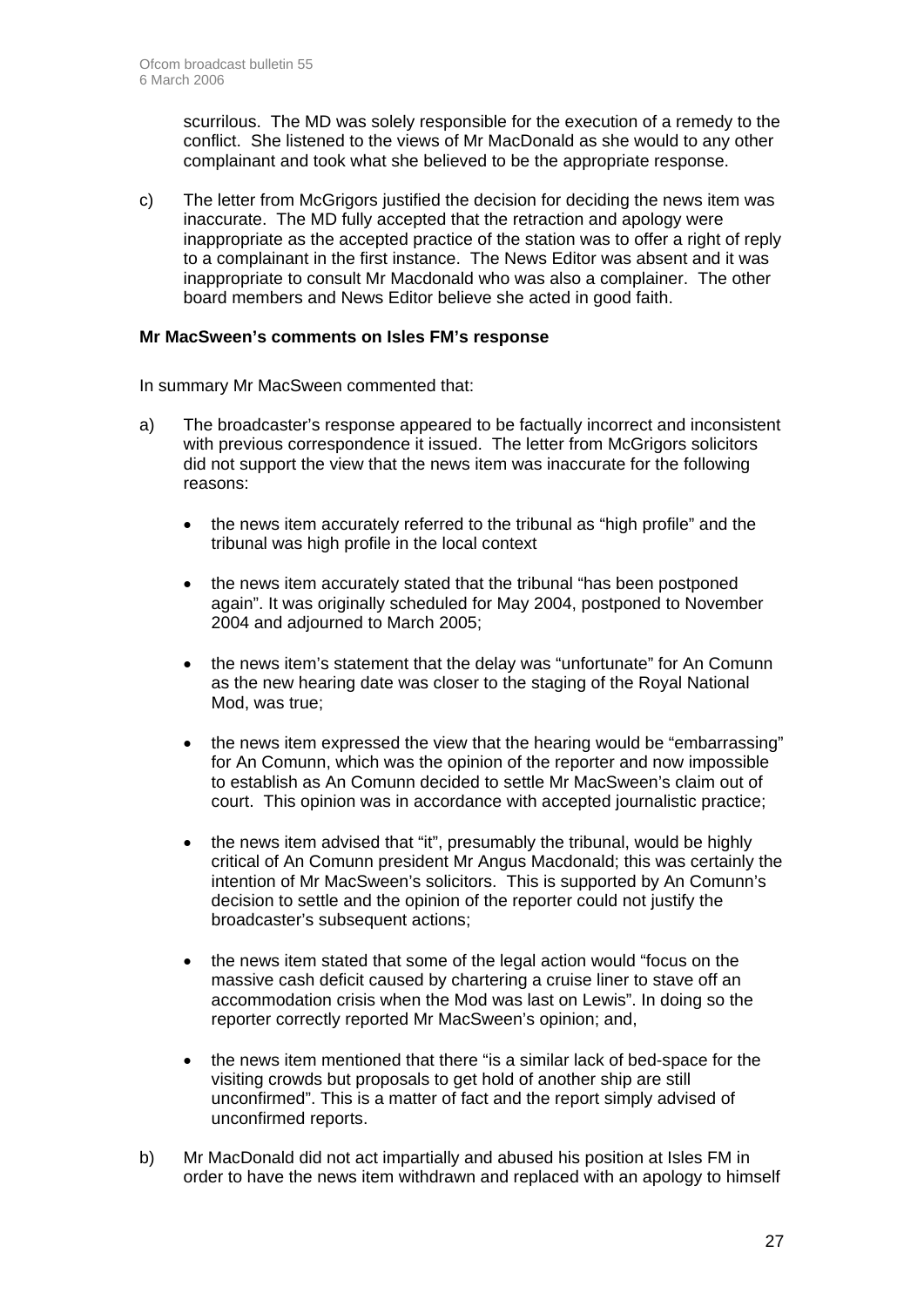#### and his organisation.

It was accepted by the broadcaster that Mr MacDonald phoned Isles FM to ask for the immediate withdrawal of the report and this was done. The broadcaster did not follow established broadcasting practice in offering An Comunn the opportunity to respond publicly to the report. Mr MacDonald, as complainer, should not have participated in the meeting of directors. Mr MacDonald did not, and could not, take such action with other media bodies which published almost identical reports. Mr MacDonald is unable to separate feelings of personal antagonism towards the complainant from his professional duties to Isles FM.

c) The Managing Director should have allowed herself time to consult the news Editor before deciding to uphold the complaint within one hour of it being made. Where an individual (Mr MacDonald) exercises personal power to unduly influence the reporting of the news, the whole principle of operation of the fourth estate is brought under attack.

#### **Isles FM's second statement in response**

In summary Isles FM responded that:

- a) The news item contained a gross and possibly deliberate inaccuracy, as confirmed by the letter from McGrigor's which merited its complete withdrawal:
	- the McGrigor's letter was made known to the Managing Director when she asked An Comunn for evidence of the inaccuracy they were alleging, and was the entire basis for her action; and,
	- the complainer's claim that it was his intention to raise matters outside the remit of the tribunal is irrelevant and scurrilous.
- b) The complainer tries to make unfounded allegations against the Chairman of the station when in fact normal procedure was followed. It was policy to withdraw the news item as the news editor could not be contacted.
- c) The complainant's other comments in relation to the news items accuracies are irrelevant for the reasons stated above. It was policy to withdraw the news item as the news editor could not be contacted.

#### **Mr MacSween's comments on the transcripts supplied by Isles FM**

In summary Mr MacSween commented that he did not agree the transcript of the 1630 retraction supplied by Isles FM. He, and his wife, recall that the 1630 retraction did not state that Mr Macdonald was also the Chairman of Isles FM. He further stated that a different version of the broadcast apology was supplied to his wife.

#### **Isles FM's response to Mr MacSween's comments on the transcripts**

In summary Isles FM responded that the Directors and Managing Director had nothing further to add to their responses and stand by every word already stated. Further, the complainant is aware that Isles FM is unable to provide a recording of the broadcast and he is engaged in an orchestrated attack on a senior member of Isles FM.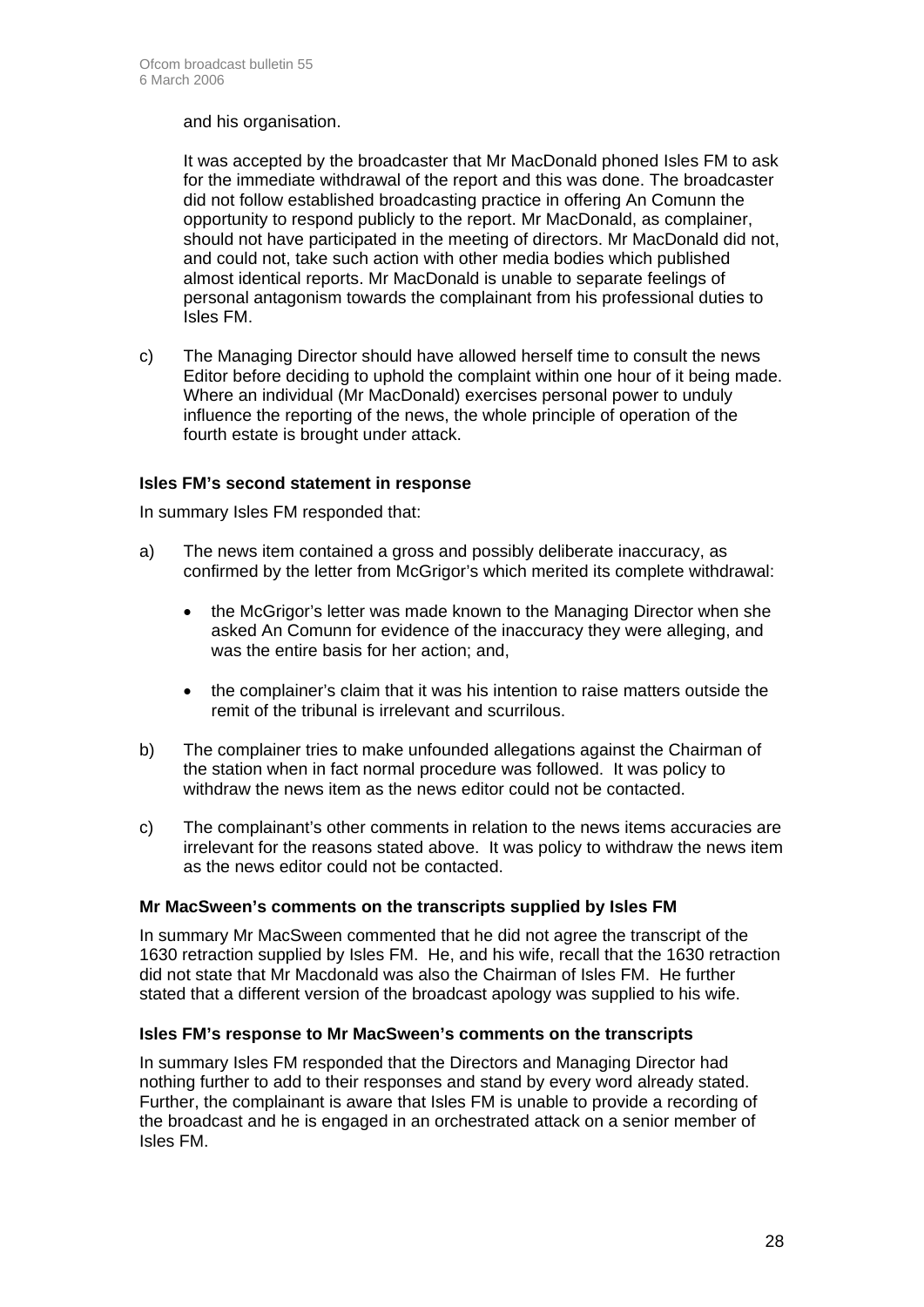#### **Decision**

Ofcom's statutory duties include the application, in the case of all television and radio services, of standards which provide adequate protection to members of the public and all other persons from unfair treatment in programmes included in such services.

In carrying out its duties, Ofcom has regard to the need to secure that the application of these standards is in the manner that best guarantees an appropriate level of freedom of expression. Ofcom is also obliged to have regard in all cases, to the principles under which regulatory activities should be transparent, accountable, proportionate, consistent and targeted only at cases in which action is needed.

As a preliminary matter, the Fairness Committee was extremely concerned that Isles FM was unable to provide a recording of the output to which this complaint relates. This was especially serious given that in this case the transcript of one of the broadcasts was disputed by Mr MacSween and the tone of a broadcast can sometimes be particularly significant in considering a complaint. Having said this, the Fairness Committee considered that the lack of a recording did not prevent it from being able to fairly adjudicate this case on the basis of the agreed transcripts and other material provided by the parties. However, Isles FM's failure to record output will be separately investigated by Ofcom following publication of this adjudication.

In the circumstances of this case Ofcom's Fairness Committee found the following:

a) In its consideration of whether the broadcast of the retraction was unfair to Mr MacSween, the Fairness Committee first considered the withdrawal of the original news story. This was entirely a matter for Isles FM as no broadcaster is obliged to broadcast or re-broadcast a news story. However broadcasters are obliged to take special care when their programmes are capable of adversely affecting the reputation of individuals, companies or other organisations.

The Fairness Committee next considered whether the broadcast retraction, which referred to the original news story as "incorrect", was capable of adversely affecting the reputation of Mr MacSween.

The Fairness Committee noted that Mr MacSween was the subject of the original news story and in that respect was associated both with it and with the retraction broadcast subsequently. In noting this, the Fairness Committee was mindful that in small communities such as the community served by Isles FM people are known and more readily identified with events. In the opinion of the Fairness Committee it would have been good practice for Isles FM to have taken particular care in broadcasting the retraction of the news story, and to have consulted Mr MacSween before doing so.

The Fairness Committee went on to consider whether it was possible from the context of the original news report to determine in some way that Mr MacSween was associated with the actual content and its sourcing, referred to in the subsequent broadcast retraction as "incorrect", as opposed to being the subject of the original news report. In answer to this question, the Fairness Committee concluded that the news report did not actually link Mr MacSween to any of the comments made in it, nor did it provide any grounds for concluding that Mr MacSween was connected with the sourcing of the news report.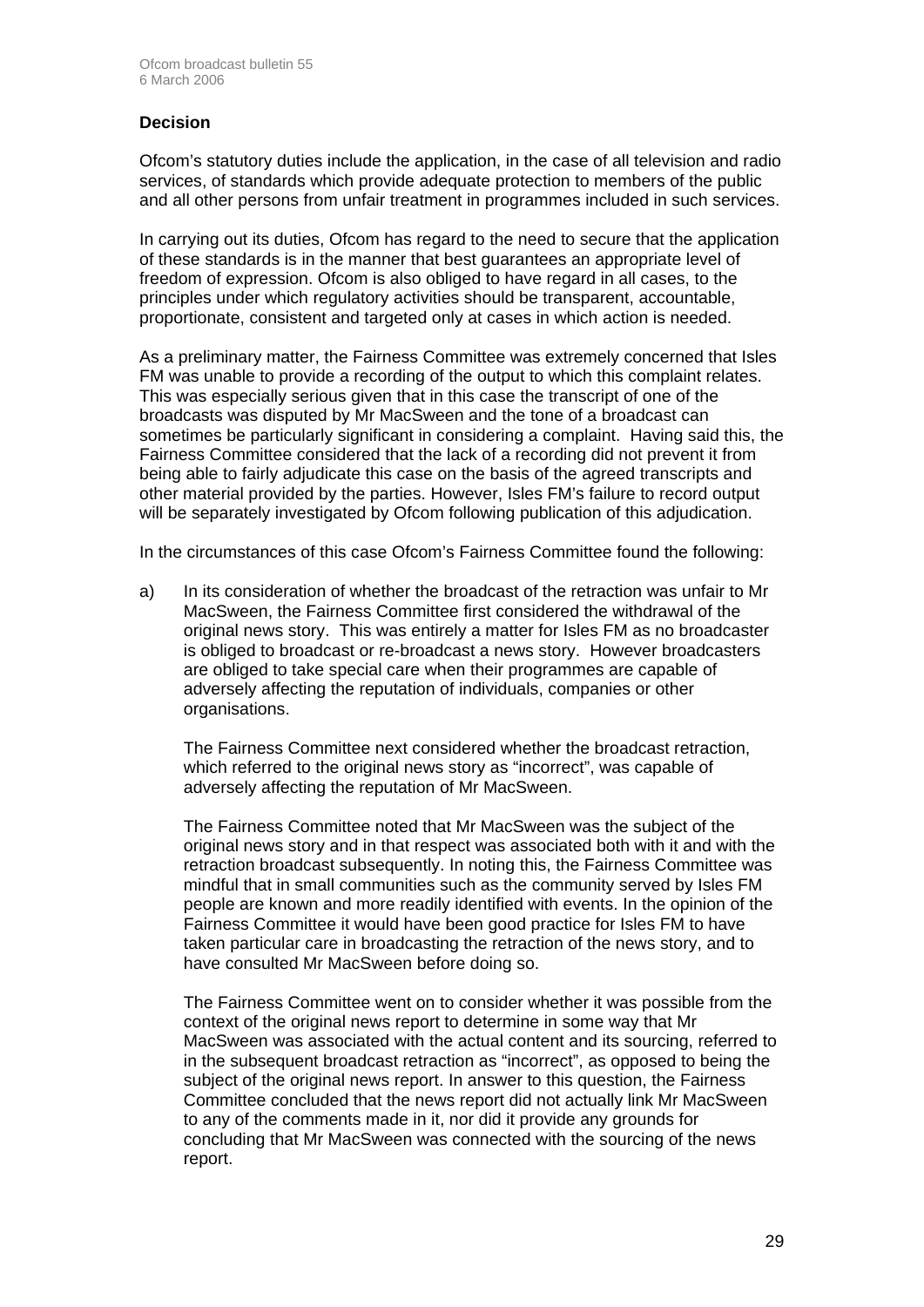This being the case, the Committee found that neither the withdrawal of the report, nor the subsequent broadcast retraction, cast doubt on Mr MacSween's integrity and consequently no unfairness to him resulted in the programmes as broadcast.

In relation to Mr Maclean's subsequent complaint that the 1630 retraction failed to identify Mr MacDonald as the Chairman of Isles FM, the Fairness Committee was unable to form a judgement due to Isles FM's failure to record output. As noted above this failure to record output will be separately investigated by Ofcom.

b) Mr MacSween complained that the Chairman of Isles FM, Mr Angus MacDonald, was responsible for withdrawing the news piece, and replacing it with an apology to himself and his organisation An Comunn, and that this resulted in unfairness to Mr MacSween.

Ofcom's Fairness and Privacy remit does not provide for it to consider issues of impartiality or abuse of position. The Fairness Committee was therefore only able to consider this element of the complaint in so far as the withdrawal of the item, and the issuing of the retraction, may have resulted in unfairness to Mr MacSween. The Fairness Committee found, as discussed in detail above at Decision head (a), that neither the withdrawal of the news piece nor the subsequent retraction resulted in unfairness to Mr MacSween.

The complaint concerning the actions of the Chairman of Isles FM will be separately investigated by Ofcom.

c) In considering whether Isles FM has failed to justify broadcasting the retraction of the news story, the Fairness Committee noted that Isles FM initially apologised to Mr MacSween for issuing the retraction, in a letter of 21 March 2005. As discussed above at Decision head (a), it would have been good practice for Isles FM to have consulted Mr MacSween before broadcasting a retraction. However, given the above finding at Decision head (a), namely that the retraction did not result in unfairness to Mr MacSween, the Fairness Committee found that Isles FM was not obliged to provide further justification for its retraction and this did not result in unfairness to Mr MacSween in the programmes as broadcast.

**Ofcom did not uphold the complaint of unfair treatment.**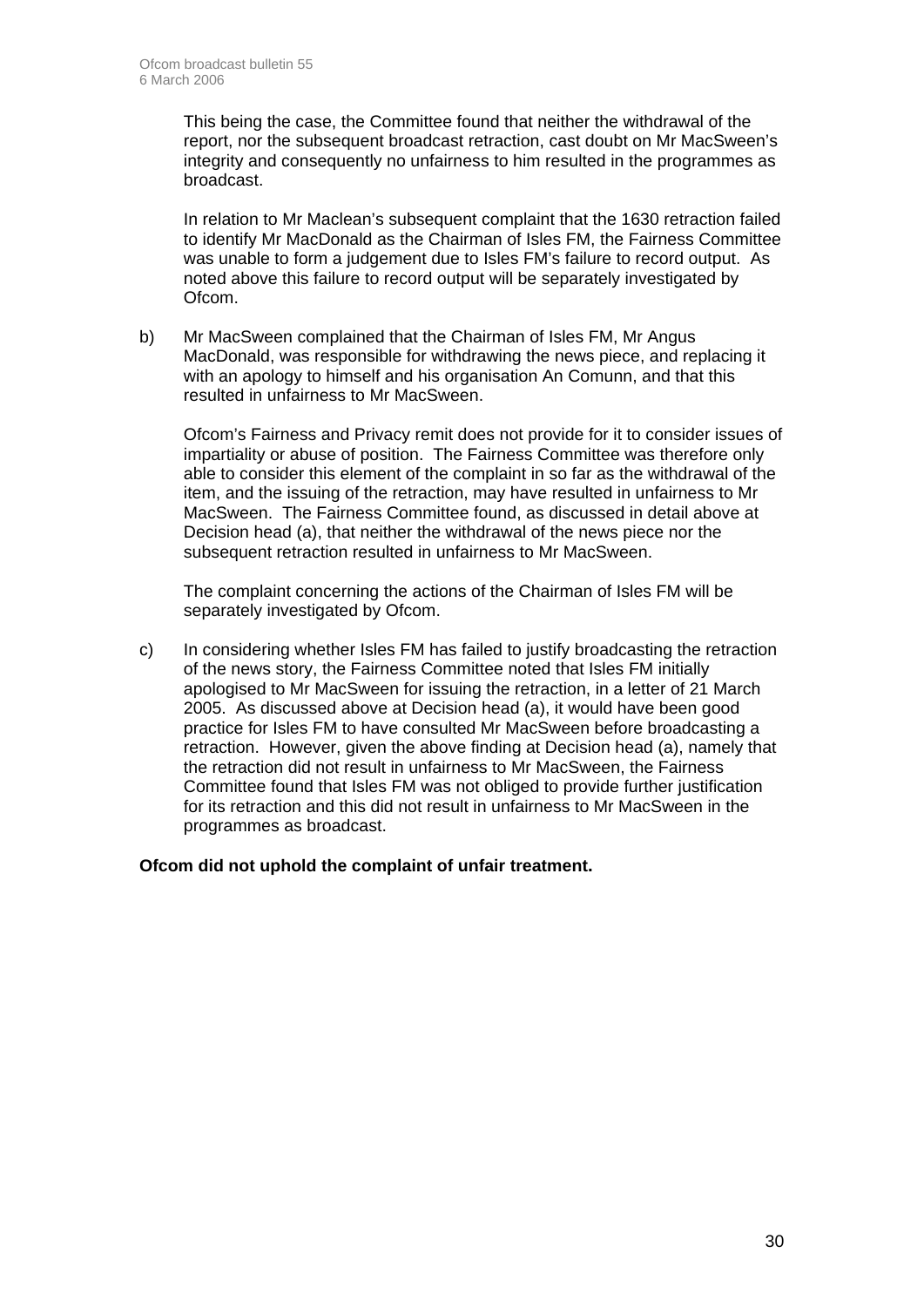### **Complaint by Mr Christopher Elliot on behalf of the Guild of Taxidermists**

*Taxidermy: Stuff the World, BBC1 and BBC2, 6 September 2005 and 22 August 2005* 

**Summary:** Ofcom has not upheld this complaint of unfair treatment made by Mr Christopher Elliot on behalf of the Guild of Taxidermists (the Guild). The Guild participated in the programme Taxidermy: Stuff the World which documented the work of several taxidermists from around the world as they prepared to compete in the 2005 World Taxidermy Championships. The Guild complained that: relevant information and footage was not included in the programme; the programme referred to taxidermy as "stuffing", the programme portrayed the Guild as a "sad bunch"; and, the programme unfairly associated UK taxidermists with the work of American taxidermists.

Ofcom found the following:

- a) There was no case of unfairness to answer in relation to the allegation that "the programme was a poor representation of taxidermy in the UK" as there was no obligation on programme makers to represent, taxidermy in the UK, within the programme.
- b) The programme's use of the term "stuff" did not result in unfairness to the Guild. Ofcom concluded that the use of the term "stuff" by programme makers was warranted to increase audience understanding of the content of the programme. Further, Ofcom noted that there was no evidence to suggest that programme makers had given the Guild any assurances that they would not use the term "stuff".
- c) The programme makers' decision to not include footage of winning UK taxidermists did not result in unfairness to the Guild as programme makers were under no explicit obligation to include winning footage of UK taxidermists, nor was the footage required to meet their stated objective for the film.
- d) The programme makers' decision to not use footage of Mr Carl Church, a Guild member, in the programme as broadcast did not result in unfairness to Mr Church or the Guild. Ofcom found no evidence that programme makers told the Guild or Mr Church that Mr Church would be the main subject of the programme or that his inclusion was guaranteed. Further, the release form signed by Mr Church gave permission for the programme makers to use and edit footage of him as they wished.
- e) Programme makers were under no obligation to include information specific to the "art of taxidermy in the UK". However, programme makers did successfully meet the objective of the film as stated to the Guild of documenting the "art" of taxidermy in general. Ofcom found no unfairness to the Guild in this respect.
- f) There was no obligation for programme makers to include information about the Guild relating to the intricacies of taxidermy, or the guidelines adhered to by the Guild, when collecting animal specimens. As such, Ofcom found no unfairness to the Guild in this respect.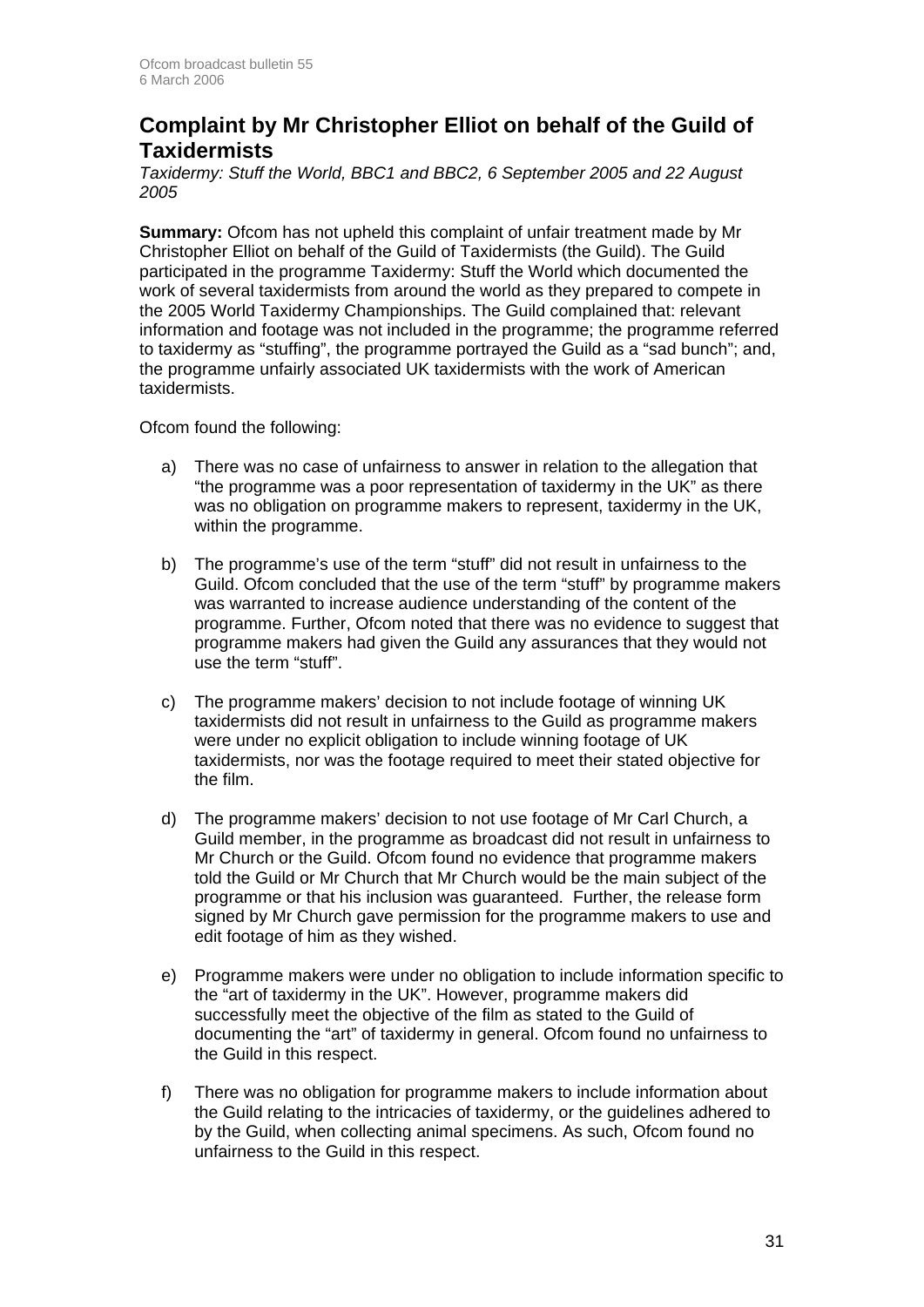- g) The programme's portrayal of the Guild's UK Conference was fair. Ofcom was satisfied that the footage of the Conference was fairly edited, and accurately juxtaposed the UK Conference against the bigger and much more competitive World Championships. Ofcom found that it would have been unlikely that viewers would have formed an unfair or negative impression of the Guild based on the footage taken from the UK Conference.
- h) Ofcom found that the programme did not unfairly associate UK taxidermists with other taxidermists from America. Ofcom concluded that the measures taken by programme makers, to separate and contrast the views of the featured taxidermists, were sufficient to ensure that the opinions of those participants were clearly and accurately reflected. Ofcom found that it was likely that the views of any particular featured taxidermist would not have affected the viewer's opinion of other featured taxidermists or the Guild.

The complaint of unfair treatment was not upheld.

#### **Introduction**

*Taxidermy: Stuff the World*, documented the work of several taxidermists as they prepared to compete in the 2005 World Taxidermy Championships. Subjects in the documentary were drawn from Canada, Denmark, the United States of America, Switzerland and the United Kingdom. The Guild of Taxidermists ("the Guild") was referred to in the programme. The programme included footage from the 2004 UK Guild of Taxidermist Conference and interviews with Mr Jack Fishwick, a Guild member.

Mr Christopher Elliot (who was not featured in the programme) complained on behalf of the Guild that they were treated unfairly in the programme as broadcast.

#### **The Complaint**

#### **The Guild's case**

In summary Mr Elliot complained on behalf of the Guild that the Guild was treated unfairly in the programme as broadcast in that:

- a) the programme was a very poor representation of taxidermy in the UK;
- b) the programme referred to the art of taxidermy as "stuffing". Mr Elliot said the words "stuffed" or "stuffing" were not used by the Guild and the use of the word in the title immediately demeaned the work of taxidermy;
- c) the programme failed to include relevant footage of award winning UK taxidermists;
- d) the programme makers told the Guild that the main subject of the documentary would be Carl Church, a Guild member, who was not included in the documentary. Mr Elliot stated that: the programme makers had filmed Mr Church endlessly; and, the programme's Director had advised Mr Church that the reason he would not be featured (as programme makers advised the Guild) in the programme was because they were all "too normal";
- e) the programme makers told them that the "art" of UK taxidermists would be documented, which was not the case;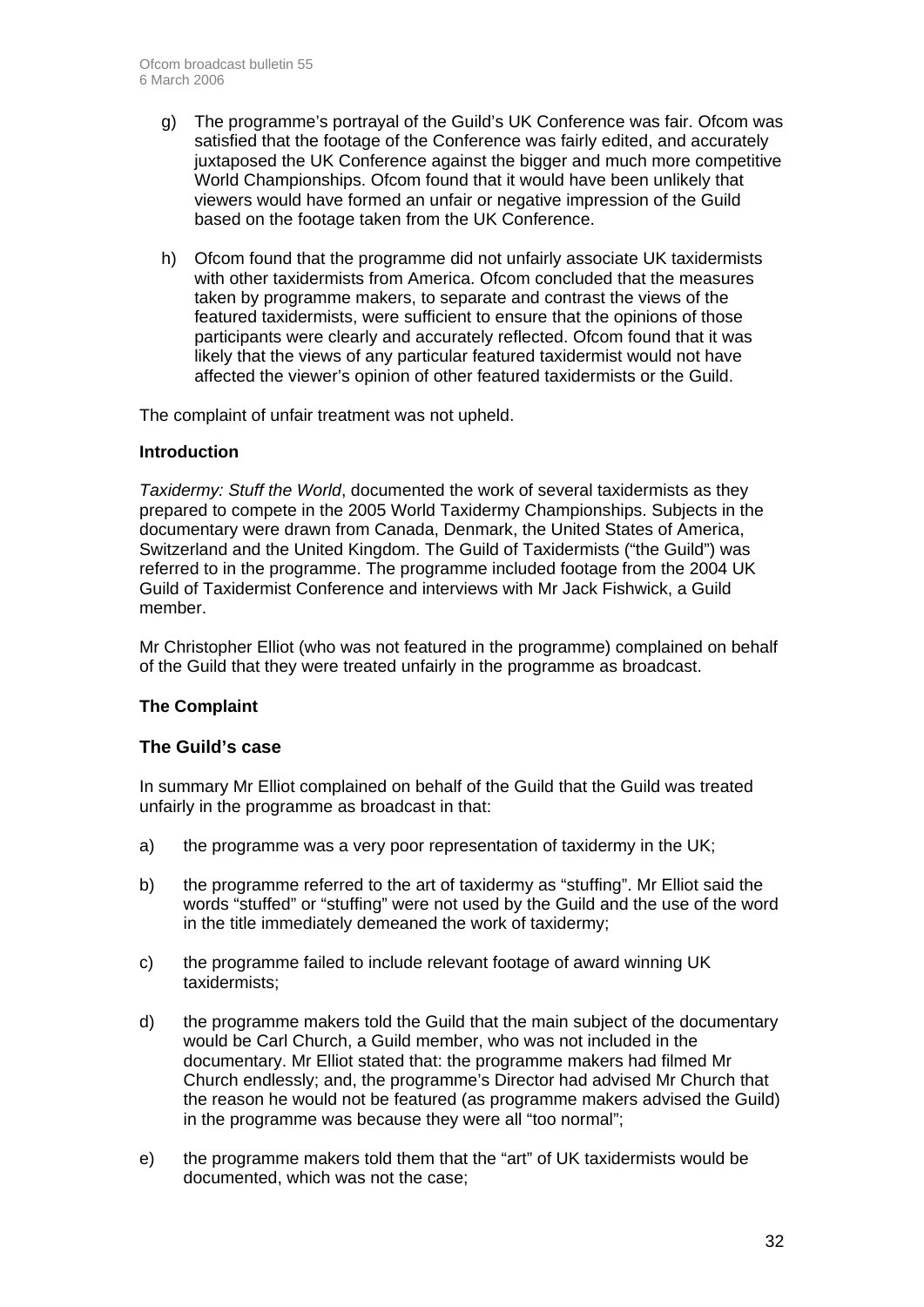- f) the programme failed to include relevant information provided to them by the Guild relating to the intricacies of taxidermy and the Guild's guidelines when collecting animal specimens. Mr Elliot explained that the Guild is careful to ensure all their animal specimens are legally obtained and many specimens are provided from road kill;
- g) the programme included footage of the Guild at their annual Conference. Mr Elliott complained the programme portrayed the Guild as a "sad bunch"; and,
- h) the programme unfairly associated UK taxidermists with the work of the American taxidermists. Mr Elliot complained that the Guild had been "lumped together" with the Americans who were "killing for the sake of it".

#### **The BBC's case**

In summary the BBC responded as follows:

a) In response to the complaint that the programme was a poor representation of taxidermy in the UK the BBC said the programme was not intended to focus on taxidermy in the UK. The intention for the programme was to follow taxidermists from all over the world as they prepared for the World Taxidermy Championships 2005. A letter to Mr Church from the associate producer indicated this intention.

 The amount of Guild footage filmed in comparison to the amount of footage used in the programme was in line with the film making style used by the programme's Director. The BBC explained that the programme's Director's films have a high ratio of filmed footage to final product. For this film, he filmed over 160 hours to make a 90 minutes documentary. The BBC noted that the Guild members whose work had been filmed by programme makers (Mr Fishwick and Mr Church) had been overwhelmingly positive about the film after transmission.

b) The BBC agreed that the term "stuff" had been used, but refuted that it was used in an unfair way. The word "stuff" or "stuffing" was used twice in the entire documentary: in the title and in an early caption.

 The BBC said that no suggestion was made to the complainants that the production team would abide by their preferred terminology. Further, the use of the term was warranted, to increase viewer understanding of the programme. By including the term "stuff" in the title, those viewers unfamiliar with taxidermy would gain some understanding of what the programme would contain.

- c) In relation to the programme's alleged failure to include relevant footage of award-winning UK taxidermists, the BBC said that programme makers never gave assurances to include any of the people who won, in any of the numerous categories at the 2005 show. It was not the intention of the programme makers to focus on winning taxidermists, as was evidenced by the individuals finally chosen to feature in the programme. The BBC explained it was not just UK taxidermists who had not featured at the "winning moment"; there were numerous other taxidermists from around the world who were similarly not included.
- d) The programme makers refuted that the Guild was told or that it was implied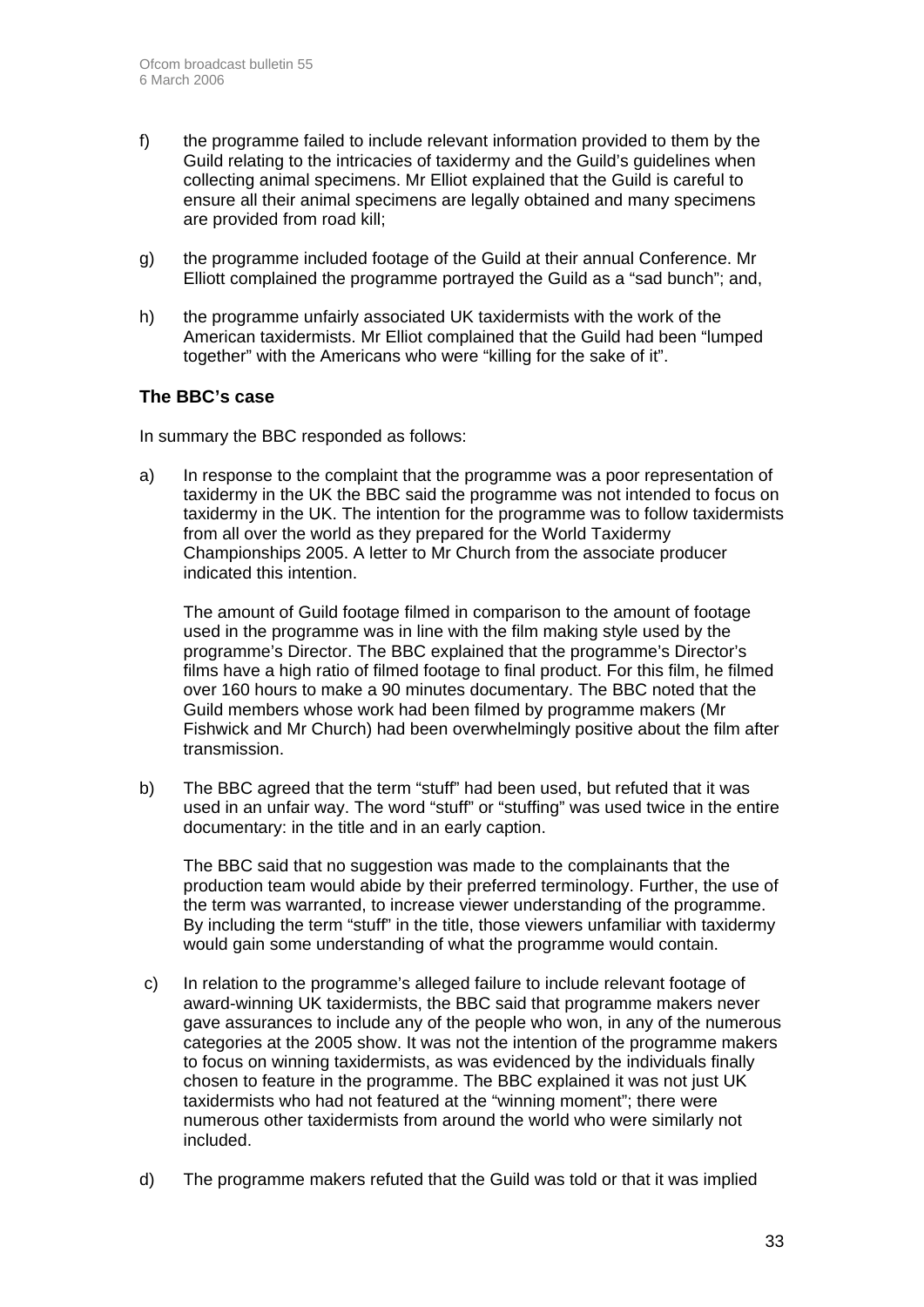that Mr Carl Church would be "the main subject of the programme". As previously noted, programme makers wrote to Mr Church and detailed that the intention of the programme was to follow taxidermists from all over the world as they prepared for the World Taxidermy Championships 2005. The BBC also provided a release form signed by Mr Church which allowed the programme makers to use and edit his recorded contribution as they wished.

 The BBC said that Mr Church was not filmed "endlessly" as claimed by Mr Elliot. Apart from footage taken at the UK conference and Championships, Mr Church was filmed during one evening and a day. One of the main reasons Mr Church's contribution had not been included in the final programme was because the Director felt that he had not filmed enough material to enable them to provide a satisfactory narrative.

 The BBC said programme makers had contacted Mr Church about the allegation that the programme's Director said Mr Church was "too normal" to be included in the final programme. Mr Church told programme makers that the Director had not said this to him, but that the confusion may have arisen as he himself said to Mr Elliot that he thought he was "probably too normal" for the programme. Programme makers said Mr Church had been very positive about the film during this and other conversations with the production team.

- e) There was no intention for the programme to specifically focus on the "art" of UK taxidermy. The letter from programme makers to Mr Church clearly outlined the intention of the film which was to, to follow a group of taxidermists from around the world, looking at "the art, the techniques, the culture and the traditions around taxidermy", exploring issues such as the "relationship with the natural world" the cultural differences between taxidermists from different countries and the dedication necessary for participation in competitive taxidermy.
- f) In response to the complaint that 'the programme failed to include relevant information provided by the Guild about the intricacies of taxidermy and the Guild's guidelines when collecting animal specimens', the BBC said that programme makers never advised the complainant that such information would be included as it was never the intention of the programme to focus on the Guild itself.

 However, the BBC noted that the programme makers did include footage of Mr Fishwick, explaining that: because of the number of robins dying of natural causes, it was not necessary for taxidermists to kill animals to obtain specimens. The BBC said these sentiments appeared to be in line with the Guild's point that: many of their members obtained specimens from road kill, therefore negating the need to kill animals specifically for the purposes of taxidermy. In response to Mr Elliot's statement that the Guild obtain all animal specimens legally, the programme makers confirmed that all the animals shown in the programme were legally obtained and the film never suggested otherwise.

g) In relation to the complaint that the programme portrayed the Guild as a "sad bunch", the BBC said the footage taken from the Guild of Taxidermists' Conference amounted to less than two minutes, of which there was a strong emphasis on Mr Fishwick. It was clear that comments made by Mr Fishwick regarding the Guild were his personal views and not those of the programme makers. Mr Fishwick appeared entirely in his own right and was not a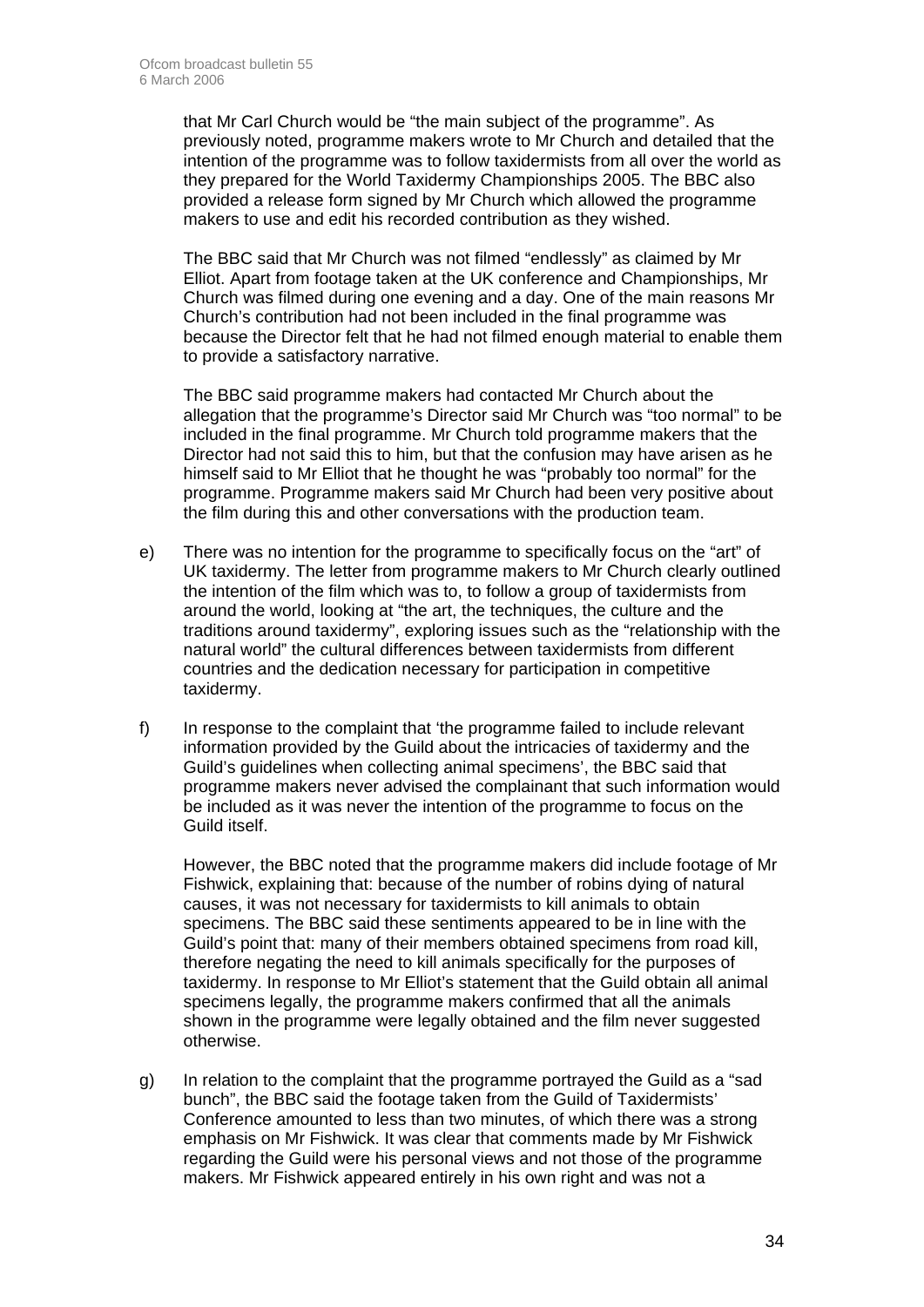representative of the Guild.

h) The BBC said that the programme made no direct connection between American and British taxidermy in terms of hunting. Indeed the European contributors positively disassociated themselves from such activities. The Europeans as a whole were portrayed as distinct from their American counterparts, and as having very different attitudes to such matters. The Europeans featured all referred to their aversion to killing living beings.

 The BBC maintained that the inclusion of the American stories and their focus on hunting was warranted. The BBC highlighted that there are over 50,000 practising taxidermists in the USA and that the majority of taxidermy work in America was performed with animals obtained through hunting. The BBC said that as the Americans dominate not only the world market but also the World Championships, it was natural that their presence was strongly represented in the film.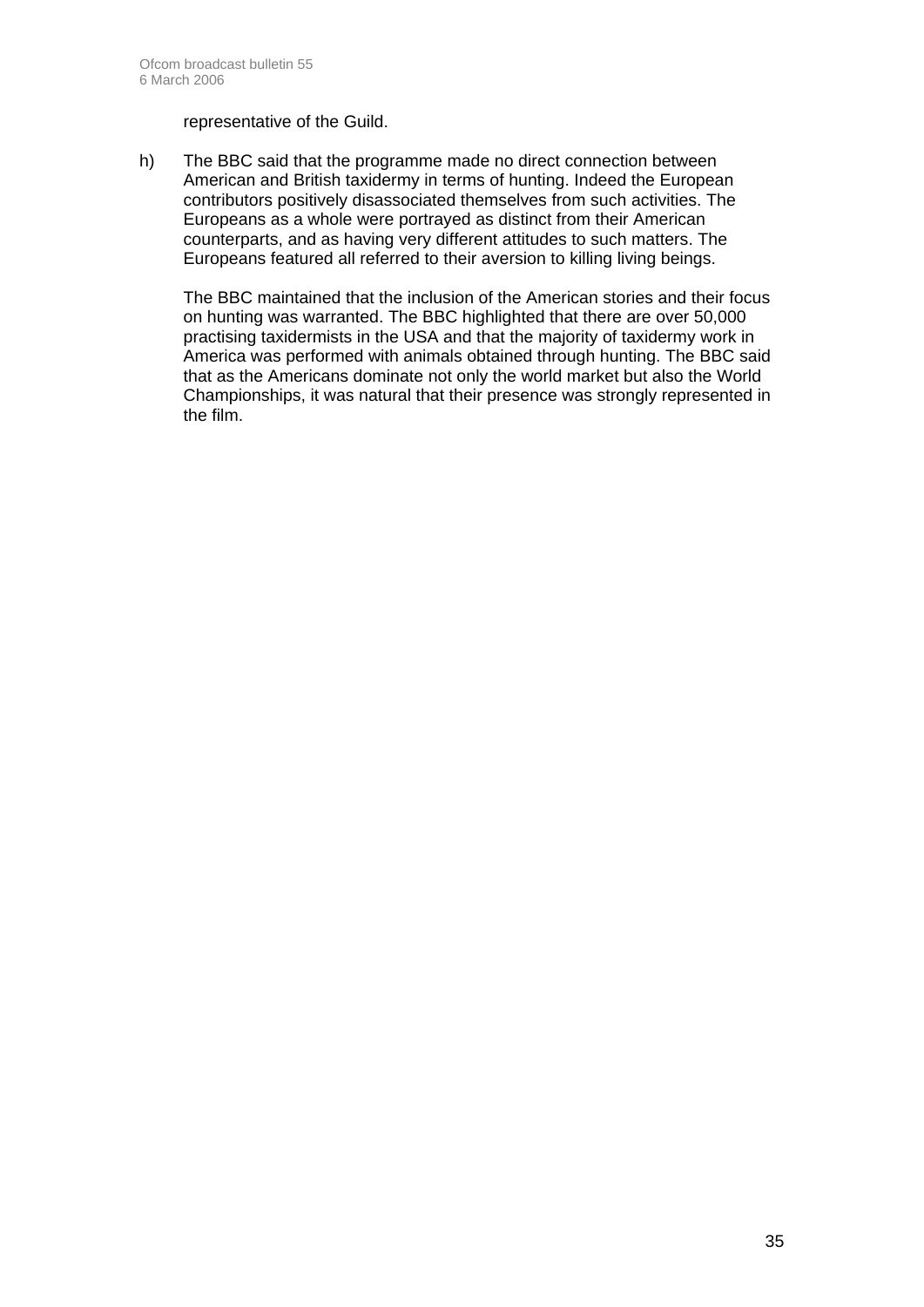#### **Decision**

Ofcom's statutory duties include the application, in the case of all television and radio services, of standards which provide adequate protection to members of the public and all other persons from unfair treatment in programmes included in such services.

In carrying out its duties, Ofcom has regard to the need to secure that the application of these standards is in the manner that best guarantees an appropriate level of freedom of expression. Ofcom is also obliged to have regard in all cases, to the principles under which regulatory activities should be transparent, accountable, proportionate and consistent and targeted only at cases in which action is needed.

In the circumstances of this case Ofcom found the following:

Where a person is invited to make a contribution to a programme, they should normally at an appropriate stage be told the nature and purpose of the programme, what the programme is about and be given a clear explanation of why they were asked to contribute.

Before broadcasting a factual programme, broadcasters should take reasonable care to satisfy themselves that material facts have not been presented, disregarded or omitted in a way that is unfair to an individual or organisation.

a) The Guild complained that the programme was a poor representation of taxidermy in the UK. In considering this complaint Ofcom sought to understand firstly if there was an onus on the programme makers to ensure that taxidermy in the UK was represented, and secondly, if Ofcom was satisfied that there had been such an obligation, whether programme makers had abided by it.

 After considering the information presented from both parties Ofcom found that there was no case of unfairness to answer in relation to the allegation that "the programme was a poor representation of taxidermy in the UK" as there was no obligation on programme makers to represent taxidermy in the UK, within the programme. In coming to this conclusion, Ofcom took the following into consideration:

 Ofcom noted that the programme clearly set out to tell the stories of a number of individual taxidermists (from different countries), as they prepared to compete in the World Taxidermy Championships 2005. Ofcom further noted that programme makers explicitly set out the film's objective in correspondence to one of the UK Guild members. In a letter dated 4 August 2004, programme makers clearly stated to Mr Church that they were:

 "making a feature length documentary film following a number of taxidermists from all over the world in the run up to the world show. The idea is to explore through the taxidermist and their work, the art, the techniques, the culture and the traditions around taxidermy. We are interested in all the themes this throws  $up$  – our relationship with the natural world, the cultural differences between taxidermy in different parts of the world and the dedication that goes with competitive taxidermy".

 It is Ofcom's opinion that programme makers made clear to participants (and viewers) that the programme would be a documentary about taxidermy, as told through personal stories, not a documentary about UK Taxidermy. Further,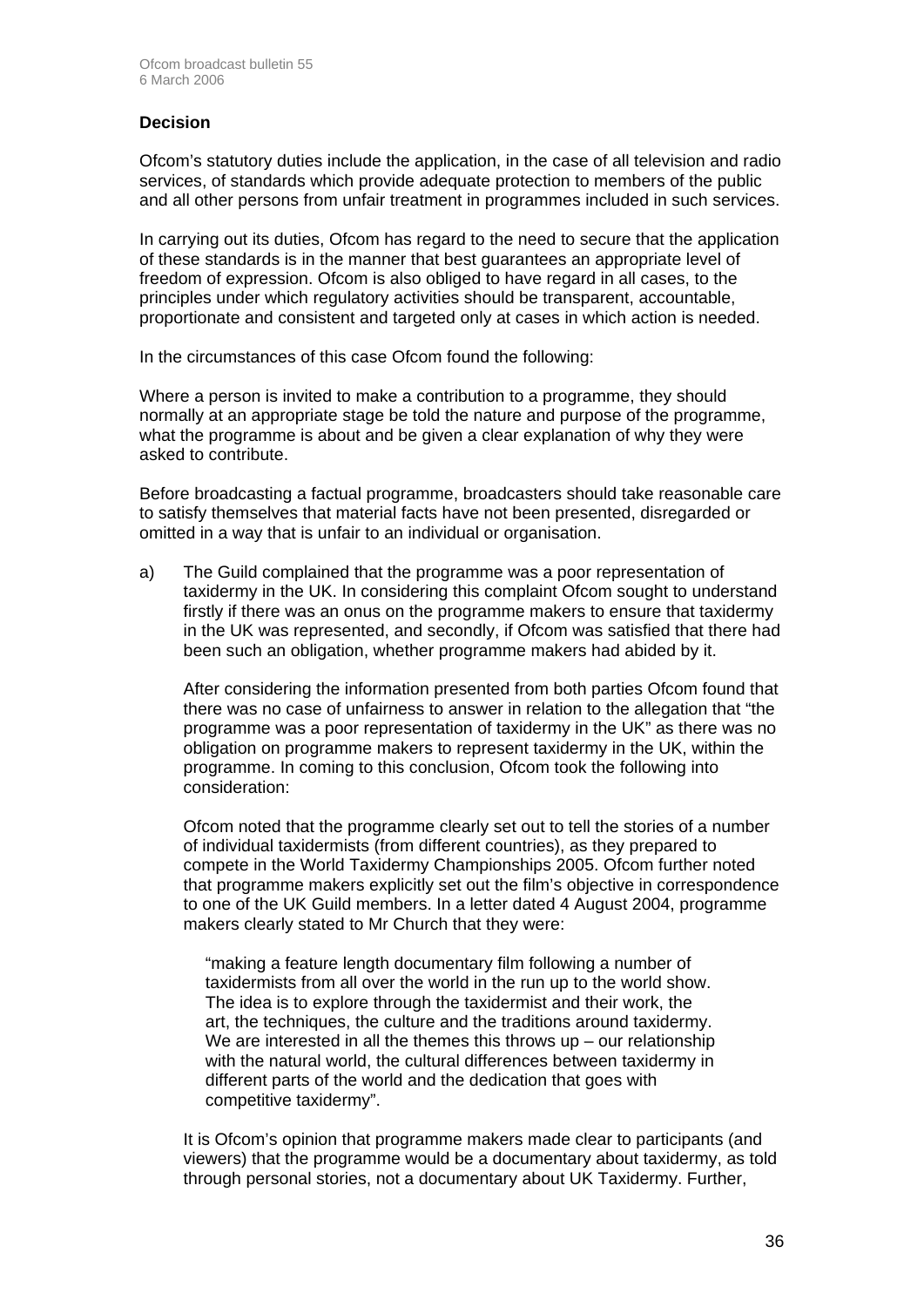there was no evidence to suggest that such an agreement was made between programme makers and the Guild to specifically represent UK Taxidermy. Ofcom therefore found no unfairness to the Guild in this respect.

- b) In relation to the programme's use of the word "stuffing" and "stuff" to describe the process of taxidermy, Ofcom found that the rare use of the term "stuff" by programme makers was warranted to increase audience understanding of the content of the programme. Ofcom considered that it was reasonable for programme makers to assume that audience understanding of the term "taxidermy" would be increased when coupled with the term "stuff" and "stuffing". Ofcom did not believe viewers would have formed an unfair impression of taxidermy, taxidermists or the Guild as a result of the term "stuff" being used in the programme. Notwithstanding the above finding, Ofcom also noted that there was no evidence to suggest that programme makers had given the Guild any assurances that they would not use the term "stuff".
- c) The Guild complained of unfair treatment in that the "programme failed to include relevant footage of the award winning UK taxidermists". In reaching a finding Ofcom considered whether: there had been existing agreement between the Guild and programme makers to include such footage; and/or, the footage was necessary for the film to fulfil the objectives as given to the Guild when seeking their participation in the film. In both respects, Ofcom found that programme makers were under no obligation to include footage of award winning UK taxidermists.

 Ofcom found that there was no evidence to suggest that programme makers would include footage of award winning UK taxidermists. Secondly, Ofcom was satisfied that, programme makers made it clear in correspondence with a Mr Church that the objective of the film was to follow the stories of a number of taxidermists from around the world, as they prepared to compete in the World Taxidermy Championships. It is Ofcom's opinion that the personal stories told in the documentary were the focus of the programme, not necessary the winners of the World Championships. Ofcom concluded the programme makers' decision to not include footage of winning UK taxidermists did not result in unfairness to the Guild as programme makers were under no explicit obligation to include winning footage of UK taxidermists, nor was the footage required to meet their stated objective for the programme.

d) In regard to the complaint that "programme makers told the Guild that the main subject of the programme would be Mr Church, who was not included in the film", Ofcom has found no evidence that programme makers told the Guild or Mr Church that he would be the main subject of the programme or that his inclusion was guaranteed. In coming to this decision, Ofcom reviewed correspondence between Mr Church and programme makers. Ofcom considered that the letter sent to Mr Church from programme makers did not constitute an agreement to feature or necessarily include Mr Church in the final programme. Rather it was a letter of introduction from programme makers outlining the aims of the programme (see (a)) with a view to film Mr Church's work some time in the future:

> "The work that you are doing for the WTC sounds really interesting and I would love for us to be able to come and do some filming with you."

Ofcom also noted that the release form signed by Mr Church gave permission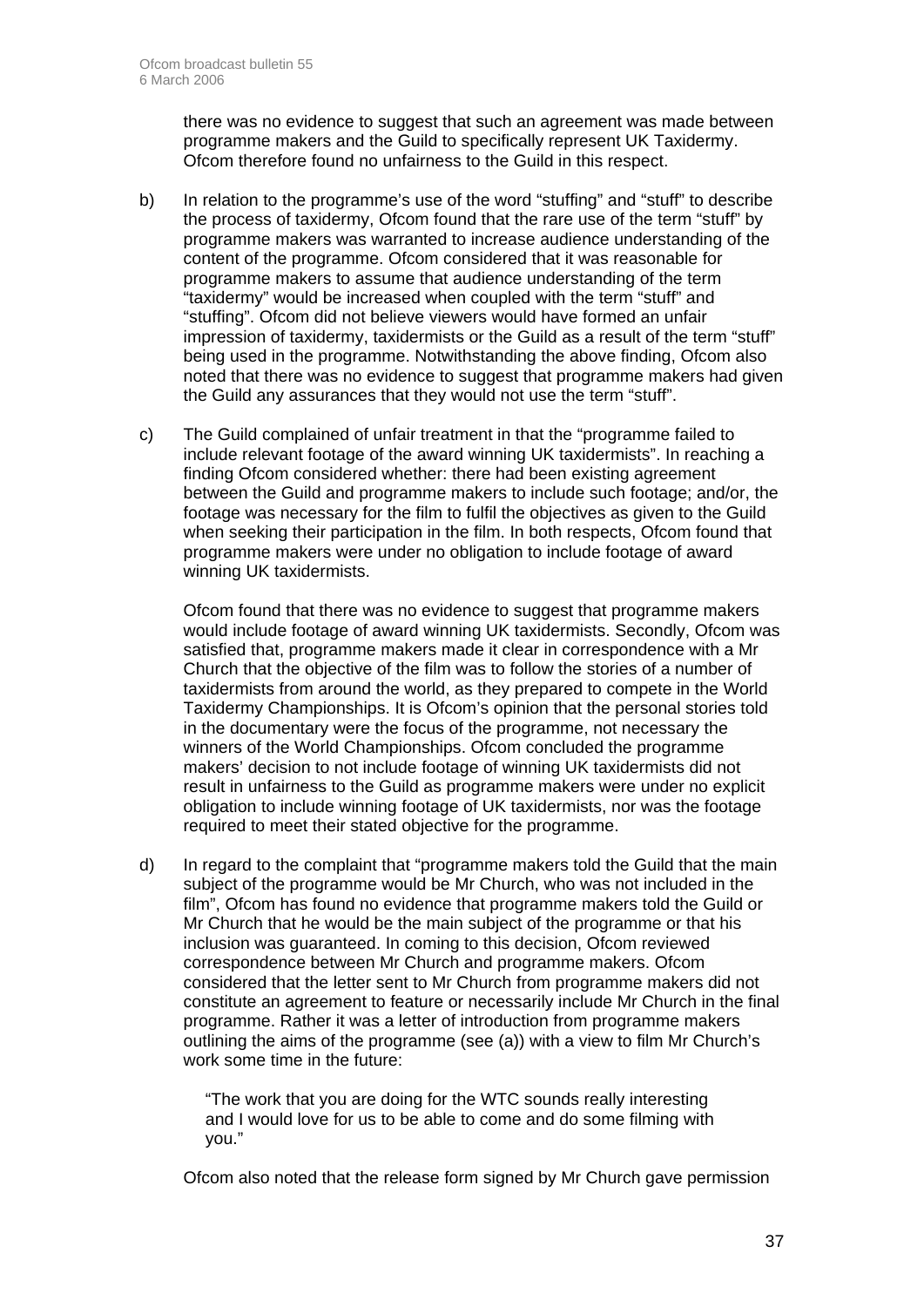for the programme makers to use and edit footage of Mr Church as they wished. Based on the information available, Ofcom found that the programme makers' decision not to use footage of Mr Church in the programme as broadcast did not result in unfair to Mr Church or the Guild.

- e) It did not appear to Ofcom that the programme makers advised the Guild that the "art" of UK taxidermy would be documented. It is Ofcom's opinion that the programme makers made clear what the objective of the programme would be, in correspondence with Mr Church. Ofcom found that the objectives stated in this letter did not include the documentation of the "art of taxidermy in the UK", rather the programme would aim to explore the "art" of taxidermy in general, as told through personal stories of taxidermists in the lead up to them competing in the World Championships. Ofcom considered that sufficient information was provided about the process of taxidermy within the programme, for the programme makers to have successfully met the stated objective of providing information about the "art" of taxidermy in general. Ofcom concluded that the programme makers were under no obligation to include information specific to the "art of taxidermy in the UK" however, programme makers did successfully meet the objective of the film as stated to the Guild of documenting the "art" of taxidermy in general. Ofcom therefore found no unfairness to the Guild in this respect.
- f) Ofcom found there was no obligation for programme makers to include information about the Guild, relating to the intricacies of taxidermy, or the guideline's adhered to by the Guild when collecting animal specimens. As stated above, Ofcom did not consider that the programme makers advised the Guild that either the Guild or taxidermy in the UK would be the focus of the programme. Ofcom found no evidence to suggest that there was an agreement between programme makers and the Guild to include such information provided by them. Ofcom therefore found no unfairness to the Guild in this respect.

 Nevertheless, after reviewing the programme, Ofcom noted that the programme included relevant information about the collecting of animal specimens and the intricacies of taxidermy. In particular, the programme included the following statement by Jack Fishwick about collecting animal specimens:

 "People think that taxidermists actually go out there and kill these birds…but the reality is there are millions of robins dying throughout Europe each year naturally. So there's no need for taxidermist to go out there shooting, killing, maiming, because there are so, so many natural causes for a robin to die".

 Ofcom considered that within the confines of a 90 minute documentary the number of details included about what is required to compete successfully in taxidermy were sufficient for viewers to have grasped a finer understanding of the process of taxidermy in general.

g) When a programme is edited, broadcasters should take care to ensure contributions are represented fairly. In the circumstances of this case, Ofcom found that the inclusion of footage taken from the Guild's UK Conference portrayed the Guild in a fair way. In coming to this conclusion, Ofcom noted that the footage was filmed in a passive manner and was not staged in any way. Further, Ofcom considered that viewers would have clearly understood that the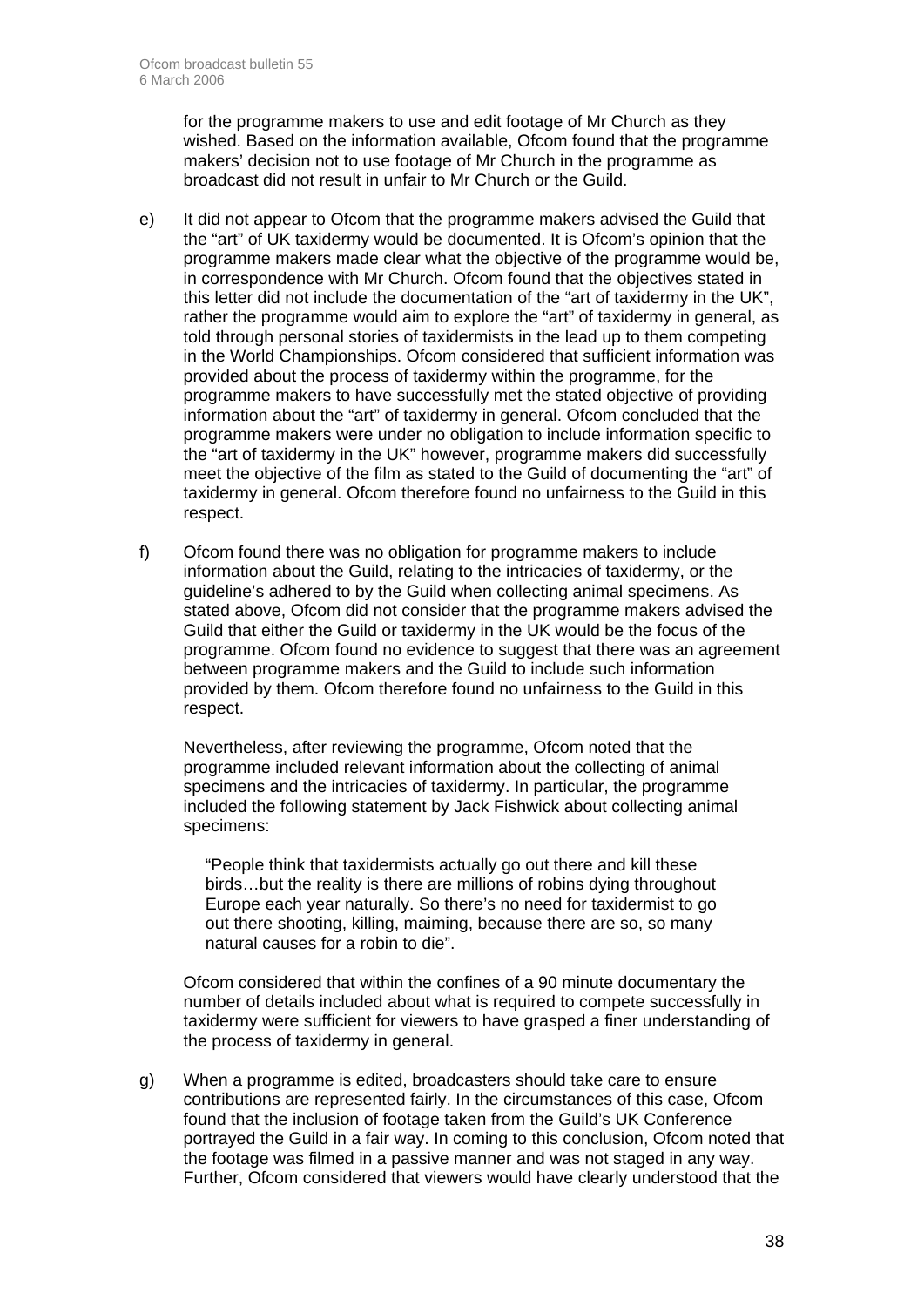footage had been included in relation to Mr Fishwick's personal views about his experiences of competing at both the UK Conference and the World Championships. Ofcom was satisfied that the footage of the Conference was fairly edited and accurately juxtaposed the UK Conference against the bigger and much more competitive World Championships. Ofcom found that it would have been unlikely that viewers would have formed an unfair impression of the Guild based on the footage taken from the UK Conference.

h) Ofcom found that the programme did not unfairly associate UK taxidermists with taxidermists from America. Ofcom noted that in the programme, care had been taken by the programme makers to clearly separate the primary participants by the inclusion of individual introductions and continued titling. It is Ofcom's opinion that these measures were sufficient to ensure that viewers were not only made aware of where the participants originated from but also allowed viewers to accurately compare and contrast the work of taxidermists from different countries.

 In relation to the specific complaint made by Mr Elliot that the programme "lumped" UK taxidermists with the American taxidermists who were "killing for the sake of it", Ofcom did not agree. It is Ofcom's opinion that the programme showed a rounded view of each participant's approach to taxidermy, including the views of the Mr Fishwick, the UK participant. Ofcom noted that Mr Fishwick's views on killing animals for the specific use of taxidermy were included in the programme. Ofcom was satisfied that viewers would have understood what each participant's views were with regards to acquiring animal specimens for taxidermy.

 Ofcom concluded that the measures taken by the programme makers, to separate and contrast the views of the featured taxidermists, were sufficient to ensure that the opinions of those participants were clearly and accurately reflected. Ofcom found that it was likely that the views of any particular featured taxidermist would not have affected the viewer's opinion of other featured taxidermists or the Guild.

#### **The complaint of unfair treatment was not upheld.**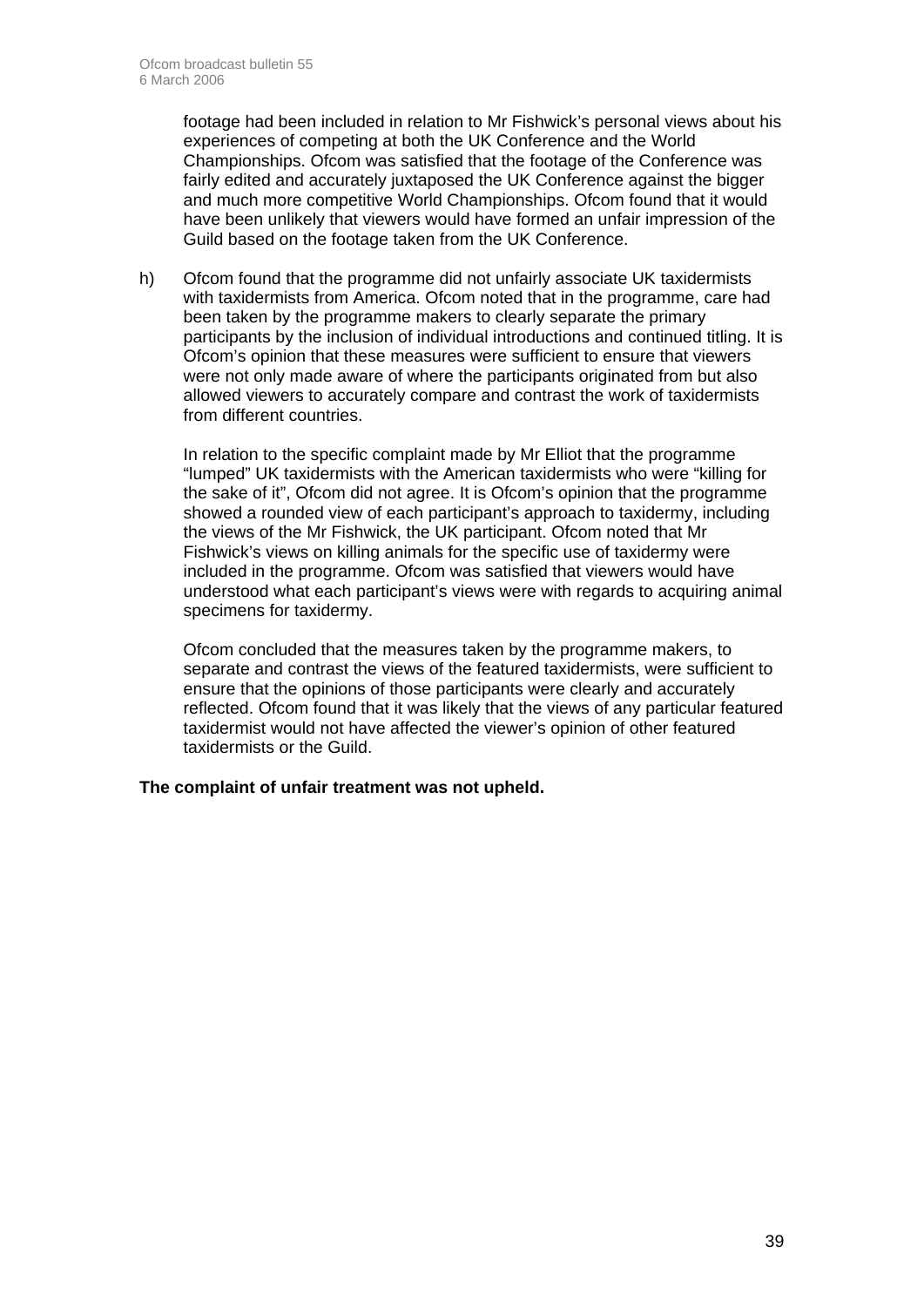### **Complaint by Mr Richard Ruddle on his own behalf and on behalf of Ms Debbie Milne**

*The Curse of Friends Reunited, Five, 23 February 2004* 

**Summary:** Ofcom has not upheld this complaint of unfair treatment and unwarranted infringement of privacy. This documentary, broadcast on 23 February 2004, was an edited version of a documentary first broadcast on 8 September 2003. The programme examined how the website Friends Reunited had, allegedly, detrimentally affected the lives of a number of individuals. The programme included an item dealing with Mrs Angela Ruddle who claimed that her life had been devastated by Friends Reunited. Mrs Ruddle explained in the programme how her estranged husband, Mr Richard Ruddle, had contacted a former girlfriend, Ms Debbie Milne, through Friends Reunited. Mr Ruddle and Ms Milne complained that the programme was factually incorrect; questioned his character and moral judgement; and, failed to give them an opportunity to respond to the claims made in the programme. Mr Ruddle and Ms Milne also complained that their privacy was unwarrantably infringed.

Ofcom found as follows:

- a) Ofcom was satisfied that the programme did not expressly state that Friends Reunited was responsible for the breakdown of Mr Ruddle's marriage and the programme's presentation of this matter was unlikely to have material affected viewers understanding of the events in a way that was unfair to Mr Ruddle.
- b) Ofcom was satisfied that the programme did not seek to question Mr Ruddle's character or moral judgement and it was unlikely that viewers would have thought that Mr Ruddle was a "bad person" as a result of the programme's presentation of events.
- c) Ofcom considered that the programme-makers had taken reasonable steps to ensure that all the material facts had been considered and so far as possible fairly presented in the programme as broadcast. It was also clear that the views expressed in the programme were Mrs Ruddle's alone and, in the absence of any information to the contrary from Mr Ruddle, it was reasonable for the programme-makers to assume that the description of the events and his past relationships was correct.
- d) Ofcom considered that Mr Ruddle and Ms Milne were given an adequate and timely opportunity to contribute to the programme.
- e) In the particular circumstances, it was reasonable for the programmemakers to conclude that Mr Ruddle was not concerned about the inclusion of photographs of him and as such the inclusion of them did not unwarrantably infringe his privacy.

 Ofcom considered that, as Mr Ruddle did not live in the house and the footage of the interior of the house did not include anything that could be construed as personal information particular to Mr Ruddle, the inclusion of the footage did not infringe Mr Ruddle's privacy.

 Ofcom recognised that Mr Ruddle was concerned not to have matters relating to his private and family life publicly discussed. However, given that the personal information about Mr Ruddle and Ms Milne in the programme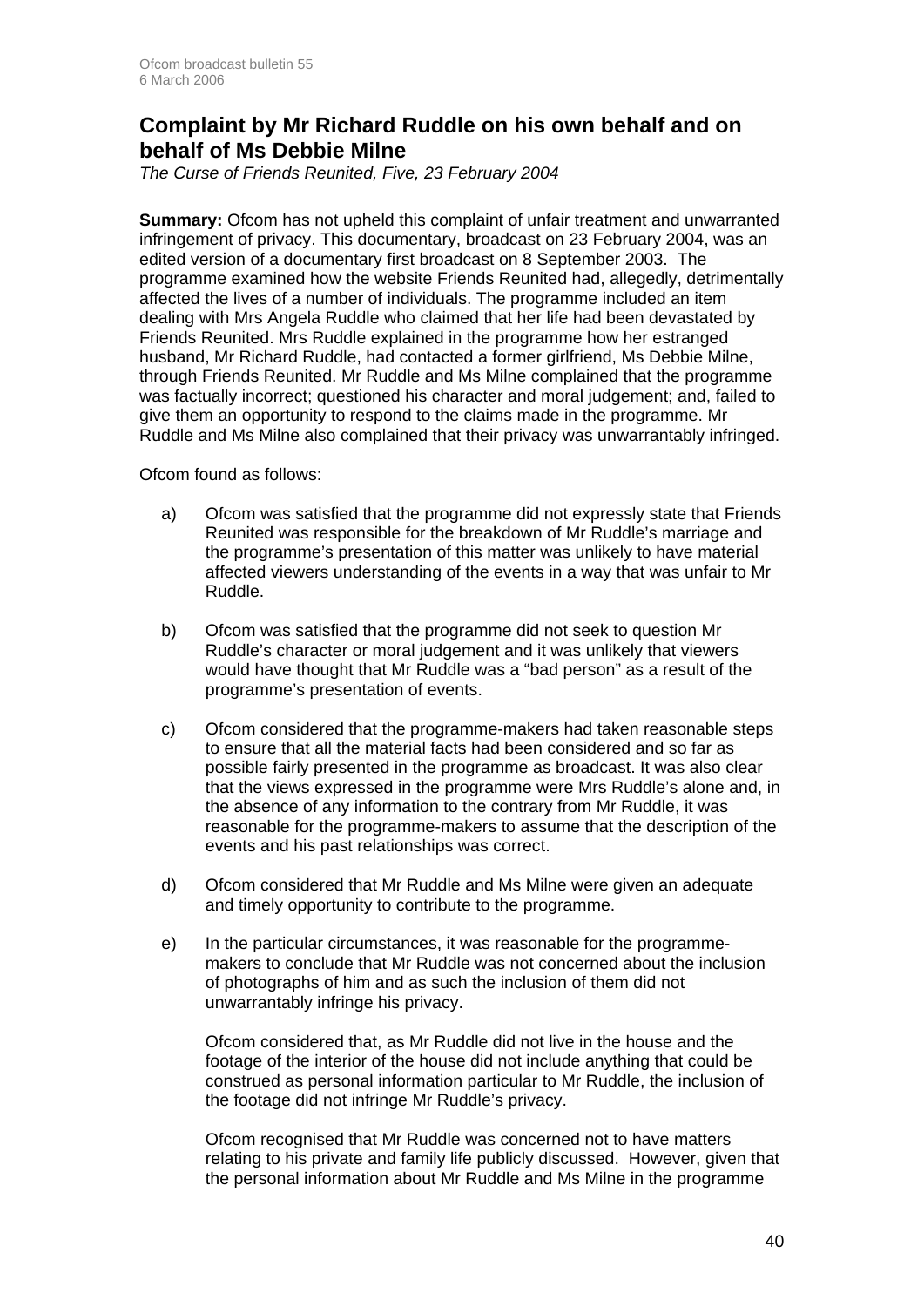was already in the public domain and neither Mr Ruddle or Ms Milne had expressed concern about the disclosure of the information, its inclusion in the programme did not unwarrantably infringe their privacy.

#### **Introduction**

This documentary, broadcast on 23 February 2004 ("the programme"), was an edited version of a documentary first broadcast on 8 September 2003. The programme examined how the website *Friends Reunited* had, allegedly, detrimentally affected the lives of a number of individuals. The programme included an item dealing with Mrs Angela Ruddle who claimed that her life had been devastated by *Friends Reunited*. Mrs Ruddle explained in the programme how her estranged husband, Mr Richard Ruddle, had contacted a former girlfriend, Ms Debbie Milne, through *Friends Reunited*. The programme referred to Mr Ruddle by name and included footage of still photographs of him and reconstructed footage of him using an actor. The programme also referred to Ms Milne as "Debbie".

Mr Ruddle complained on his own behalf and on behalf of Ms Milne to Ofcom that they were treated unfairly in the programme and that their privacy was unwarrantably infringed in the both the making and broadcast of it.

#### **The Complaint**

#### **Mr Ruddle's case**

In summary, Mr Ruddle complained that:

- a) The programme wrongly declared that *Friends Reunited* was responsible for the breakdown of his marriage. Mr Ruddle said that both he and Ms Milne had known how to contact each other, if they had wished, prior to joining the website.
- b) The programme questioned his character and moral judgement based on false information.
- c) The description of events and of Mr Ruddle's past relationships given in the programme by Mrs Ruddle were incorrect.
- d) The programme-makers failed to offer either Mr Ruddle or Ms Milne an opportunity to respond to Mrs Ruddle's comments.
- e) The programme infringed Mr Ruddle's and Ms Milne's privacy in both the making and broadcast of the programme. Mr Ruddle said that the programmemakers obtained and broadcast personal photographs of him without his consent; that it included footage of the interior and exterior of his house (occupied by Mrs Ruddle); and, that the programme revealed personal information about them and private family details.

#### **Five's case**

In summary, Five responded that:

a) The programme did not declare that Friends Reunited was responsible for the breakdown of Mr Ruddle's marriage. Mrs Ruddle clearly explained in the programme that "Friends Reunited has devastated [her] life" and set out the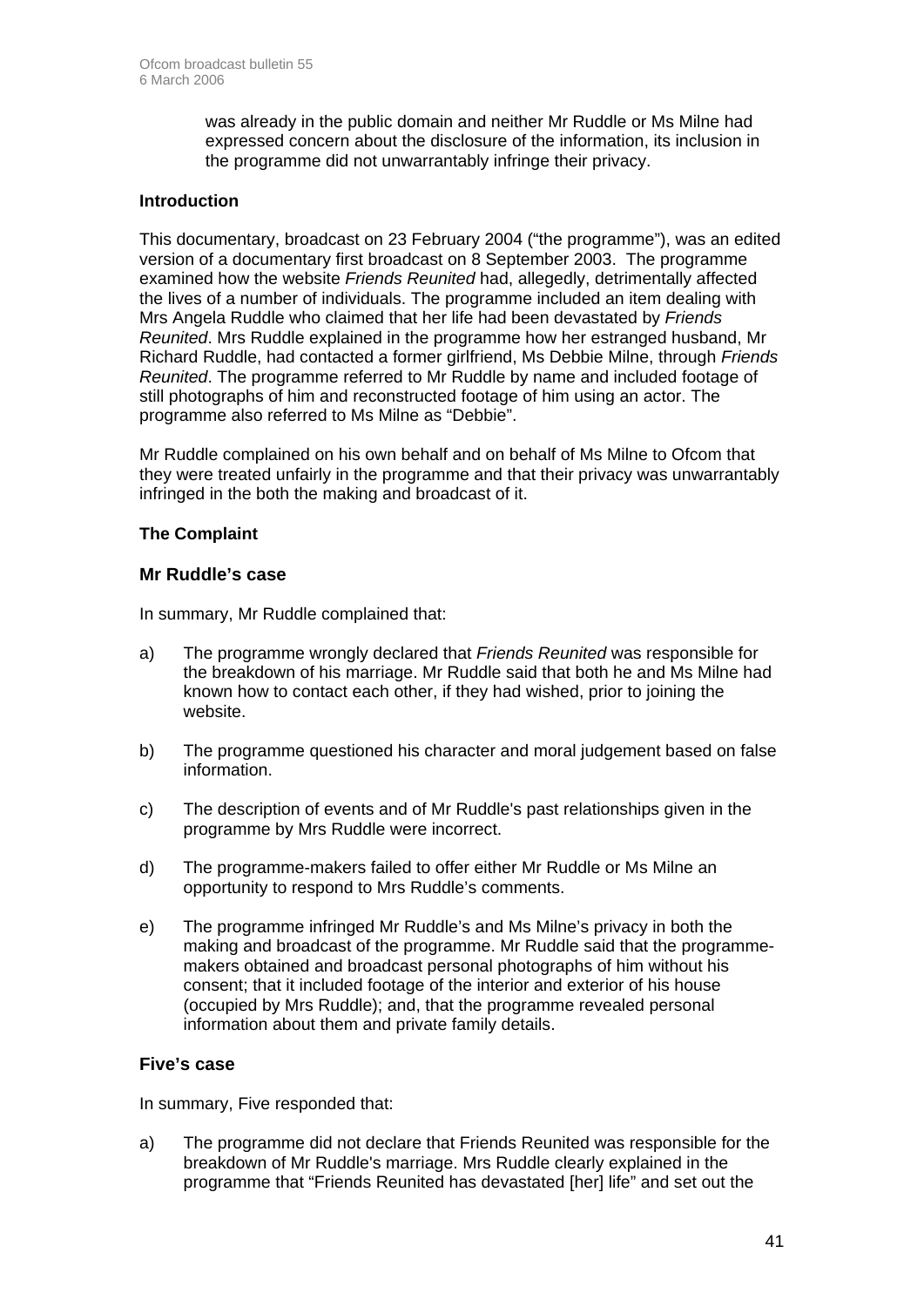facts of her break up with Mr Ruddle. There was no suggestion that the Friends Reunited website was the cause of the breakdown.

- b) The programme did not question Mr Ruddle's character or moral judgement.
- c) Mrs Ruddle's version of events was clearly given in the programme and Mr Ruddle failed to respond to the programme-makers request to participate in the original broadcast of the programme on 8 September 2003 or to comment on Mrs Ruddle's story. Since Mr Ruddle made no attempt to correct or comment on the description of events after this original broadcast, Five said that it was entitled to assume that the description given by Mrs Ruddle was true. Mr Ruddle submitted no evidence to suggest how Mrs Ruddle's account in the programme was incorrect.
- d) Both Mr Ruddle and Ms Milne were contacted by the programme-makers at different times during 2003 and before the original broadcast of the programme on 8 September 2003 inviting them to participate or comment on Mrs Ruddle's version of events. Ms Milne made it clear to the programme-makers that she did not wish to participate in the programme and although the programme's producer left several telephone messages for Mr Ruddle, he did not respond. A further attempt to contact them by letter at their new address was made, but again no response was received. The programme-makers were satisfied that Mr Ruddle and Ms Milne had received the invitation to take part or comment, as Mrs Ruddle told them that Mr Ruddle had called her after being contacted by the programme-makers.
- e) The mere publication of a photograph did not infringe a person's privacy. Only if the content of the photograph was of a private nature or the context in which it was used had some confidential or sensitive element could it be claimed that the photograph was private.

 Five said that the photographic image of Mr Ruddle was not private; neither were the content of the photographs themselves, nor the context in which they were used. The photographs of Mr Ruddle were already in the public domain in that some had appeared in the printed media and had appeared in the first broadcast of the programme on 8 September 2003.

Further, the programme did not contain any footage of the exterior of the property and Mrs Ruddle, as the occupier, gave permission for the programmemakers to film inside the house. Mr Ruddle was no longer living there at the time of filming and these images also appeared in the first broadcast of the programme.

Five said that the personal information and family details to which Mr Ruddle referred was already in the public domain in that some of it had already been published in the printed media and on another television programme, *GMTV*. In these circumstances, and given that all the information was either not private or already in the public domain, Mr Ruddle's and Ms Milne's privacy was not infringed in either the making or broadcast of the programme.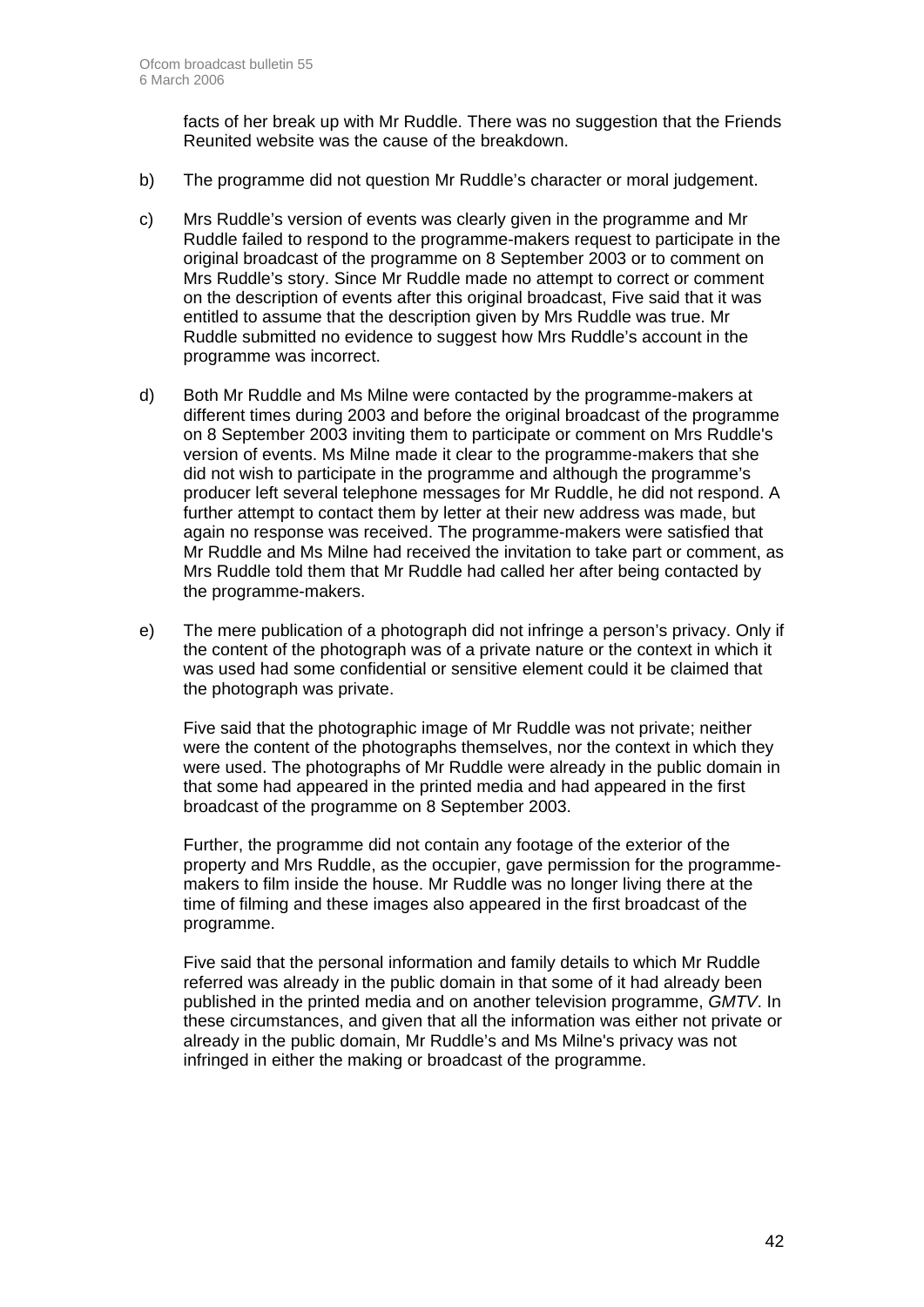#### **Mr Ruddle's comments**

In summary, Mr Ruddle responded that:

- a) Five were "playing with words" and that the programme not only mentioned that Friends Reunited was responsible for the marriage breakdown but also inferred it by the fact that Mrs Ruddle was included in a programme called The Curse of Friends Reunited.
- b) The programme did call his character and moral judgement into question as it made him look like a bad person. However, nothing was mentioned about Mrs Ruddle's behaviour towards him during their relationship.
- c) Mr Ruddle explained that there were a number of reasons why neither he nor Ms Milne responded to the programme-maker's invitations to contribute. He said that the programme-makers had not left contact details with their messages and that Ms Milne was receiving hospital treatment at the time and so had to decline the invitations.
- d) Neither Mr Ruddle nor Ms Milne wanted to contribute to a programme, the full content of which was unknown to them.
- e) The photographs were private and were used without his permission. Also Mr Ruddle said that his complaint concerned the use of the photographs generally, including the original broadcast, and not just in the programme. Also, the programme did show the exterior of the property and that as he was joint owner with Mrs Ruddle his consent should have been sought by the programmemakers. Mr Ruddle also said that the programme did contain personal information and family details.

#### **Five's comments**

In summary, Five said that it had nothing further to add to its first statement in response and maintained that:

- a) The programme did not state that the Friends Reunited website was responsible for the breakdown of Mr Ruddle's marriage to Mrs Ruddle.
- b) The programme did not question his character or moral judgement.
- c) Mr Ruddle had failed to explain how the programme's description was incorrect.
- d) The programme-makers had invited both Mr Ruddle and Ms Milne to participate in the programme or comment on Mrs Ruddle's account, but Mr Ruddle and Ms Milne had declined the offer.
- e) No footage of the exterior of the house was shown. Given that Mr Ruddle no longer lived there, Five said that his privacy was not infringed. Also, the repeated programme only included information and images that were already in the public domain.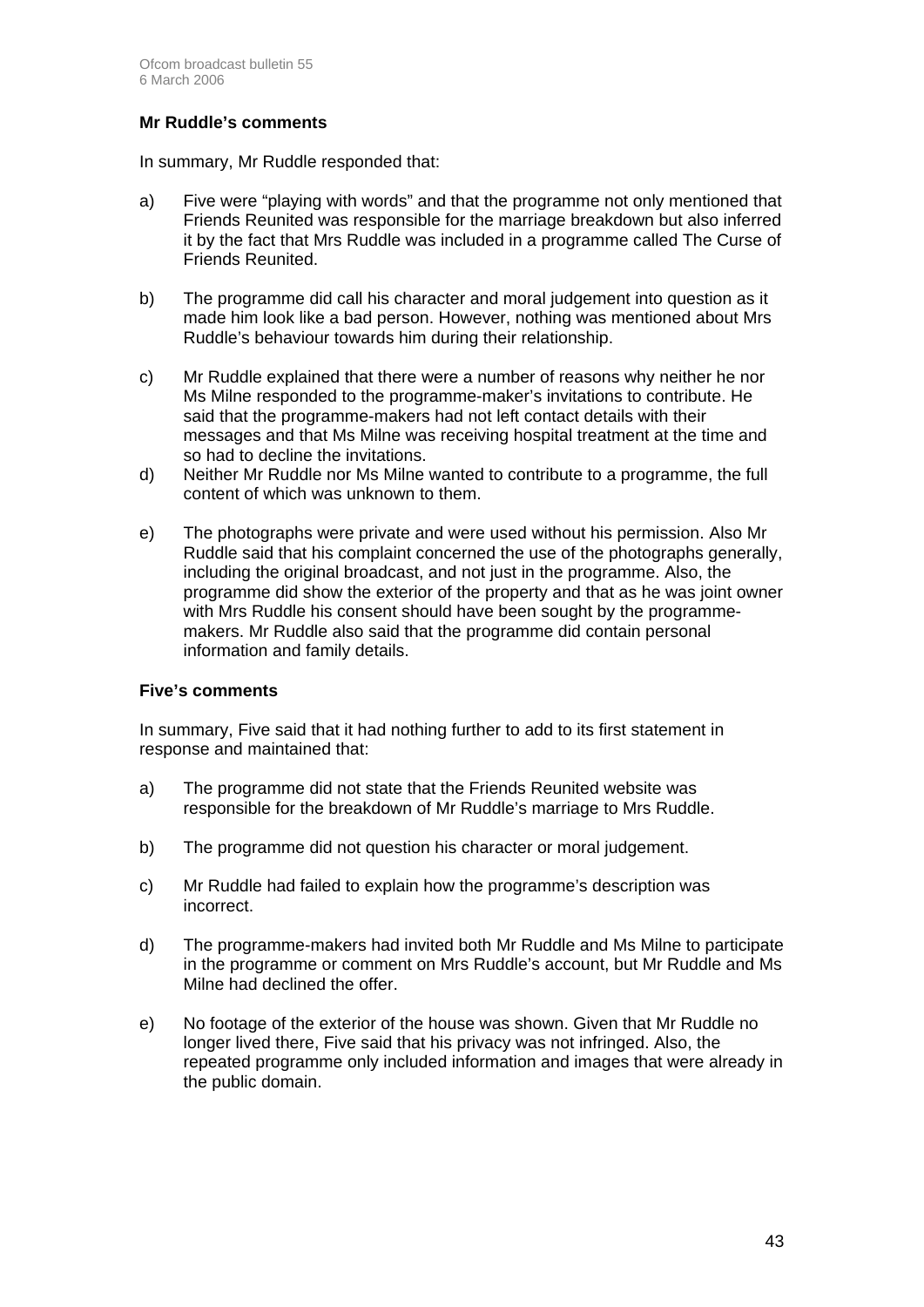#### **Decision**

Ofcom's statutory duties include the application, in the case of all television and radio services, of standards which provide adequate protection to members of the public and all other persons from unfair treatment in programmes included in such services.

In carrying out its duties, Ofcom has regard to the need to secure that the application of these standards is in the manner that best guarantees an appropriate level of freedom of expression. Ofcom is also obliged to have regard in all cases, to the principles under which regulatory activities should be transparent, accountable, proportionate and consistent and targeted only at cases in which action is needed.

In this case Ofcom found the following:

a) Ofcom accepted Mr Ruddle's claim that both he and Ms Milne had known how to contact each other, if they had wished, prior to joining Friends Reunited. However, Ofcom was satisfied, having examined the transcript of the programme, that the programme did not expressly state that Friends Reunited was responsible for the breakdown of Mr Ruddle's marriage.

 In our view, viewers were likely to have believed that Friends Reunited played a role in the breakdown of their marriage given Mrs Ruddle's comments that "Friends Reunited has devastated [her] life" when recounting the breakdown. However, it was unlikely to have material affected viewers understanding of the events in a way that was unfair to Mr Ruddle. It would have been likely to have been clear to viewers that this was Mrs Ruddle's version of events and it was legitimate for the programme to allow Mrs Ruddle to explain how she believed Friends Reunited had affected her own life. Ofcom found no unfairness to Mr Ruddle in this respect.

b) Ofcom noted that Mr Ruddle did not specify in his written submissions exactly how he believed that the programme had questioned his character and moral judgment although it was clear that he believed that the programme portrayed him as a "bad person" and failed to explain Mrs Ruddle's own role in their break up.

 Ofcom was satisfied that the programme did not seek to question Mr Ruddle's character or moral judgement and it was unlikely that viewers would have thought that Mr Ruddle was a "bad person" as a result of the programme's presentation of events. It would have been clear that the programme did not aim to examine the full causes for the breakdown of their marriage and (as stated above) that this was Mrs Ruddle's version of events only. Ofcom also noted that the programme-makers had taken reasonable steps to ensure that Mr Ruddle's actions were presented fairly by seeking to contact Mr Ruddle and Ms Milne before the original broadcast of the programme to invite them to participate or comment on Mrs Ruddle's version of events (see finding (d) below for more details). Ofcom found no unfairness to Mr Ruddle in this respect

c) Ofcom noted that Mr Ruddle did not specify in his written submissions how the programme's description of events and his past relationships were incorrect or why it was unfair to him; nor did he provide further explanation when requested.

 It also noted that the programme-makers had invited Mr Ruddle and Ms Milne to participate in the programme prior to the original broadcast (see finding (d) below for more details). Further, Mr Ruddle did not seek to correct or comment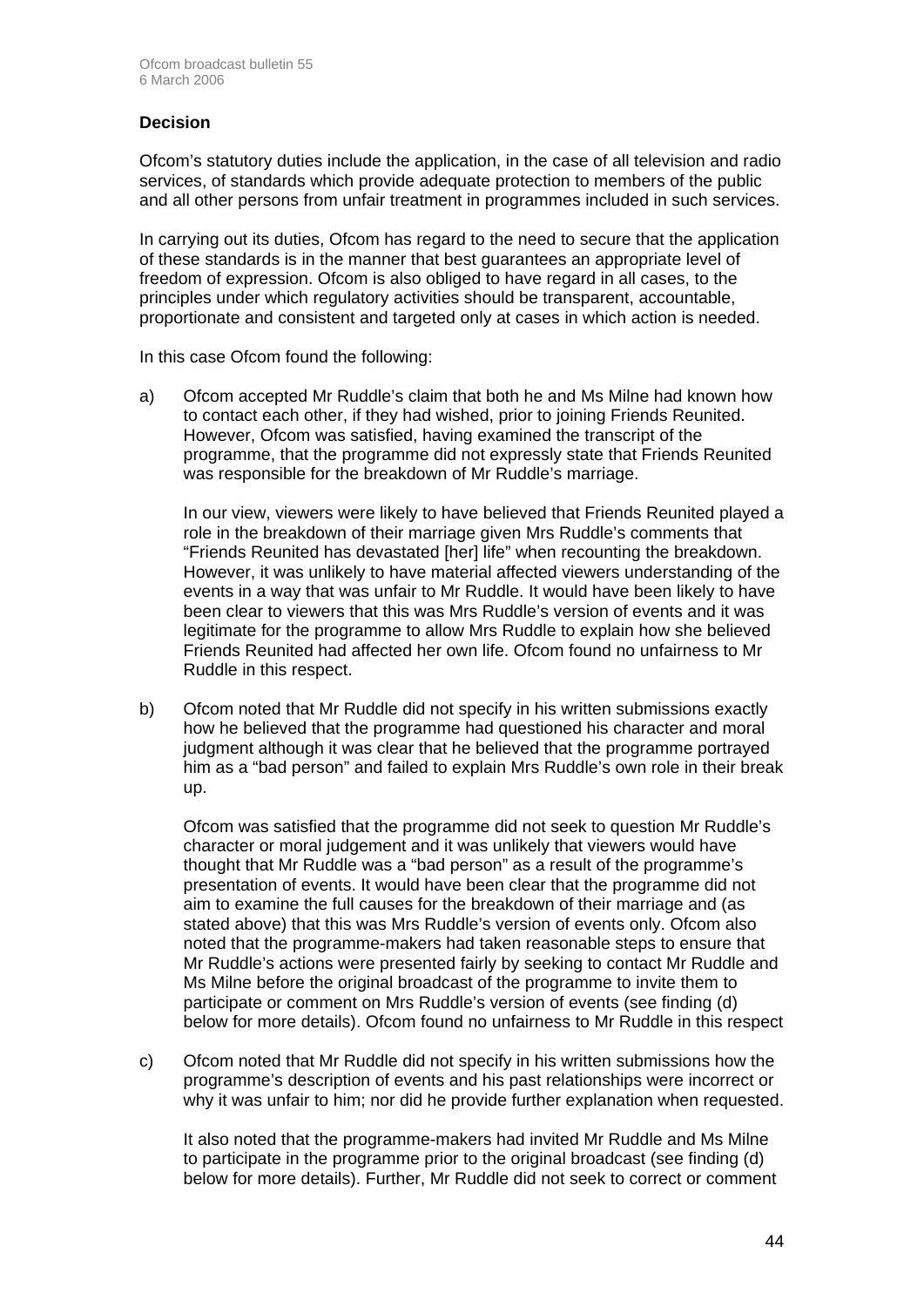on the content of the programme after the original broadcast and before this programme. Although Mr Ruddle had requested certain personal information about his family to be removed he did not raise or object to the other content relating to him. In these circumstances, Ofcom considered that the programmemakers had taken reasonable steps to ensure that all the material facts had been considered and so far as possible fairly presented in the programme as broadcast. It was also clear that the views expressed in the programme were Mrs Ruddle's alone and, in the absence of any information to the contrary from Mr Ruddle, it was reasonable for the programme-makers to assume that the description of the events and his past relationships was fair. Ofcom therefore found no unfairness in this respect.

- d) Ofcom considered that Mr Ruddle and Ms Milne were given an adequate and timely opportunity to contribute to the programme. It was clear from the evidence submitted to Ofcom that the programme-makers had taken reasonable steps to contact Mr Ruddle and Ms Milne before the first broadcast of the programme to invite them to participate or comment on Mrs Ruddle's version of events. It was a matter for Mr Ruddle and Ms Milne whether or not they wished to participate in the programme or comment on its content. Ofcom found no unfairness in this respect.
- e) In Ofcom's view, the line to be drawn between the public's right to information and the citizen's right to privacy can sometimes be a fine one. In considering complaints about the unwarranted infringement of privacy, Ofcom will therefore, where necessary, address itself to two distinct questions: First, has there been an infringement of privacy? Second, if so, was it warranted?

 Ofcom considered Mr Ruddle's complaint that the programme included still photographs of him without his consent. Ofcom took the view that, although the photographs were not particularly sensitive or embarrassing, given their personal nature it was reasonable for Mr Ruddle to have assumed that they would not be disclosed to such a wide audience. However, Ofcom noted that the same photographs had been included in the original broadcast of the programme and Mr Ruddle had not registered any displeasure to the programme-makers or broadcaster after the original broadcast, despite being in contact with them and requesting that certain personal information about his family be removed. In these circumstances, it was reasonable for the programme-makers to conclude that Mr Ruddle was not concerned about the inclusion of the photographs and as such the inclusion of them did not unwarrantably infringe his privacy.

 Ofcom noted that the programme did not include footage of the exterior of Mr Ruddle's property. With regard to the inclusion of footage of the interior of the house in which Mrs Ruddle lived, Ofcom considered that, as Mr Ruddle did not live in the house and the footage did not include anything that could be construed as personal information particular to Mr Ruddle, the inclusion of the footage did not infringe Mr Ruddle's privacy.

 With regard to the alleged inclusion of personal information about Mr Ruddle and Ms Milne, along with "private family details", Ofcom recognised that Mr Ruddle was concerned not to have matters relating to his private and family life publicly discussed. However, Ofcom also acknowledged Mrs Ruddle's right to freely express her views and opinions on matters that have affected her own life. In the particular circumstances of this case, Ofcom considered that the personal information given about Mr Ruddle and Ms Milne in the programme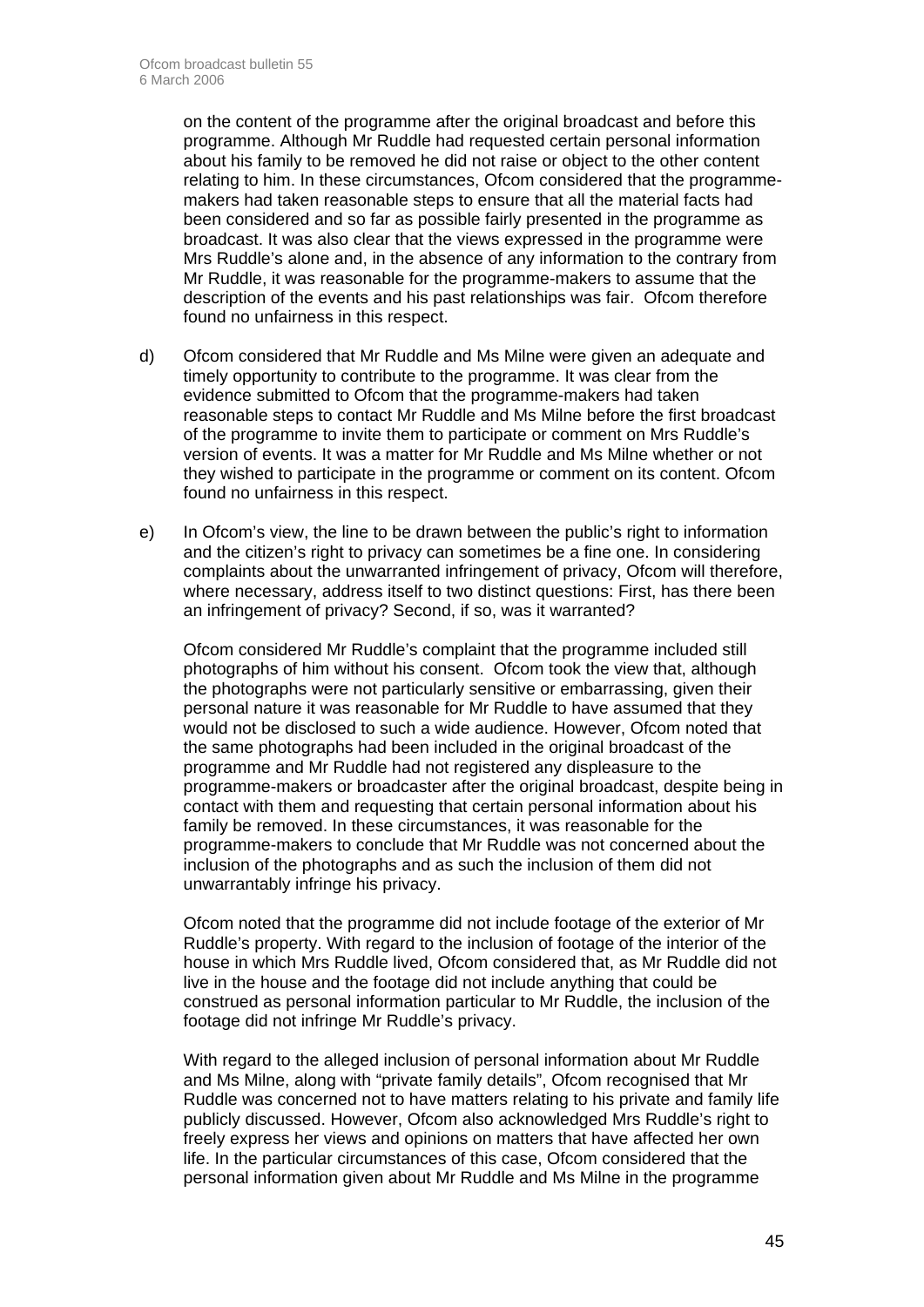was already in the public domain and that they had the opportunity after the original broadcast to inform the programme-makers and/or broadcaster about not wishing personal information to be disclosed. In these circumstances, it was reasonable for the programme-makers to conclude that Mr Ruddle was not concerned about the inclusion of this information and as such the inclusion of this information did not unwarrantably infringe his privacy.

#### **The complaint of unfair treatment and unwarranted infringement of privacy was not upheld.**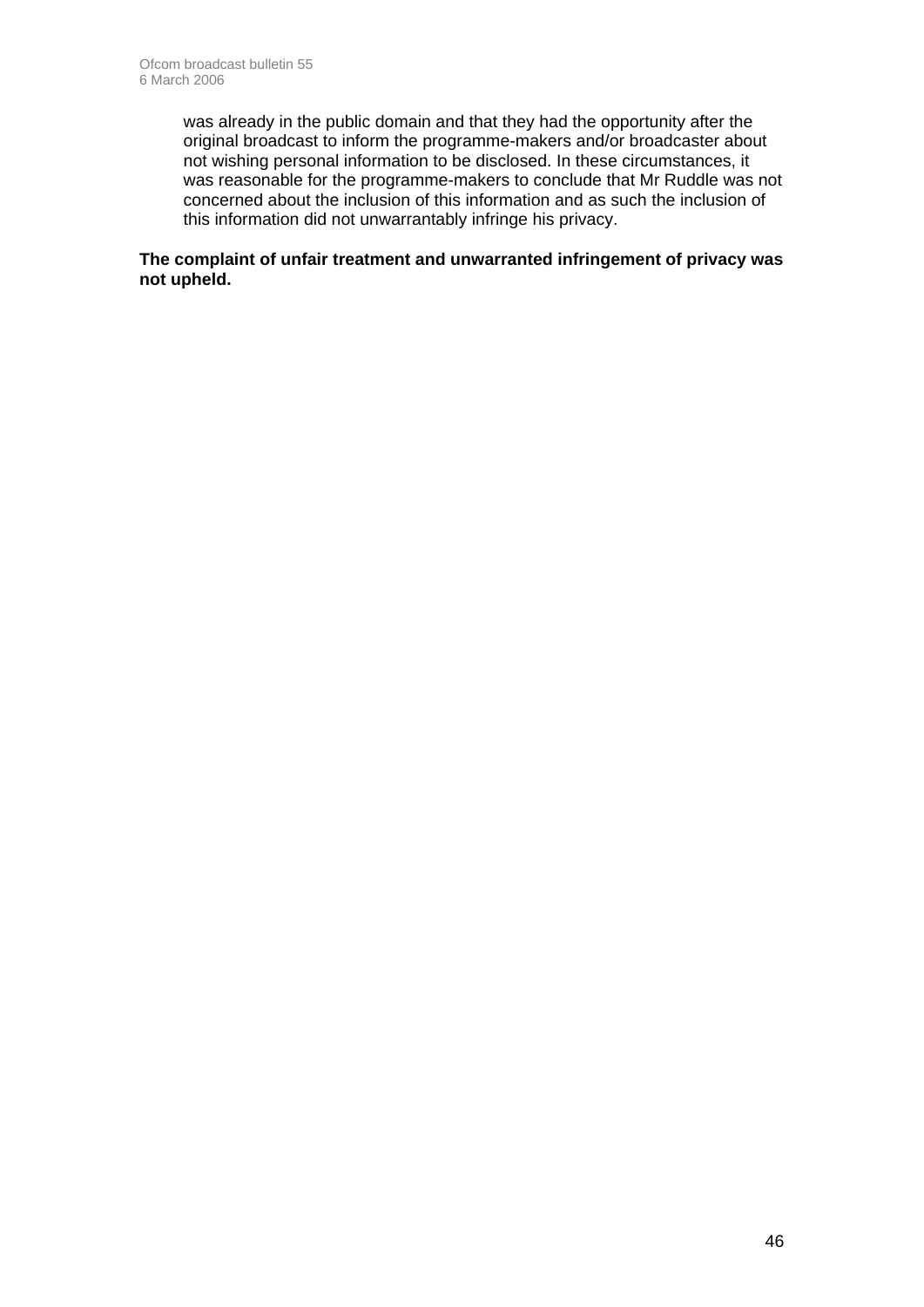# **Other programmes not in breach/out of remit**

### **1 February – 14 February 2006**

| Programme                                      | <b>Trans Date</b>        | <b>Channel</b>         | Category                  | No of<br><b>Complaints</b> |
|------------------------------------------------|--------------------------|------------------------|---------------------------|----------------------------|
|                                                |                          |                        |                           |                            |
| 10 Years Younger                               | 02/02/2006               | Channel 4              | Advertising               | 1                          |
| 30 Minutes                                     | 27/01/2006               | Channel 4              | Misleading                | 1                          |
| Animals                                        | 12/12/2005               | More4                  | Impartiality              | 1                          |
| Atom                                           | 29/01/2006               | ITV1                   | Language                  | 1                          |
| Autopsy: Life and Death                        | 16/01/2006               | Channel 4              | Other                     | 1                          |
| Baby Zone                                      | 06/02/2006               | Living                 | Sponsorship               | 1                          |
| Balderdash & Piffle                            | 30/01/2006               | BBC <sub>2</sub>       | Language                  | $\overline{2}$             |
| <b>Banter</b>                                  | 26/01/2006               | <b>BBC Radio 4</b>     | Other                     | 1                          |
| <b>BBC News</b>                                | 02/02/2006               | BBC1                   | Inaccuracy / Misleading   | 1                          |
| <b>BBC News</b>                                | 13/02/2006               | BBC1                   | Due Impartiality          | 1                          |
|                                                |                          | <b>BBC Radio 5</b>     |                           |                            |
| <b>BBC Radio 5 Live</b>                        | 03/02/2006               | Live                   | Undue prominence          | 1                          |
| <b>BBC Weather</b>                             | 21/01/2006               | BBC1                   | Offence                   | 1                          |
| Big Brother's Little Brother                   | 23/01/2006               | Channel 4              | Other                     | 1                          |
| <b>Blue Peter</b>                              | 09/02/2006               | BBC1                   | Dangerous behaviour       | 1                          |
| <b>Breakfast</b>                               | 01/11/2005               | BBC1                   | Offence                   | 1                          |
| <b>Capital Gold</b>                            | 28/10/2005               | <b>Capital Gold</b>    | Other                     | 1                          |
| <b>Celebrity Big Brother</b>                   | 08/01/2006               | Channel 4              | Other                     | 1                          |
| Celebrity Big Brother                          | 24/01/2006               | E <sub>4</sub>         | Impartiality              | 1                          |
| Celebrity Big Brother                          | 26/01/2006               | Channel 4              | Misleading                | 1                          |
| <b>Celebrity Big Brother</b>                   | 27/01/2006               | Channel 4              | Offence                   | 3                          |
| <b>Celebrity Big Brother</b>                   | 31/01/2006               | Channel 4              | Other                     | 1                          |
| Celebrity Big Brother                          | 01/02/2006               | Channel 4              | Impartiality              | 1                          |
| Celebrity Big Brother                          | 27/01/2006               | Channel 4              | Religious Offence         | 1                          |
| <b>Central Extra</b>                           | 24/01/2006               | <b>ITV</b>             | Impartiality              | 1                          |
| <b>Channel 4 News</b>                          | 31/01/2006               | Channel 4              | Impartiality              | $\overline{2}$             |
| <b>Channel 4 News</b><br><b>Channel 4 News</b> | 01/02/2006<br>02/02/2006 | Channel 4              | Impartiality              | 1<br>$\overline{c}$        |
|                                                |                          | Channel 4              | Impartiality              | 1                          |
| Channel 4 News                                 | 06/02/2006               | Channel 4              | Violence                  |                            |
| Channel S<br><b>Charlie Wolf</b>               | 19/01/2006<br>21/01/2006 | Channel S<br>Talksport | Advertising<br>Violence   | 1<br>1                     |
| Chewin' The Fat                                | 20/01/2006               | BBC1                   | Other                     | $\mathbf{1}$               |
| Chimp Week                                     | 09/01/2006               | BBC1                   | Sexual portrayal          | $\mathbf{1}$               |
| Chopped Off: The Man Who Lost His              |                          |                        |                           |                            |
| Penis                                          | 31/01/2006               | Channel 4              | Offence                   | 1                          |
| Cold Case                                      | 25/01/2006               | Sky Two                | Violence                  | $\mathbf{1}$               |
| <b>Coronation Street</b>                       | 27/01/2006               | ITV1                   | Other                     | $\overline{2}$             |
|                                                |                          |                        | <b>Generally Accepted</b> |                            |
| <b>Coronation Street</b>                       | 04/01/2006               | ITV1                   | Standards                 | 1                          |
| <b>Coronation Street</b>                       | 01/02/2006               | ITV1                   | Misleading                | $\mathbf{1}$               |
| <b>Coronation Street</b>                       | 03/02/2006               | ITV1                   | Other                     | 1                          |
| <b>Coronation Street</b>                       | 06/02/2006               | ITV1                   | Offence                   | $\mathbf{1}$               |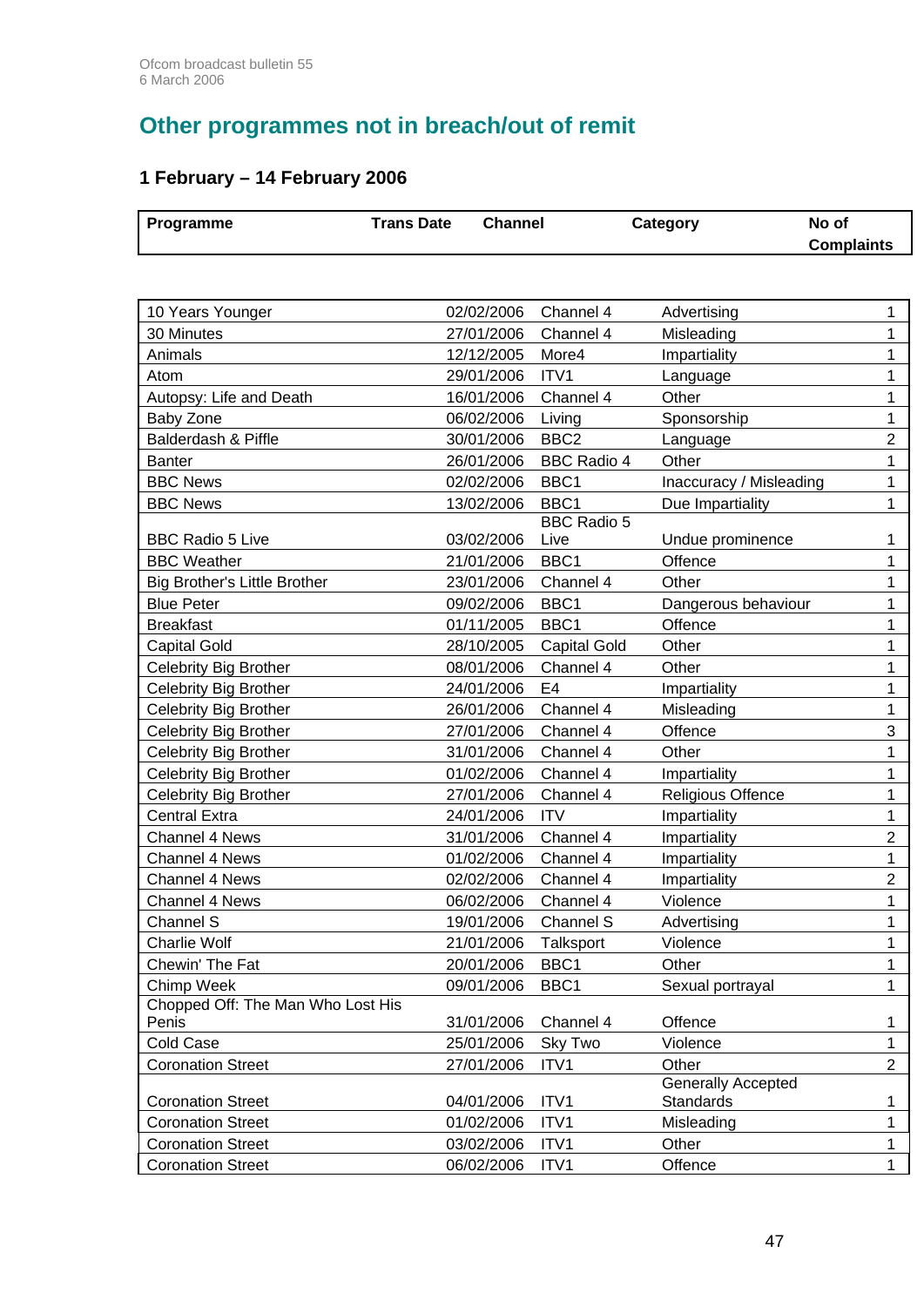|                                      |            |                       | <b>Generally Accepted</b> |                |
|--------------------------------------|------------|-----------------------|---------------------------|----------------|
| <b>Coronation Street</b>             | 27/01/2006 | ITV <sub>1</sub>      | <b>Standards</b>          | 1              |
| <b>Crimewatch UK</b>                 | 31/01/2006 | BBC1                  | Other                     | 1              |
| Dick and Dom in Da Bungalow          | 21/01/2006 | BBC1                  | Language                  | 1              |
| Dispatches: Ryan Air: Caught Napping | 13/02/2006 | Channel 4             | Inaccuracy / Misleading   | 1              |
| Eastenders                           | 24/01/2006 | BBC1                  | Sexual portrayal          | 1              |
| Emmerdale                            | 20/01/2006 | ITV1                  | Advertising               | 1              |
| <b>Extraordinary Breast Feeding</b>  | 30/01/2006 | Channel 4             | Sexual portrayal          | 1              |
| <b>Extraordinary Breast Feeding</b>  | 26/01/2006 | Channel 4             | Sexual portrayal          | $\overline{2}$ |
| <b>Extraordinary Breast Feeding</b>  | 01/02/2006 | Channel 4             | U18 in programmes         | $\overline{2}$ |
| <b>Five News</b>                     | 25/01/2006 | Five                  | Impartiality              | 1              |
| Fox News                             | 01/02/2006 | <b>Fox News</b>       | Impartiality              | 1              |
|                                      |            |                       | <b>Generally Accepted</b> |                |
| <b>Frank Skinner Show</b>            | 06/02/2006 | ITV1                  | <b>Standards</b>          | 1              |
| <b>GMTV</b>                          | 01/02/2006 | ITV1                  | Offence                   | 1              |
| <b>Grampian News</b>                 | 05/02/2006 | ITV1                  | Dangerous behaviour       | 1              |
| Harry Hill's TV Burp                 | 04/02/2006 | ITV1                  | Sex / Nudity              | 3              |
| <b>Haunted Homes</b>                 | 03/02/2006 | ITV2                  | Dangerous behaviour       | 1              |
| Help Yourself with Angus Deayton     | 30/01/2006 | ITV1                  | Violence                  | 1              |
|                                      |            |                       | <b>Generally Accepted</b> |                |
| <b>Holby City</b>                    | 07/02/2006 | BBC1                  | Standards                 | 1              |
| Holiday                              | 13/02/2006 | BBC1                  | Violence                  | 1              |
| Holly and Stephen's Saturday         |            |                       |                           |                |
| Showdown                             | 28/01/2006 | ITV1                  | Sexual portrayal          | 4              |
| I Love Being Anorexic                | 12/01/2006 | BBC <sub>3</sub>      | Other                     | 1              |
| lain Lee                             | 10/01/2006 | LBC97.3               | Other                     | 1              |
| lain Lee                             | 19/01/2006 | LBC97.3               | Sexual portrayal          | 1              |
|                                      |            |                       | <b>Generally Accepted</b> |                |
| lain Lee                             | 20/01/2006 | LBC97.3               | <b>Standards</b>          | 1              |
| Ian Danter's Sunday Carve Up         | 15/01/2006 | <b>Heart 106.2</b>    | Sexual portrayal          | 1              |
| <b>Islam Channel</b>                 | 30/07/2005 | Channel 4             | Impartiality              | 1              |
| <b>ITV News</b>                      | 20/01/2006 | ITV1                  | Other                     | 1              |
| <b>ITV News</b>                      | 31/01/2006 | ITV1                  | Impartiality              | $\overline{2}$ |
| <b>ITV News</b>                      | 01/02/2006 | ITV1                  | Scheduling                | 1              |
|                                      |            |                       | Generally Accepted        |                |
| <b>ITV News</b>                      | 06/02/2006 | ITV1                  | <b>Standards</b>          | 1              |
| Jerry Springer - The Opera           | 06/02/2006 | BBC <sub>2</sub>      | Religious Offence         | 1              |
| Jo Parkerson                         | 28/01/2006 | LBC97.3<br>Radio City | Other                     | 1              |
| John Bishop                          | 28/01/2006 | 96.7                  | Other                     | 1              |
| Johnny Vaughan Breakfast Show        | 01/02/2006 | Capital FM            | Other                     | 1              |
| Jonathan Dimbleby                    | 29/01/2006 | ITV1                  | Impartiality              | 1              |
| Judge John Deed                      | 10/02/2006 | BBC1                  | Inaccuracy / Misleading   | 1              |
| Kerrang Radio                        | 11/01/2006 | <b>KERRANG!</b>       | Other                     | 1              |
| Kiss 100 FM Breakfast                | 17/01/2006 | Kiss 100FM            | Offence                   | 1              |
| Kiss FM                              | 25/01/2006 | Kiss 100FM            | Offence                   | 1              |
|                                      |            |                       | <b>Generally Accepted</b> |                |
| Little Britain                       | 09/02/2006 | BBC1                  | Standards                 | 1              |
| Magic FM                             | 07/12/2005 | <b>MAGIC105.4</b>     | Offence                   | 1              |
| Making of the People                 | 11/01/2006 | BBC1                  | Other                     | 1              |
| Midweek                              | 25/01/2006 | <b>BBC</b>            | Offensive language        | 1              |
| Mike Dickin                          | 29/01/2006 | Talksport             | Offence                   | 1              |
| Mike Dickin                          |            |                       |                           |                |
|                                      | 04/02/2006 | Talksport             | Inaccuracy / Misleading   | 1              |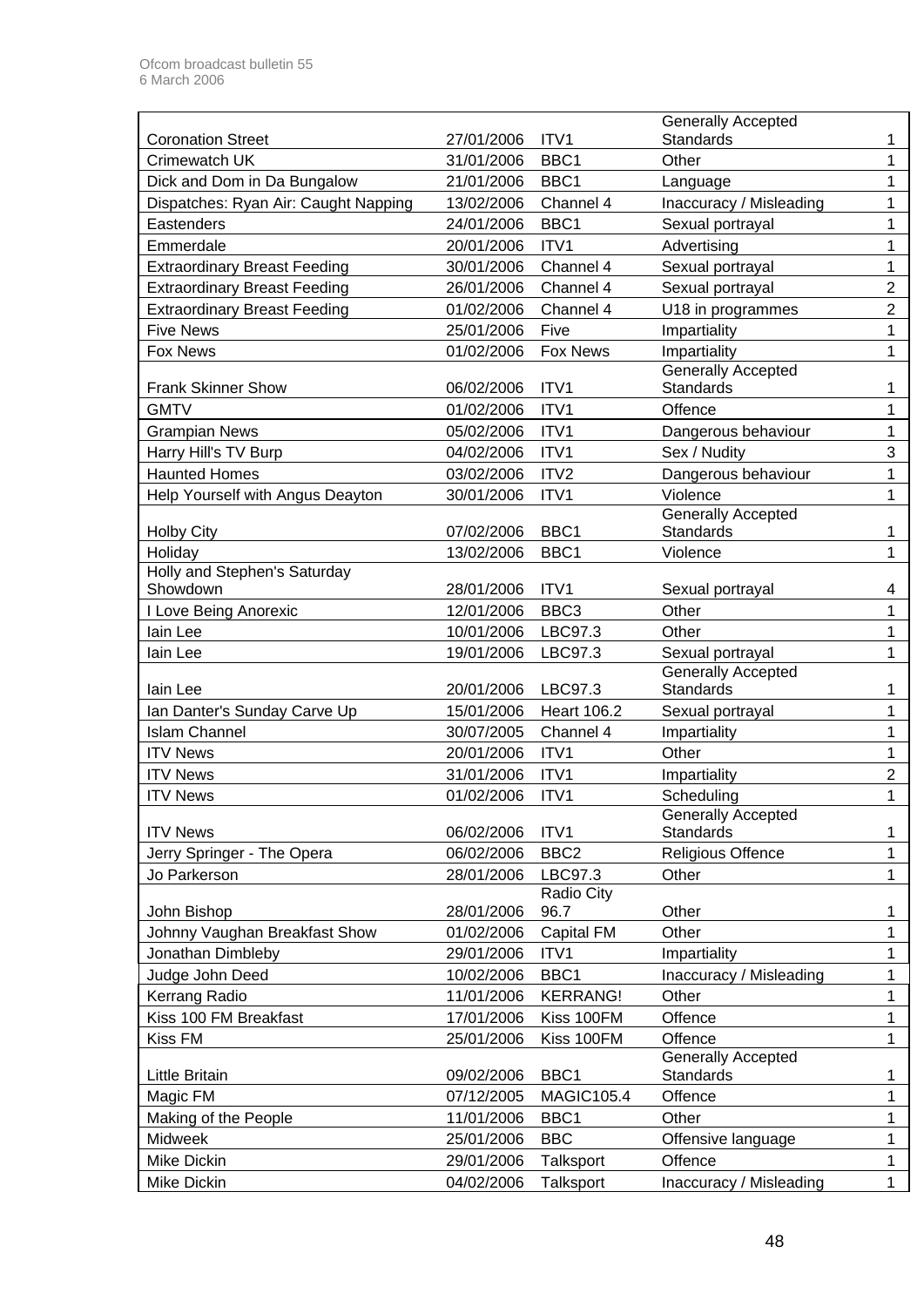| <b>Mischief</b>                       | 05/01/2006 | BBC <sub>3</sub>   | Sexual portrayal                       | 1              |
|---------------------------------------|------------|--------------------|----------------------------------------|----------------|
| Mock the Week                         | 27/01/2006 | BBC <sub>2</sub>   | Other                                  | 1              |
| Money Box                             | 13/02/2006 | <b>BBC Radio 4</b> | Undue prominence                       | 1              |
| Nazi Hate Rock: a MacIntyre Invest    | 06/02/2006 | Five               | Crime - Incitement                     | $\overline{2}$ |
| <b>Nick Ferrari</b>                   | 23/01/2006 | LBC97.3            | Other                                  | 1              |
| <b>Planet Sketch</b>                  | 27/01/2006 | ITV1               | Other                                  | 1              |
| Play Sudoku                           | 30/01/2006 | ITV2               | Misleading                             | 1              |
| Popworld                              | 11/02/2006 | Channel 4          | Scheduling                             | 1              |
| Prisoners out of Control              | 19/01/2006 | ITV2               | Offence                                | 1              |
| Radio 1                               | 03/10/2005 | <b>BBC Radio 1</b> | Offence                                | 1              |
| Radio Reverb                          | 27/01/2006 | Radio Reverb       | Language                               | 1              |
| Radio XL                              | 07/03/2005 | Radio XL           | Other                                  | 1              |
| <b>Return to Gender</b>               | 02/02/2006 | Five               | Misleading                             | 1              |
| Richard and Judy                      | 05/10/2005 | Channel 4          | Offence                                | 1              |
| Richard and Judy                      | 30/01/2006 | Channel 4          | Impartiality                           | 1              |
| Rome                                  | 18/01/2006 | BBC <sub>2</sub>   | Offence                                | 1              |
| Ross Kemp on Gangs                    | 06/01/2006 | Sky Two            | Other                                  | 1              |
| <b>Scott Mills</b>                    | 26/01/2006 | <b>BBC Radio 1</b> | Offence                                | $\overline{2}$ |
| <b>Scott Mills</b>                    | 25/01/2006 | <b>BBC Radio 1</b> | Other                                  | 1              |
| <b>Scott Mills</b>                    | 06/02/2006 | <b>BBC Radio 1</b> | Sex / Nudity                           | 1              |
| <b>Shameless</b>                      | 10/01/2006 | Channel 4          | Sex / Nudity                           | 1              |
| <b>Shameless</b>                      | 07/02/2006 | Channel 4          | Violence                               | 1              |
| Shipwrecked                           | 08/01/2006 | Channel 4          | Language                               | $\overline{2}$ |
| Shipwrecked                           | 14/01/2006 | Channel 4          | Language                               | 1              |
| <b>Sky Sports</b>                     | 18/12/2005 | <b>Sky Sports</b>  | Other                                  | 1              |
| Soccer AM                             | 21/01/2006 | <b>Sky Sports</b>  | Offence                                | 1              |
| <b>Steve Allen Show</b>               | 30/01/2006 | LBC97.3            | Other                                  | 1              |
| Stuck on You                          | 12/02/2006 | <b>Sky Movies</b>  | Offensive language                     | 1              |
|                                       |            |                    | <b>Generally Accepted</b>              |                |
| Sunday AM                             | 05/02/2006 | BBC1               | <b>Standards</b>                       | 1              |
| Surface                               | 21/01/2006 | ITV1               | Scheduling                             | 1              |
| T <sub>4</sub>                        | 07/01/2006 | Channel 4          | Sexual portrayal                       | 1              |
| The Bigger Picture with Graham Norton | 30/01/2006 | BBC1               | Other                                  | 1              |
| The Bill                              | 03/02/2006 | ITV1               | Offence                                | 1              |
| The Bill                              | 02/02/2006 | ITV1               | Sexual portrayal                       | 1              |
| The Chris Moyles Show                 | 14/11/2005 | <b>BBC Radio 1</b> | Offence                                | 1              |
| The Chris Moyles Show                 | 06/12/2005 | <b>BBC Radio 1</b> | Offence                                | 1              |
| The Chris Moyles Show                 | 15/12/2005 | <b>BBC Radio 1</b> | Other                                  | 1              |
| The Chris Moyles Show                 | 09/01/2006 | <b>BBC Radio 1</b> | Language                               | 1              |
|                                       |            |                    | <b>Generally Accepted</b>              |                |
| The Friday Night Project              | 03/02/2006 | Channel 4          | Standards<br><b>Generally Accepted</b> | 1              |
| The Game with Rodney Marsh            | 03/02/2006 | Talksport          | Standards                              | 1              |
| The Geoff Show                        | 02/02/2006 | Virgin Radio       | Other                                  | 1              |
| The Mike Davies Show                  | 13/12/2005 | <b>BBC Radio 1</b> | Language                               | 1              |
| The Perfect Penis                     | 30/01/2006 | Channel 4          | Sexual portrayal                       | 4              |
| The Simpsons                          | 30/01/2006 | Channel 4          | Violence                               | 3              |
| The Simpsons                          | 31/01/2006 | Channel 4          | Offence                                | 1              |
| The Simpsons                          | 03/02/2006 | Channel 4          | Violence                               | 1              |
| The Thick of It                       | 02/01/2006 | BBC <sub>2</sub>   | Offensive language                     | 1              |
| The Thick of It                       | 06/02/2006 | BBC <sub>2</sub>   | Offensive language                     | $\mathbf{1}$   |
|                                       |            |                    |                                        |                |